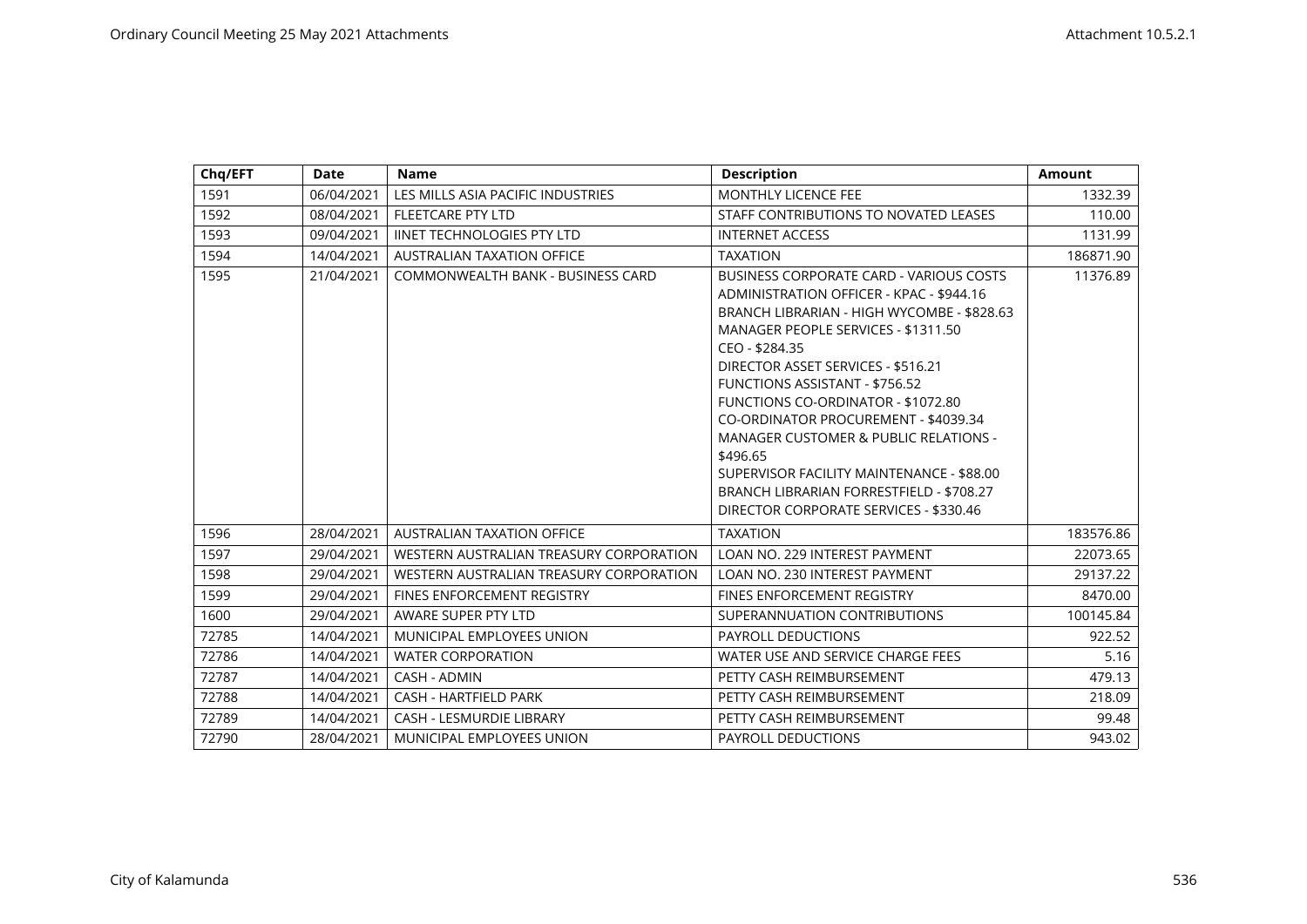| Chq/EFT  | <b>Date</b> | <b>Name</b>                                                               | <b>Description</b>                                                                                              | <b>Amount</b> |
|----------|-------------|---------------------------------------------------------------------------|-----------------------------------------------------------------------------------------------------------------|---------------|
| 72791    | 28/04/2021  | <b>WATER CORPORATION</b>                                                  | WATER USE AND SERVICE CHARGE FEES                                                                               | 4599.46       |
| 72792    | 28/04/2021  | DIRECTOR OF LICENSING SERVICES                                            | <b>NUMBER PLATES</b>                                                                                            | 400.00        |
| EFT80315 | 01/04/2021  | WEX AUSTRALIA PTY LTD - WRIGHT EXPRESS FUEL<br><b>CARDS AUSTRALIA LTD</b> | FUEL - PERIOD ENDING 29/03/21                                                                                   | 703.70        |
| EFT80316 | 01/04/2021  | NIGHTINGALES PHARMACY & NEWSAGENCY<br>KALAMUNDA                           | 3X \$50 KALACASH GIFT CARDS FOR 2021 LOCAL<br>HEROES AWARDS (JANUARY)                                           | 150.00        |
| EFT80317 | 01/04/2021  | NEVERFAIL SPRINGWATER LTD (KALA LIB)                                      | BOTTLED WATER SUPPLIES / MAINTENANCE FOR<br>KALAMUNDA LIBRARY                                                   | 15.84         |
| EFT80318 | 01/04/2021  | OCLC (UK) LTD                                                             | <b>CONTENTDM BASE SUBSCRIPTION PICTURE</b><br>KALAMUNDA: SERVICE DATES - 01/07/2020 -<br>30/06/2021             | 1150.37       |
| EFT80319 | 01/04/2021  | VIP CARPET AND UPHOLSTERY CLEANING SERVICE                                | CARPET CLEANING AT KALAMUNDA LIBRARY &<br><b>HARTFIELD PARK RECREATION CENTRE</b>                               | 3341.00       |
| EFT80320 | 01/04/2021  | CIRCUITWEST INC.                                                          | FOR 1 STAFF TO ATTEND THE 2021 TECHWEST<br>CONFERENCE HELD AT BUNBURY REGIONAL<br><b>ARTS CENTRE</b>            | 258.75        |
| EFT80321 | 01/04/2021  | FOCUS CONSULTING WA PTY LTD                                               | ELECTRICAL CONSULTING SERVICES - MAIDA<br>VALE RESERVE - UNDERGROUND<br><b>INFRASTRUCTURE TO THE CLUB HOUSE</b> | 1650.00       |
| EFT80322 | 01/04/2021  | <b>HAROLD &amp; ROBERTA GIRVAN</b>                                        | <b>RATES REFUND</b>                                                                                             | 593.61        |
| EFT80323 | 01/04/2021  | <b>MARILYN KEYS</b>                                                       | REIMBURSEMENT OF VARIOUS GOODS<br>PURCHASED FOR THE OPENING CEREMONY OF<br>KALAMUNDA COMMUNITY CENTRE           | 155.23        |
| EFT80324 | 01/04/2021  | <b>JURG KONRAD HUNZIKER</b>                                               | DESIGN ADVISORY COMMITTEE MEETING -<br>18/02/2021- FEE CLAIM:13                                                 | 600.00        |
| EFT80325 | 01/04/2021  | AUSTRALIAN SERVICES UNION                                                 | PAYROLL DEDUCTIONS                                                                                              | 71.70         |
| EFT80326 | 01/04/2021  | CITY OF KALAMUNDA STAFF SOCIAL CLUB                                       | PAYROLL DEDUCTIONS                                                                                              | 160.00        |
| EFT80327 | 01/04/2021  | <b>BUNNINGS BUILDING SUPPLIES</b>                                         | HARDWARE SUPPLIES FOR VARIOUS LOCATIONS                                                                         | 609.94        |
| EFT80328 | 01/04/2021  | NAPA - A DIVISION OF GPC ASIA PACIFIC PTY LTD                             | <b>PLANT / VEHICLE PARTS</b>                                                                                    | 137.98        |
| EFT80329 | 01/04/2021  | <b>KOSTERA'S TYRE SERVICE</b>                                             | <b>PLANT / VEHICLE PARTS</b>                                                                                    | 760.00        |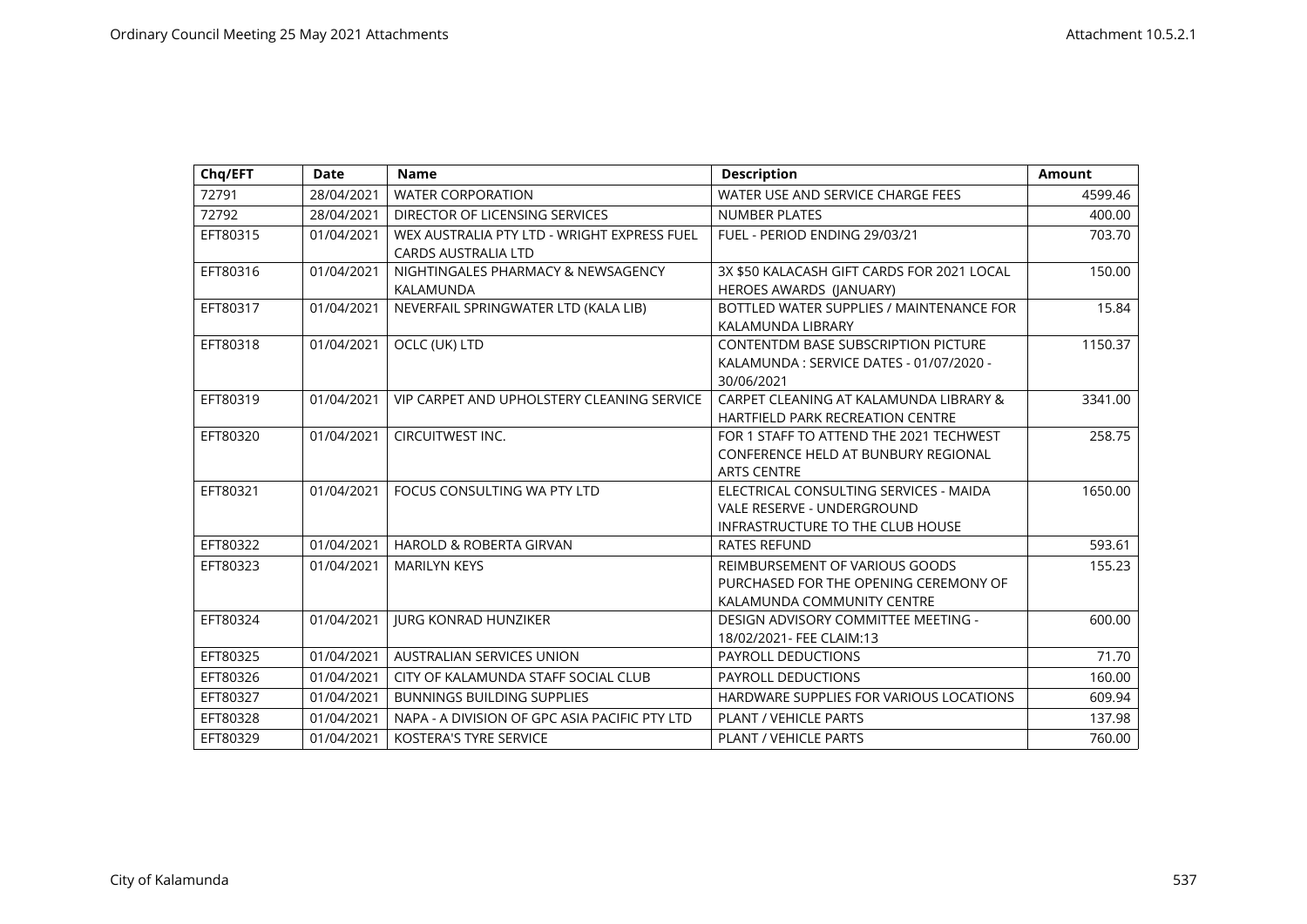| Chq/EFT  | <b>Date</b> | <b>Name</b>                                | <b>Description</b>                             | <b>Amount</b> |
|----------|-------------|--------------------------------------------|------------------------------------------------|---------------|
| EFT80330 | 01/04/2021  | MAXWELL ROBINSON & PHELPS PEST             | PEST CONTROL SERVICES AT VARIOUS               | 3103.66       |
|          |             | MANAGEMENT (MRP)                           | <b>LOCATIONS</b>                               |               |
| EFT80331 | 01/04/2021  | <b>MCLEODS BARRISTERS &amp; SOLICITORS</b> | <b>LEGAL EXPENSES</b>                          | 1797.95       |
| EFT80332 | 01/04/2021  | CLEANAWAY                                  | WASTE / RECYCLING & BULK BIN DISPOSAL          | 283884.57     |
|          |             |                                            | <b>SERVICES FEES</b>                           |               |
| EFT80333 | 01/04/2021  | <b>TELSTRA CORPORATION</b>                 | TELEPHONE / INTERNET EXPENSES                  | 7741.08       |
| EFT80334 | 01/04/2021  | <b>LANDGATE - VALUATIONS</b>               | <b>GROSS RENTAL VALUATION FEES FOR VARIOUS</b> | 1171.31       |
|          |             |                                            | <b>LOCATIONS</b>                               |               |
| EFT80335 | 01/04/2021  | WALKERS HARDWARE (MITRE 10)                | <b>HARDWARE SUPPLIES</b>                       | 144.68        |
| EFT80336 | 01/04/2021  | MCKAY EARTHMOVING PTY LTD                  | PLANT EQUIPMENT AND OPERATOR HIRE FOR          | 3717.45       |
|          |             |                                            | <b>VARIOUS LOCATIONS</b>                       |               |
| EFT80337 | 01/04/2021  | BORAL CONSTRUCTION MATERIALS GROUP         | ROAD MATERIALS FOR VARIOUS LOCATIONS           | 2598.75       |
| EFT80338 | 01/04/2021  | <b>FASTA COURIERS</b>                      | COURIER FEES - PERIOD ENDING 28/02/21          | 180.44        |
| EFT80339 | 01/04/2021  | MAJOR MOTORS PTY LTD                       | PLANT / VEHICLE PARTS                          | 165.00        |
| EFT80340 | 01/04/2021  | <b>BRADOCK PODIATRY SERVICES PTY LTD</b>   | PODIATRY SERVICES AT JACK HEALEY CENTRE        | 1056.28       |
| EFT80341 | 01/04/2021  | <b>LINDLEY CONTRACTING</b>                 | PLUMBING REPAIRS / MAINTENANCE FOR             | 7997.00       |
|          |             |                                            | <b>VARIOUS LOCATIONS</b>                       |               |
| EFT80342 | 01/04/2021  | KALA BOB KATS PTY LTD                      | PLANT EQUIPMENT AND OPERATOR HIRE FOR          | 522.50        |
|          |             |                                            | <b>VARIOUS LOCATIONS</b>                       |               |
| EFT80343 | 01/04/2021  | SYNERGY                                    | <b>POWER CHARGES</b>                           | 19004.47      |
| EFT80344 | 01/04/2021  | <b>ALINTA ENERGY</b>                       | <b>GAS CHARGES</b>                             | 14.30         |
| EFT80345 | 01/04/2021  | STEWART & HEATON CLOTHING CO PTY LTD       | FIRE PROTECTION WEAR / SUPPLIES                | 367.36        |
| EFT80346 | 01/04/2021  | <b>GRONBEK SECURITY</b>                    | SECURITY KEY SERVICES TO VARIOUS LOCATIONS     | 170.50        |
| EFT80347 | 01/04/2021  | <b>WESTSIDE FIRE SERVICES</b>              | TESTING AND INSPECTION OF FIRE EQUIPMENT /     | 583.17        |
|          |             |                                            | SUPPLIES AT VARIOUS LOCATIONS                  |               |
| EFT80348 | 01/04/2021  | MILPRO WA (INCORPORATING HILL TOP          | SUPPLY OF NAME BADGES FOR VARIOUS STAFF        | 126.50        |
|          |             | <b>TROPHIES)</b>                           |                                                |               |
| EFT80349 | 01/04/2021  | <b>LO-GO APPOINTMENTS</b>                  | HIRE OF TEMPORARY STAFF FOR DEPOT / ADMIN      | 7824.95       |
| EFT80350 | 01/04/2021  | EASTERN HILLS SAWS AND MOWERS              | <b>PLANT / VEHICLE PARTS</b>                   | 594.60        |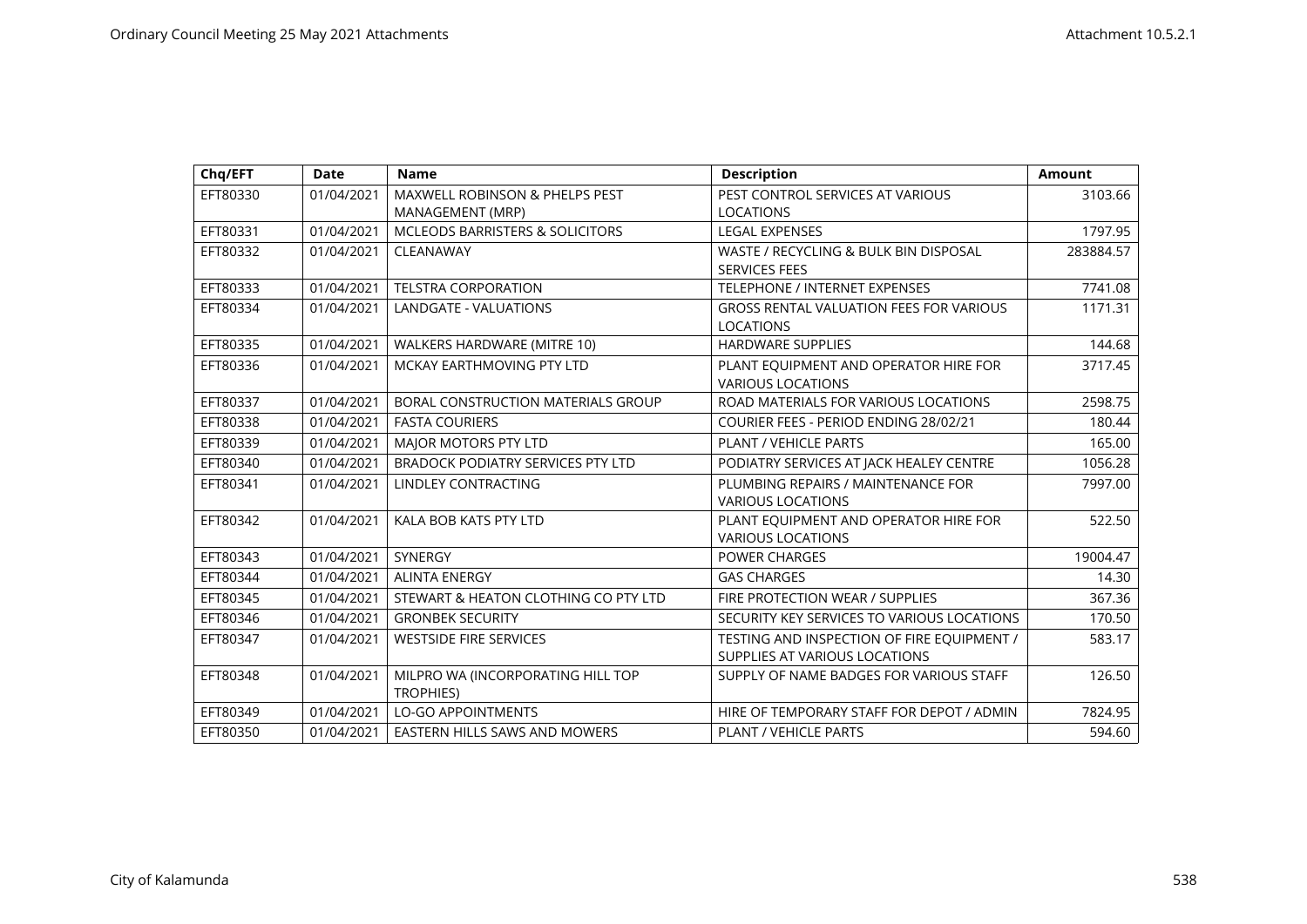| Chq/EFT  | Date       | <b>Name</b>                                 | <b>Description</b>                                  | <b>Amount</b> |
|----------|------------|---------------------------------------------|-----------------------------------------------------|---------------|
| EFT80351 | 01/04/2021 | <b>CITY OF GOSNELLS</b>                     | SMOOTHIE BIKE BOND REFUND                           | 200.00        |
| EFT80352 | 01/04/2021 | THE UNIVERSITY OF NOTRE DAME AUSTRALIA      | SMOOTHIE BIKE BOND REFUND                           | 200.00        |
| EFT80353 | 01/04/2021 | OCE CORPORATE PTY LTD - OFFICE CLEANING     | CLEANING SERVICES / CONSUMABLES FOR                 | 9629.64       |
|          |            | <b>EXPERTS</b>                              | <b>VARIOUS LOCATIONS</b>                            |               |
| EFT80354 | 01/04/2021 | <b>COMMISSIONER OF POLICE</b>               | <b>VOLUNTEER POLICE CHECKS FOR FEBRUARY</b>         | 16.70         |
| EFT80355 | 01/04/2021 | <b>TOTAL EDEN PTY LTD</b>                   | RETICULATION PARTS AND EQUIPMENT AS                 | 1571.61       |
|          |            |                                             | <b>REOUIRED</b>                                     |               |
| EFT80356 | 01/04/2021 | <b>HAWLEY'S BOBCAT SERVICE</b>              | PLANT EQUIPMENT AND OPERATOR HIRE FOR               | 7239.44       |
|          |            |                                             | <b>VARIOUS LOCATIONS</b>                            |               |
| EFT80357 | 01/04/2021 | CHILDRENS BOOK COUNCIL OF AUSTRALIA - WA    | 2021 INSTITUTIONAL MEMBERSHIP TO                    | 75.00         |
|          |            | <b>BRANCH</b>                               | CHILDRENS BOOK COUNCIL OF WA                        |               |
| EFT80358 | 01/04/2021 | <b>GRASSTREES AUSTRALIA</b>                 | SUPPLY OF GRASS TREES FOR ELMORE RESERVE            | 4965.00       |
| EFT80359 | 01/04/2021 | <b>GHD PTY LTD</b>                          | <b>ENGINEERING, ARCHITECTURE &amp;</b>              | 1210.00       |
|          |            |                                             | ENVIRONMENTAL CONSULTING SERVICES AT 2              |               |
|          |            |                                             | <b>LOCATIONS</b>                                    |               |
| EFT80360 | 01/04/2021 | HILL TOP GROUP PTY                          | CONTRACTOR BUILDING MAINTENANCE FOR AT              | 11792.66      |
|          |            |                                             | KADS THEATRE & HARTFIELD PARK RECREATION            |               |
|          |            |                                             | <b>CENTRE</b>                                       |               |
| EFT80361 | 01/04/2021 | INSTITUTE OF PUBLIC WORKS ENGINEERING       | REGISTRATION FOR 4 STAFF TO ATTEND IPWEA            | 2969.00       |
|          |            | <b>AUSTRALIA WA</b>                         | <b>CONFERENCE &amp; MEMBERSHIP FEES FOR 1 STAFF</b> |               |
|          |            |                                             | FROM 01/03/21 - 31/12/21                            |               |
| EFT80362 | 01/04/2021 | <b>KWICKS</b>                               | YEARLY SERVICE & REPAIRS OF HIGH PRESSURE           | 742.50        |
|          |            |                                             | <b>CLEANER</b>                                      |               |
| EFT80363 | 01/04/2021 | HAYS SPECIALIST RECRUITMENT (AUSTRALIA) PTY | HIRE OF TEMPORARY STAFF FOR ADMIN / DEPOT           | 16981.00      |
|          |            | I TD                                        |                                                     |               |
| EFT80364 | 01/04/2021 | ENGIE MECHANICAL SERVICES AUSTRALIA PTY LTD | AIRCONDITIONING MAINTENANCE / REPAIRS AT            | 1194.88       |
|          |            |                                             | <b>HARTFIELD PARK RECREATION CENTRE</b>             |               |
| EFT80365 | 01/04/2021 | AUTO ONE KALAMUNDA                          | <b>PLANT / VEHICLE PARTS</b>                        | 168.80        |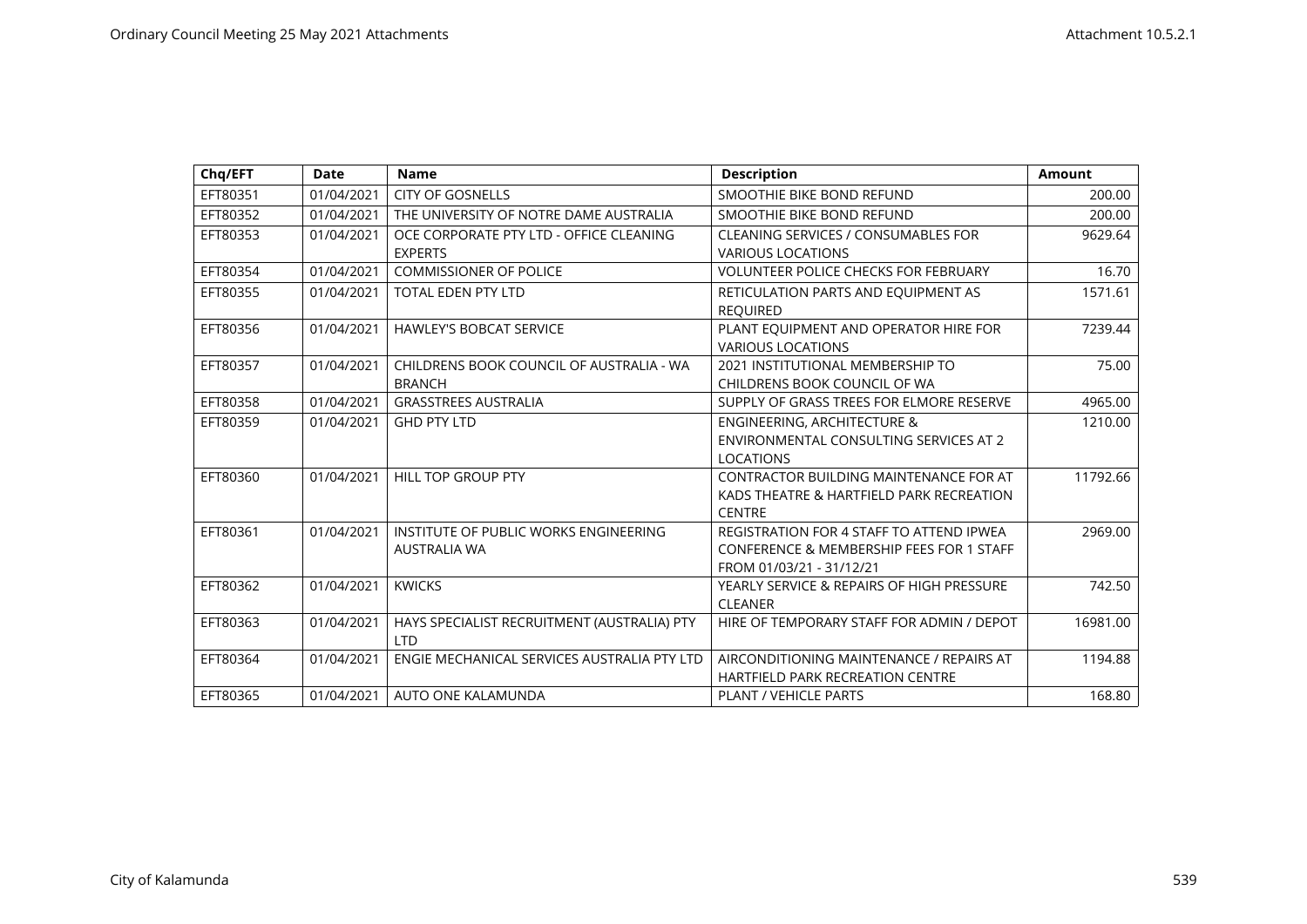| Chq/EFT  | <b>Date</b> | <b>Name</b>                             | <b>Description</b>                                                      | <b>Amount</b> |
|----------|-------------|-----------------------------------------|-------------------------------------------------------------------------|---------------|
| EFT80366 | 01/04/2021  | WEST AUSTRALIAN NEWSPAPERS HOLDINGS LTD | DELIVERY OF THE WEST AUSTRALIAN<br>NEWSPAPER FOR THE WORKS DEPOT FOR 12 | 106.80        |
|          |             |                                         | <b>WEEKS</b>                                                            |               |
| EFT80367 | 01/04/2021  | MIRACLE RECREATION EQUIPMENT            | PLAYGROUND REPAIRS & MAINTENANCE AT PINE                                | 231.00        |
|          |             |                                         | <b>TREE RESERVE</b>                                                     |               |
| EFT80368 | 01/04/2021  | HITACHI CONSTRUCTION MACHINERY PTY LTD  | <b>PLANT / VEHICLE PARTS</b>                                            | 234.15        |
| EFT80369 | 01/04/2021  | <b>WOOLWORTHS GROUP LIMITED</b>         | <b>GROCERY SUPPLIES</b>                                                 | 221.01        |
| EFT80370 | 01/04/2021  | <b>GLENDA DAWN CHARLTON (PODIATRY)</b>  | PODIATRY SERVICES AT JACK HEALEY CENTRE                                 | 728.30        |
| EFT80371 | 01/04/2021  | <b>TARA PICKETT</b>                     | <b>FACE PAINTING WAGYL PERFORMANCE</b>                                  | 200.00        |
| EFT80372 | 01/04/2021  | LISA MARIE MARKHAM                      | <b>RATES REFUND</b>                                                     | 310.00        |
| EFT80373 | 01/04/2021  | DRAINFLOW SERVICES PTY LTD              | CLEANING / MAINTAINING STORM WATER                                      | 7125.80       |
|          |             |                                         | DRAINS AT VARIOUS LOCATIONS                                             |               |
| EFT80374 | 01/04/2021  | <b>BEAVER TREE SERVICES</b>             | <b>GENERAL TREE SERVICES / UNDER POWERLINES</b>                         | 27849.10      |
|          |             |                                         | PRUNING FOR VARIOUS LOCATIONS                                           |               |
| EFT80375 | 01/04/2021  | <b>SARAH POTTS</b>                      | REFUND OF JUNIOR PROGRAM FEE FOR 2                                      | 25.50         |
|          |             |                                         | <b>SESSIONS</b>                                                         |               |
| EFT80376 | 01/04/2021  | DANIELLE JANE WISNIEWSKI                | KEY & HALL BOND REFUND                                                  | 250.00        |
| EFT80377 | 01/04/2021  | SAFE T CARD AUSTRALIA PTY LTD           | <b>MONTHLY MONITORING CHARGES FOR</b>                                   | 132.00        |
|          |             |                                         | KALAMUNDA HISTORY VILLAGE                                               |               |
| EFT80378 | 01/04/2021  | <b>TOURISM COUNCIL WA</b>               | NOMINATION FOR THE PERTH AIRPORT                                        | 190.00        |
|          |             |                                         | <b>TOURISM AWARDS</b>                                                   |               |
| EFT80379 | 01/04/2021  | SIGN MANAGER PTY LTD                    | REFUND OF SIGN FEE PAID IN ERROR                                        | 11.00         |
| EFT80380 | 01/04/2021  | <b>VESTONE CAPITAL PTY LIMITED</b>      | PHOTOCOPIER LEASE CHARGES FOR QUARTER 2                                 | 12424.23      |
|          |             |                                         | $-01/04/21 - 30/06/21$                                                  |               |
| EFT80381 | 01/04/2021  | <b>KALAMUNDA ELECTRICS</b>              | ELECTRICAL REPAIRS / MAINTENANCE FOR                                    | 43986.21      |
|          |             |                                         | <b>VARIOUS LOCATIONS</b>                                                |               |
| EFT80382 | 01/04/2021  | AAAC TOWING PTY LTD                     | TOWING SERVICES FEES                                                    | 165.00        |
| EFT80383 | 01/04/2021  | JB HI-FI COMMERCIAL                     | VARIOUS ELECTRICAL / COMPUTER / ACCESSORY                               | 10612.00      |
|          |             |                                         | <b>SUPPLIES</b>                                                         |               |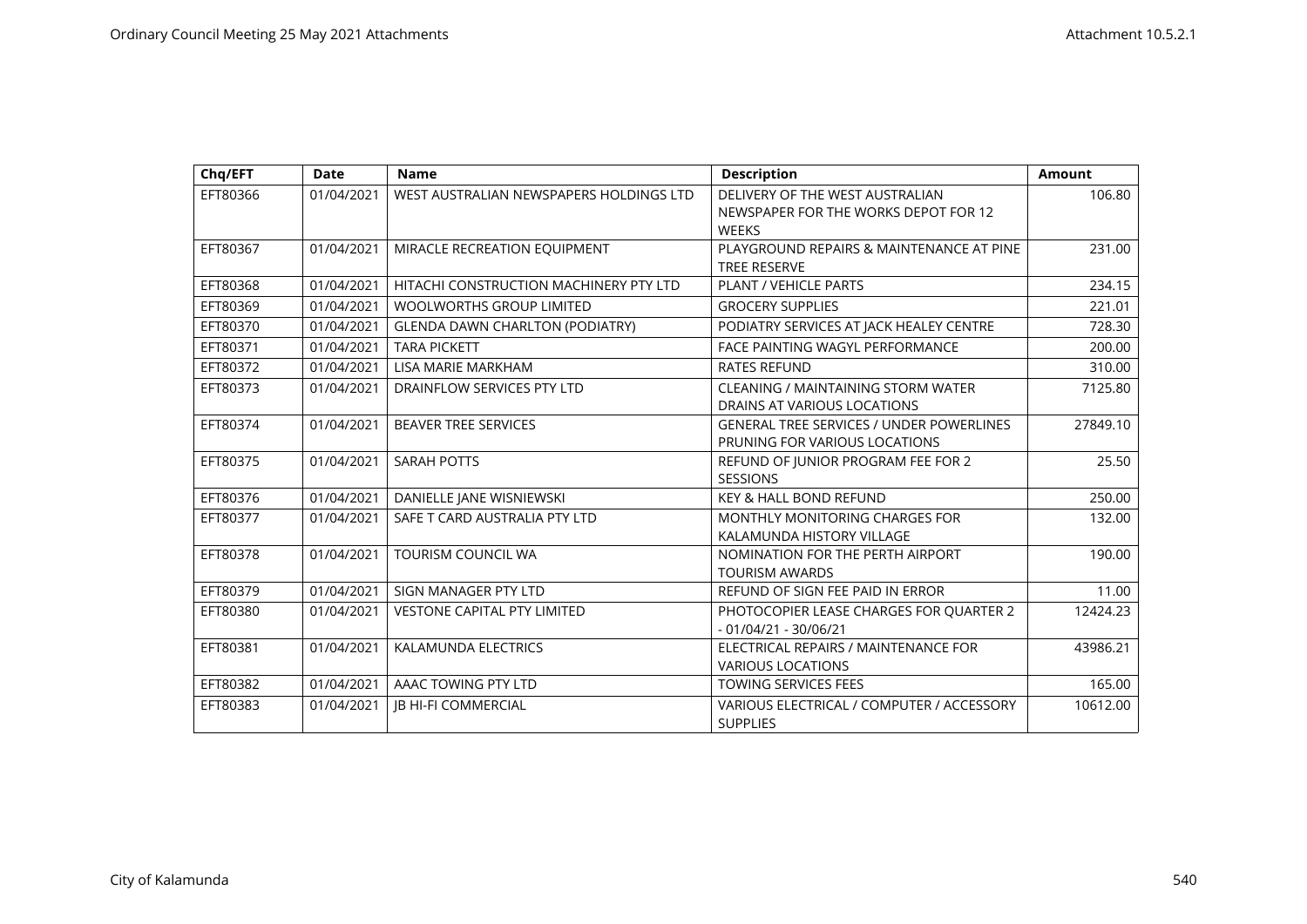| Chq/EFT  | <b>Date</b> | <b>Name</b>                                  | <b>Description</b>                                                                                   | <b>Amount</b> |
|----------|-------------|----------------------------------------------|------------------------------------------------------------------------------------------------------|---------------|
| EFT80384 | 01/04/2021  | ASHIAD PTY LTD T/A CUROST MILK SUPPLY        | MILK SUPPLY FOR ADMINISTRATION CENTRE<br>AND OPERATIONS CENTRE                                       | 396.54        |
| EFT80385 | 01/04/2021  | <b>HALIDON PRIMARY SCHOOL</b>                | SMOOTHIE BIKE BOND REFUND                                                                            | 200.00        |
| EFT80386 | 01/04/2021  | DFP RECRUITMENT SERVICES PTY LTD             | HIRE OF TEMPORARY STAFF FOR DEPOT / ADMIN                                                            | 3213.58       |
| EFT80387 | 01/04/2021  | <b>NICHOLAS ROUND</b>                        | REIMBURSEMENT OF COSTS RELATING TO<br>SHANDY - GRAFFITI WORKING DOG                                  | 93.50         |
| EFT80388 | 01/04/2021  | A1 TROJAN PEST CONTROL                       | PEST CONTROL SERVICES AT FLEMMING RESERVE                                                            | 199.00        |
| EFT80389 | 01/04/2021  | <b>ESTHER C ROBERTSON</b>                    | <b>PART DOG STERILISATION REFUND</b>                                                                 | 150.00        |
| EFT80390 | 01/04/2021  | SPARKS REFRIGERATION AND AIRCONDITIONING     | DEGASSING OF FRIDGES, FREEZERS AND AIR<br>CONDITIONERS AT WALLISTON TRANSFER<br><b>STATION</b>       | 1580.15       |
| EFT80391 | 01/04/2021  | STAN THE TYRE MAN ( STAN'S TYRE SERVICE WA ) | PLANT / VEHICLE PARTS                                                                                | 1045.00       |
| EFT80392 | 01/04/2021  | <b>NOVOFIT WA</b>                            | PURCHASE OF TRX SUSPENIONS PRO 4 FOR<br><b>HARTFIELD PARK RECREATION CENTRE</b>                      | 376.20        |
| EFT80393 | 01/04/2021  | A CAPPELLA WEST                              | <b>HALL BOND REFUND</b>                                                                              | 400.00        |
| EFT80394 | 01/04/2021  | BETHAN ST. JOHN JOHNSON                      | <b>RATES REFUND</b>                                                                                  | 395.93        |
| EFT80395 | 01/04/2021  | THE LUCKY CHARM                              | NEWSPAPERS / MAGAZINES SUPPLIES FOR<br>KALAMUNDA LIBRARY & FINANCE DEPARTMENT                        | 37.99         |
| EFT80396 |             |                                              | EFT PAYMENT CANCELLED                                                                                |               |
| EFT80397 | 01/04/2021  | ADVANCE PRESS (2013) PTY LTD                 | PRINTING & SUPPLY OF BUSHFIRE SAFETY<br><b>BOOKLETS</b>                                              | 3905.00       |
| EFT80398 | 01/04/2021  | NICOLE MANN & STEPHEN JAMES WELLS            | <b>RATES REFUND</b>                                                                                  | 2338.35       |
| EFT80399 | 01/04/2021  | <b>TYNAN BEN LUZUK</b>                       | <b>RATES REFUND</b>                                                                                  | 788.23        |
| EFT80400 | 01/04/2021  | ARISE-EMANUEL GLOBAL MINISTRY                | <b>KEY BOND REFUND</b>                                                                               | 50.00         |
| EFT80401 | 01/04/2021  | DOWSING GROUP PTY LTD                        | SUPPLY AND LAY CONCRETE PATHWAYS,<br>MAINTENANCE AND MISC. WORKS AS DIRECTED<br>AT VARIOUS LOCATIONS | 21311.20      |
| EFT80402 | 01/04/2021  | A PROUD LANDMARK PTY LTD                     | FLORA TERRACE SHELTER REMOVAL & KERB<br>PREPARATION WORKS AT ELMORE RESERVE                          | 2244.00       |
| EFT80403 | 01/04/2021  | PERTH DIABETES CARE                          | <b>KEY &amp; HALL BOND REFUND</b>                                                                    | 50.00         |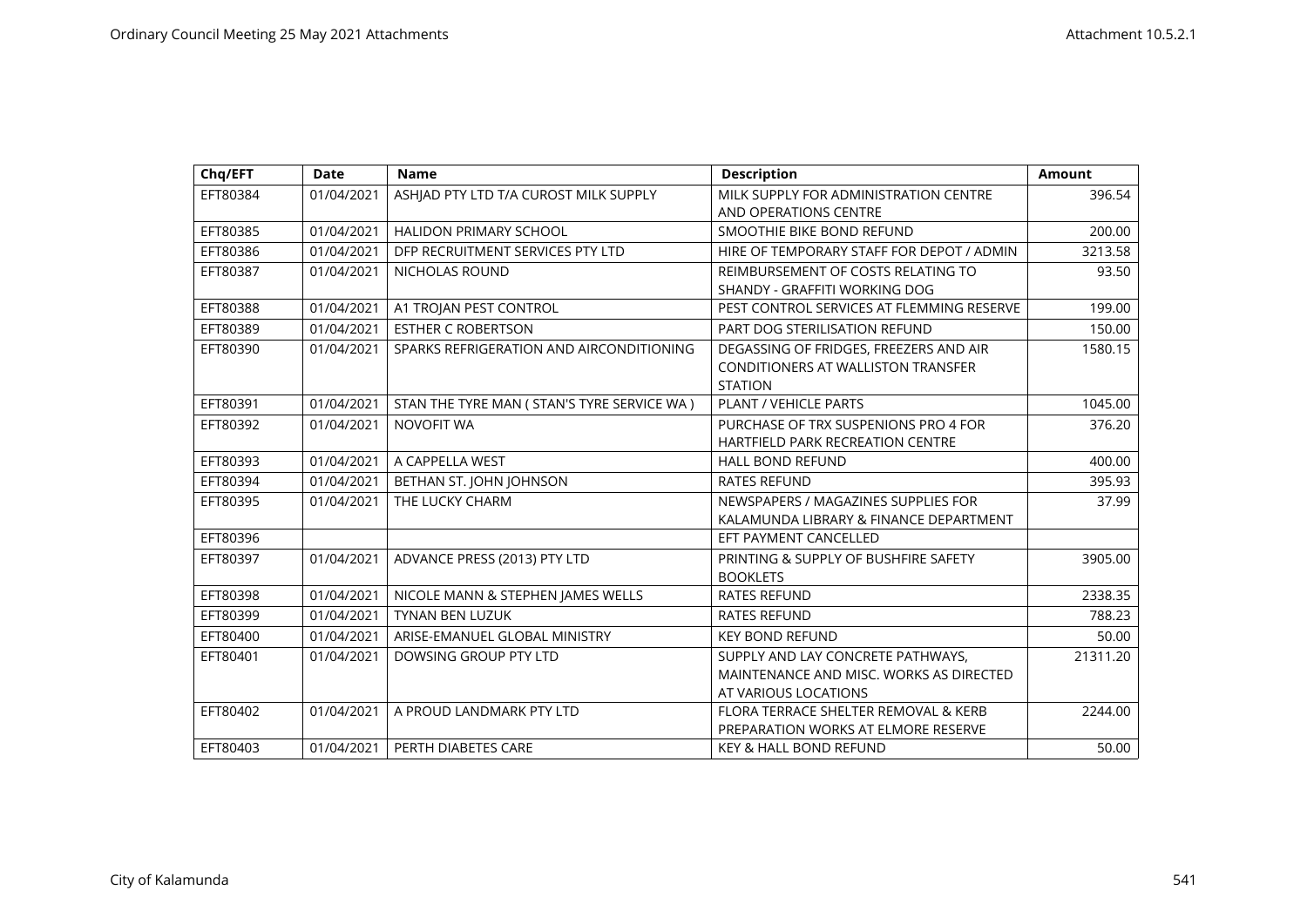| Chq/EFT  | <b>Date</b> | <b>Name</b>                                                     | <b>Description</b>                                                                   | <b>Amount</b> |
|----------|-------------|-----------------------------------------------------------------|--------------------------------------------------------------------------------------|---------------|
| EFT80404 | 01/04/2021  | <b>NANCY FARNHAM</b>                                            | DOG REGISTRATION FEE REFUND                                                          | 100.46        |
| EFT80405 | 01/04/2021  | ORACLE CUSTOMER MANAGEMENT SOLUTIONS<br>PTY LTD T/AS ORACLE CMS | ORACLE AFTER HOURS SERVICE                                                           | 2686.79       |
| EFT80406 | 01/04/2021  | SKATEBOARDING WA                                                | LEARN TO SKATEBOARD CLINIC AT HIGH<br>WYCOMBE SKATE PARK (MARCH 20TH 2021)           | 632.50        |
| EFT80407 | 01/04/2021  | <b>MEAD MEDICAL GROUP</b>                                       | <b>WORKPLACE ASSESSMENTS FOR 1 STAFF</b>                                             | 80.35         |
| EFT80408 | 01/04/2021  | CHEVRON AUSTRALIA DOWNSTREAM FUELS PTY<br><b>LTD</b>            | SUPPLY OF FUEL FOR OPERATIONS CENTRE                                                 | 35337.14      |
| EFT80409 | 01/04/2021  | AUSSIE BROADBAND ENTERPRISE PTY LTD                             | HIGH WYCOMBE INTERNET SERVICE PERIOD -<br>21/03/21 - 20/04/21                        | 109.00        |
| EFT80410 | 01/04/2021  | CHIN MIGRANT CENTRE WESTERN AUSTRALIA                           | <b>HALL BOND REFUND</b>                                                              | 200.00        |
| EFT80411 | 01/04/2021  | <b>CHAMPION LAKES CHRISTIAN CHURCH</b>                          | <b>KEY &amp; HALL BOND REFUND</b>                                                    | 450.00        |
| EFT80412 | 01/04/2021  | LINEMARKING WA PTY LTD                                          | LINEMARKING SERVICES AT DOME CARPARK<br>KALAMUNDA                                    | 1185.80       |
| EFT80413 | 01/04/2021  | PERTH ACCESS CONTROL AND SECURITY                               | MAINTENACE / REPAIRS TO CCTV & ACCESS<br><b>CONTROL SYSTEMS AT VARIOUS LOCATIONS</b> | 6359.00       |
| EFT80414 | 01/04/2021  | <b>WARRANG-BRIDIL</b>                                           | WELCOME TO COUNTRY FOR OPENING NIGHT<br>OF ICELAND PERFORMANCE                       | 500.00        |
| EFT80415 | 01/04/2021  | SPIRITED THINKING PTY LTD                                       | PROPOSAL FOR VENUE ASSESSMENT AND PLAN<br>AT KALAMUNDA PERFORMING ARTS CENTRE        | 6225.45       |
| EFT80416 | 01/04/2021  | DARLING RANGE NATURAL PRODUCTS                                  | SOAP MAKING PRESENTATION AT FORRESTFIELD<br>LIBRARY                                  | 150.00        |
| EFT80417 | 01/04/2021  | 32 DEGREES & BEYOND BUILDING                                    | PART BUILDING APPLICATION FEE REFUND                                                 | 391.00        |
| EFT80418 | 01/04/2021  | <b>DANCE IN HEALTH</b>                                          | <b>KEY BOND REFUND</b>                                                               | 50.00         |
| EFT80419 | 01/04/2021  | CPM INDUSTRIES PTY LTD - LATASHA MENON                          | REFUND FOR UNASSESSED TEMP FOOD STALL<br><b>APPROVAL</b>                             | 79.00         |
| EFT80420 | 14/04/2021  | <b>CHRISTINE   OXBERRY</b>                                      | CONSIGNMENT SUPPLIER - ZIG ZAG CULTURAL<br>CENTRE - 01/03/21 - 31/03/21              | 16.80         |
| EFT80421 | 14/04/2021  | KALAMUNDA ACCIDENT REPAIR CENTRE                                | INSURANCE EXCESS FOR REPAIRS TO 2 VEHICLES                                           | 1000.00       |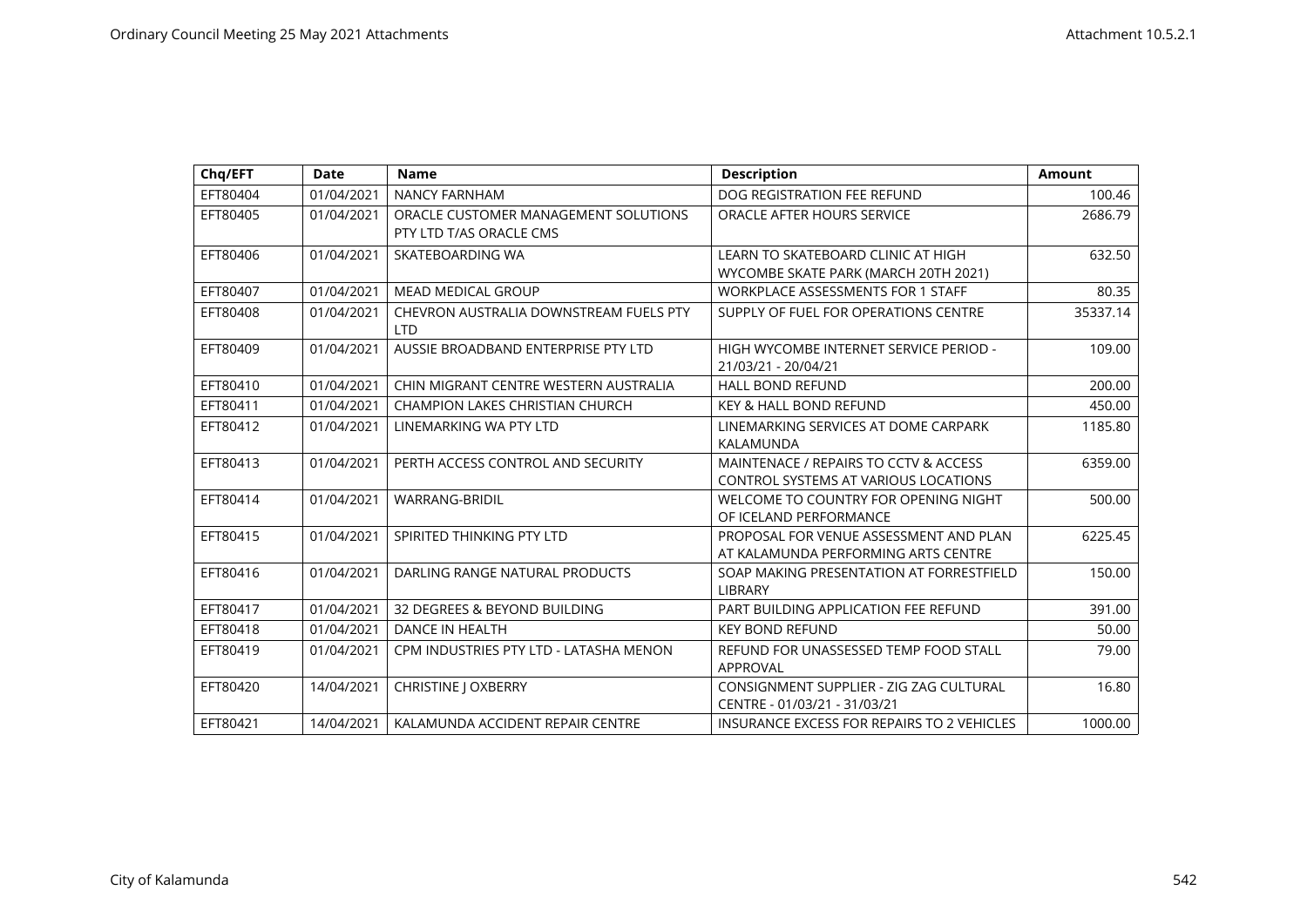| Chq/EFT  | <b>Date</b> | <b>Name</b>                                                               | <b>Description</b>                                                                                                                   | <b>Amount</b> |
|----------|-------------|---------------------------------------------------------------------------|--------------------------------------------------------------------------------------------------------------------------------------|---------------|
| EFT80422 | 14/04/2021  | WEX AUSTRALIA PTY LTD - WRIGHT EXPRESS FUEL<br><b>CARDS AUSTRALIA LTD</b> | FUEL - PERIOD ENDING 12/04/21                                                                                                        | 740.30        |
| EFT80423 | 14/04/2021  | PFD FOOD SERVICES - HOLLIER DICKSONS                                      | KIOSK SUPPLIES FOR HARTFIELD PARK<br><b>RECREATION CENTRE</b>                                                                        | 335.25        |
| EFT80424 | 14/04/2021  | OCLC (UK) LTD                                                             | AMLIB MAINTENANCE : SERVICE DATES<br>28/02/2020 - 27/02/2021. NOTE, CREDIT<br>RECEIVED FOR SERVICE DATES - 1/11/2020 -<br>27/02/2021 | 11892.21      |
| EFT80425 | 14/04/2021  | NEVERFAIL SPRINGWATERLTD (FORRESTFIELD LIB)                               | BOTTLED WATER SUPPLIES / MAINTENANCE FOR<br><b>FORRESTFIELD LIBRARY</b>                                                              | 31.68         |
| EFT80426 | 14/04/2021  | A MOVEABLE FEAST CATERING                                                 | CATERING FOR AROUND THE WORLD SUPPER<br><b>CLUB EVENT</b>                                                                            | 980.00        |
| EFT80427 | 14/04/2021  | <b>WENDY ANNE PEARCE</b>                                                  | CONSIGNMENT SUPPLIER - ZIG ZAG CULTURAL<br>CENTRE - 01/03/21 - 31/03/21                                                              | 48.65         |
| EFT80428 | 14/04/2021  | ROBYN BEARDSELL                                                           | CONSIGNMENT SUPPLIER - ZIG ZAG CULTURAL<br>CENTRE - 01/03/21 - 31/03/21                                                              | 5.60          |
| EFT80429 | 14/04/2021  | KENNETH JOHN PATTERSON                                                    | CONSIGNMENT SUPPLIER - ZIG ZAG CULTURAL<br>CENTRE - 01/03/21 - 31/03/21                                                              | 19.60         |
| EFT80430 | 14/04/2021  | <b>AVERIL ANNE BAKER</b>                                                  | CONSIGNMENT SUPPLIER - ZIG ZAG CULTURAL<br>CENTRE - 01/03/21 - 31/03/21                                                              | 56.00         |
| EFT80431 | 14/04/2021  | <b>GILL BAXTER</b>                                                        | CONSIGNMENT SUPPLIER - ZIG ZAG CULTURAL<br>CENTRE - 01/03/21 - 31/03/21                                                              | 101.50        |
| EFT80432 | 14/04/2021  | <b>AUSTRALIAN SERVICES UNION</b>                                          | PAYROLL DEDUCTIONS                                                                                                                   | 71.70         |
| EFT80433 | 14/04/2021  | CITY OF KALAMUNDA STAFF SOCIAL CLUB                                       | PAYROLL DEDUCTIONS                                                                                                                   | 156.00        |
| EFT80434 | 14/04/2021  | <b>AUSTRALIA POST</b>                                                     | <b>POSTAL EXPENSES FEES</b>                                                                                                          | 3149.69       |
| EFT80435 | 14/04/2021  | <b>BUNNINGS BUILDING SUPPLIES</b>                                         | HARDWARE SUPPLIES FOR VARIOUS LOCATIONS                                                                                              | 1556.58       |
| EFT80436 | 14/04/2021  | NAPA - A DIVISION OF GPC ASIA PACIFIC PTY LTD                             | <b>PLANT / VEHICLE PARTS</b>                                                                                                         | 638.19        |
| EFT80437 | 14/04/2021  | LANDGATE                                                                  | LAND ENQUIRIES FOR VARIOUS LOCATIONS                                                                                                 | 26.70         |
| EFT80438 | 14/04/2021  | KALAMUNDA AUTO ELECTRICS                                                  | <b>PLANT / VEHICLE PARTS</b>                                                                                                         | 2417.80       |
| EFT80439 | 14/04/2021  | KALAMUNDA TOYOTA                                                          | <b>PLANT / VEHICLE PARTS</b>                                                                                                         | 260.17        |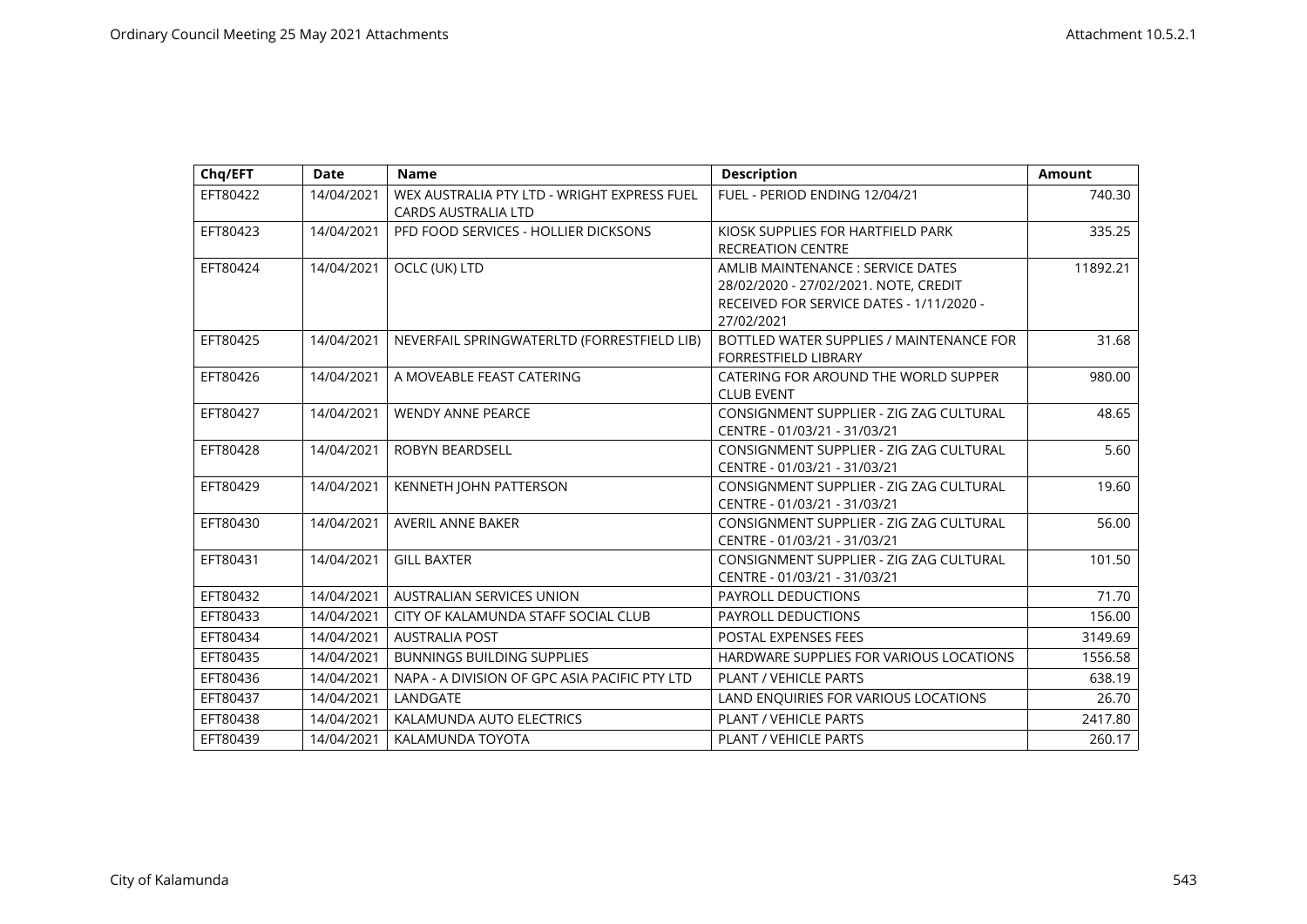| EFT80440<br>14/04/2021<br><b>MCLEODS BARRISTERS &amp; SOLICITORS</b><br>EFT80441<br>14/04/2021<br>CLEANAWAY<br><b>TELSTRA CORPORATION</b><br>EFT80442<br>14/04/2021 | <b>LEGAL EXPENSES</b><br>WASTE / RECYCLING & BULK BIN DISPOSAL<br><b>SERVICES FEES</b><br>TELEPHONE / INTERNET EXPENSES<br><b>GROSS RENTAL VALUATION FEES FOR VARIOUS</b><br><b>LOCATIONS</b><br>1. PLANT EQUIPMENT AND OPERATOR HIRE FOR | 2299.40<br>46694.81<br>28806.03<br>1099.82 |
|---------------------------------------------------------------------------------------------------------------------------------------------------------------------|-------------------------------------------------------------------------------------------------------------------------------------------------------------------------------------------------------------------------------------------|--------------------------------------------|
|                                                                                                                                                                     |                                                                                                                                                                                                                                           |                                            |
|                                                                                                                                                                     |                                                                                                                                                                                                                                           |                                            |
|                                                                                                                                                                     |                                                                                                                                                                                                                                           |                                            |
| EFT80443<br>14/04/2021<br><b>LANDGATE - VALUATIONS</b>                                                                                                              |                                                                                                                                                                                                                                           |                                            |
| EFT80444<br>14/04/2021<br>MCKAY EARTHMOVING PTY LTD                                                                                                                 | <b>VARIOUS LOCATIONS</b><br>2. SUPPLY & CONSTRUCT 15 CARBAYS ON<br>RAILWAY ROAD GOOSEBERRY HILL<br>3. SUPPLY & INSTALL ACCESS LADDER & DRAIN<br>LID AT KALAMUNDA SWIMMING POOL                                                            | 55919.60                                   |
| BORAL CONSTRUCTION MATERIALS GROUP<br>EFT80445<br>14/04/2021                                                                                                        | ROAD MATERIALS FOR VARIOUS LOCATIONS                                                                                                                                                                                                      | 742.50                                     |
| EFT80446<br>14/04/2021<br><b>VODAFONE HUTCHISON AUSTRALIA PTY LTD</b>                                                                                               | <b>COMMUNICATION EXPENSES FOR FIRE</b><br><b>PREVENTION SERVICES - APRIL 2021</b>                                                                                                                                                         | 2015.60                                    |
| EFT80447<br>14/04/2021<br><b>FASTA COURIERS</b>                                                                                                                     | <b>COURIER FEES</b>                                                                                                                                                                                                                       | 351.25                                     |
| EFT80448<br>14/04/2021<br>LESMURDIE SAND, SOIL & BOBCAT HIRE                                                                                                        | <b>GARDEN / RESERVE SUPPLIES</b>                                                                                                                                                                                                          | 660.00                                     |
| <b>SG ENVIRO</b><br>EFT80449<br>14/04/2021                                                                                                                          | SERVICE GREASE TRAP AT HIGH WYCOMBE<br><b>RECREATION CENTRE</b>                                                                                                                                                                           | 213.37                                     |
| EFT80450<br>14/04/2021<br><b>ALSCO LINEN SERVICE</b>                                                                                                                | LINEN HIRE / LAUNDRY SERVICES / CLEANING<br><b>SUPPLIES</b>                                                                                                                                                                               | 885.47                                     |
| EFT80451<br>14/04/2021<br><b>BRADOCK PODIATRY SERVICES PTY LTD</b>                                                                                                  | PODIATRY SERVICES AT JACK HEALEY CENTRE                                                                                                                                                                                                   | 508.08                                     |
| EFT80452<br>14/04/2021<br>LINDLEY CONTRACTING                                                                                                                       | PLUMBING REPAIRS / MAINTENANCE FOR<br>VARIOUS LOCATIONS & SUPPLY & INSTALL HOT<br>WATER UNITS AT PICKERING BROOK FOOTBALL<br>CLUB & HARTFIELD PARK STAFF ROOM                                                                             | 13994.75                                   |
| EFT80453<br>14/04/2021<br>KALA BOB KATS PTY LTD<br>EFT80454<br>14/04/2021<br><b>SYNERGY</b>                                                                         | PLANT EQUIPMENT AND OPERATOR HIRE FOR<br>VARIOUS LOCATIONS INCLUDING SPREADING<br>MULCH & SAND AT MAGNOLIA WAY RESERVE<br><b>POWER CHARGES</b>                                                                                            | 7205.00<br>10033.71                        |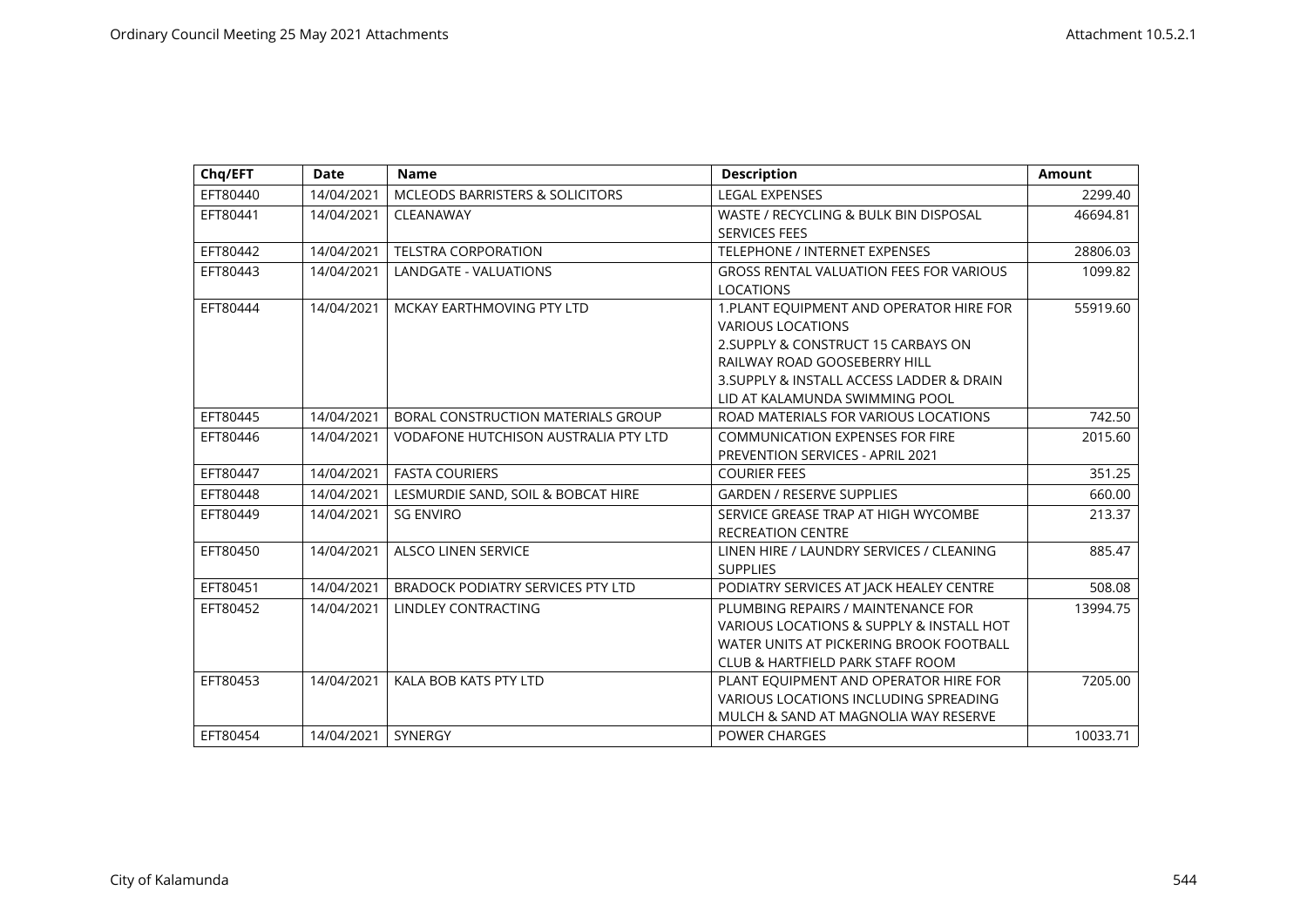| Chq/EFT  | <b>Date</b> | <b>Name</b>                               | <b>Description</b>                         | <b>Amount</b> |
|----------|-------------|-------------------------------------------|--------------------------------------------|---------------|
| EFT80455 | 14/04/2021  | <b>ALINTA ENERGY</b>                      | <b>GAS CHARGES</b>                         | 58.70         |
| EFT80456 | 14/04/2021  | STEWART & HEATON CLOTHING CO PTY LTD      | FIRE PROTECTION WEAR / SUPPLIES            | 190.81        |
| EFT80457 | 14/04/2021  | <b>LGIS LIABILITY SCHEME</b>              | PROFESSIONAL INDEMNITY - PROPERTY DAMAGE   | 10000.00      |
|          |             |                                           | - CLAIM: CAROB TREE DRAINAGE WORKS         |               |
| EFT80458 | 14/04/2021  | <b>GRONBEK SECURITY</b>                   | SECURITY KEY SERVICES TO VARIOUS LOCATIONS | 123.50        |
| EFT80459 | 14/04/2021  | FULTON HOGAN INDUSTRIES PTY LTD           | SUPPLY & INSTALL PROFILING & ROADWORKS AT  | 27216.10      |
|          |             |                                           | RYDE LANE HIGH WYCOMBE FROM FOXTON         |               |
|          |             |                                           | <b>BOULEVARD TO ROWELL GARDEN</b>          |               |
| EFT80460 | 14/04/2021  | <b>MARKETFORCE PTY LTD</b>                | ADVERTISING FOR VARIOUS JOBS / EVENTS      | 13089.72      |
|          |             |                                           | INCLUDING PRODUCTION OF EMERGENCY          |               |
|          |             |                                           | MANAGEMENT EDUCATIONAL MATERIAL            |               |
| EFT80461 | 14/04/2021  | <b>LO-GO APPOINTMENTS</b>                 | HIRE OF TEMPORARY STAFF FOR DEPOT / ADMIN  | 15882.01      |
| EFT80462 | 14/04/2021  | AIR LIQUIDE WA PTY LTD                    | SUPPLY OF GAS CYLINDER REFILLS AND RENTAL  | 165.74        |
|          |             |                                           | <b>FEES</b>                                |               |
| EFT80463 | 14/04/2021  | KALAMUNDA & DISTRICTS HISTORICAL SOCIETY  | CONSIGNMENT SUPPLIER - ZIG ZAG CULTURAL    | 89.95         |
|          |             |                                           | CENTRE - 01/03/21 - 31/03/21               |               |
| EFT80464 | 14/04/2021  | KALAMUNDA DISTRICTS HOCKEY CLUB (INC)     | <b>GAMES TRAILER FEE REFUND</b>            | 200.00        |
| EFT80465 | 14/04/2021  | SATTERLEY FORRESTFIELD PTY LTD            | <b>RATES REFUND</b>                        | 2287.70       |
| EFT80466 | 14/04/2021  | OCE CORPORATE PTY LTD - OFFICE CLEANING   | <b>CLEANING SERVICES / CONSUMABLES FOR</b> | 32104.63      |
|          |             | <b>EXPERTS</b>                            | <b>VARIOUS LOCATIONS</b>                   |               |
| EFT80467 | 14/04/2021  | HELEN ARMSTRONG & ASSOCIATES (T/AS WAXING | CONSIGNMENT SUPPLIER - ZIG ZAG CULTURAL    | 35.70         |
|          |             | LYRICAL CANDLES)                          | CENTRE - 01/03/21 - 31/03/21               |               |
| EFT80468 | 14/04/2021  | <b>TOTAL EDEN PTY LTD</b>                 | SUPPLY RETICULATION PARTS AND EQUIPMENT    | 2637.85       |
|          |             |                                           | <b>AS REQUIRED</b>                         |               |
| EFT80469 | 14/04/2021  | <b>HAWLEY'S BOBCAT SERVICE</b>            | PLANT EQUIPMENT AND OPERATOR HIRE FOR      | 5256.23       |
|          |             |                                           | <b>VARIOUS LOCATIONS</b>                   |               |
| EFT80470 | 14/04/2021  | LPNLC PTY LTD T/A KELYN TRAINING SERVICES | REGISTRATION FOR STAFF TO ATTEND VARIOUS   | 1015.00       |
|          |             |                                           | <b>TRAING COURSES</b>                      |               |
| EFT80471 | 14/04/2021  | DEPARTMENT OF FIRE AND EMERGENCY SERVICES | 50% COST SHARING FOR THE COMMUNITY FIRE    | 19826.98      |
|          |             | (DFES)                                    | MANAGER FOR THE PERIOD 01/01/21 - 25/03/21 |               |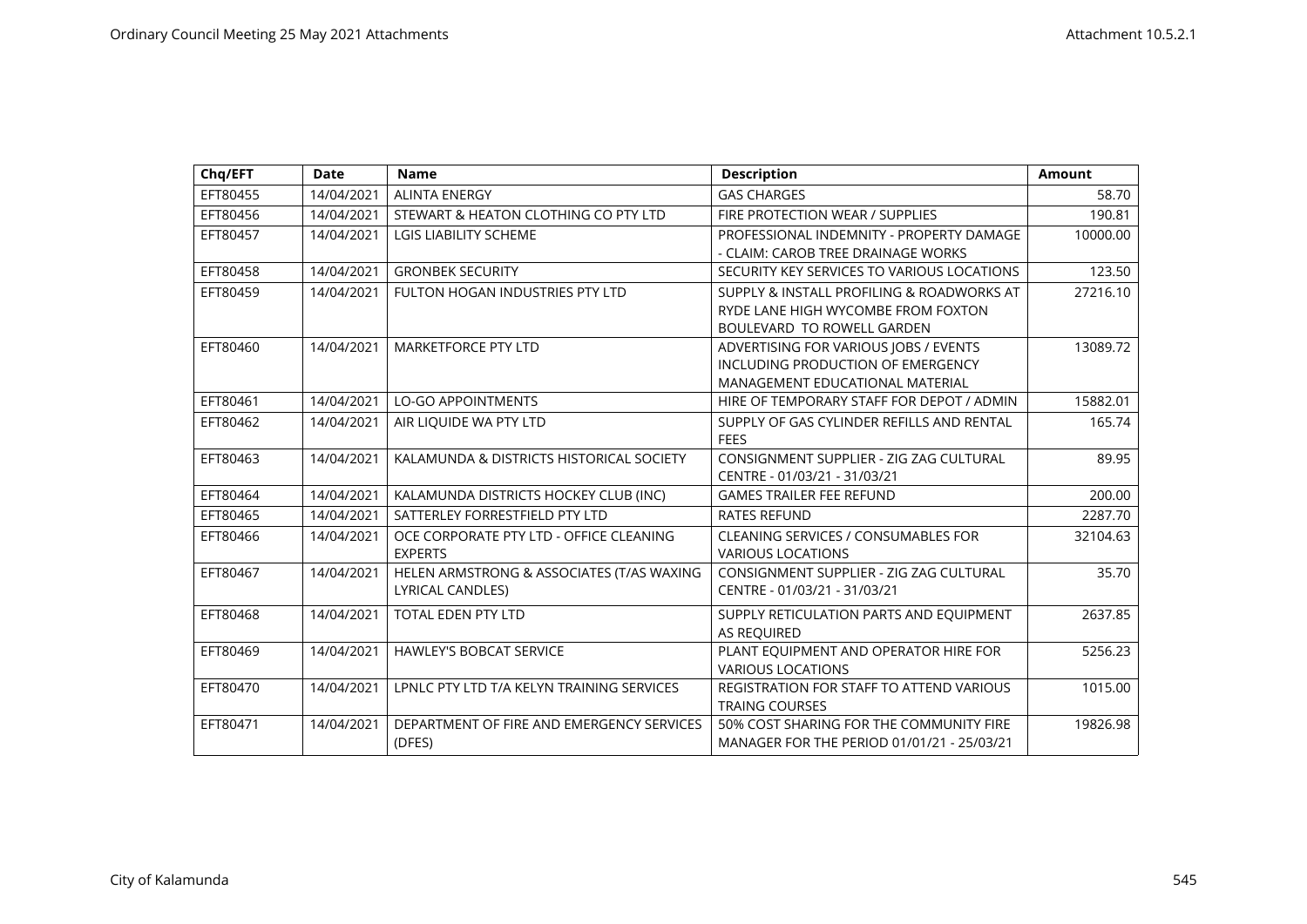| Chq/EFT  | <b>Date</b> | <b>Name</b>                                                                | <b>Description</b>                                                                                            | <b>Amount</b> |
|----------|-------------|----------------------------------------------------------------------------|---------------------------------------------------------------------------------------------------------------|---------------|
|          |             |                                                                            | AS PER THE MOU BETWEEN DFES AND THE CITY<br>OF KALAMUNDA                                                      |               |
| EFT80472 | 14/04/2021  | <b>ANNA HAMERSLEY</b>                                                      | CONSIGNMENT SUPPLIER - ZIG ZAG CULTURAL<br>CENTRE - 01/03/21 - 31/03/21                                       | 28.00         |
| EFT80473 | 14/04/2021  | AMEREX FIRE (WA) (E FIRE AND SAFETY)                                       | FIRE EQUIPMENT MAINTENANCE FOR VARIOUS<br><b>LOCATIONS</b>                                                    | 338.80        |
| EFT80474 | 14/04/2021  | <b>HILL TOP GROUP PTY</b>                                                  | <b>CONTRACTOR BUILDING MAINTENANCE FOR</b><br><b>VARIOUS BUILDINGS</b>                                        | 1137.67       |
| EFT80475 | 14/04/2021  | BUILDING COMMISSION - DEPARTMENT OF<br>MINES, INDUSTRY REGULATION & SAFETY | BUILDING LEVY - MARCH 2021                                                                                    | 27664.39      |
| EFT80476 | 14/04/2021  | HAYS SPECIALIST RECRUITMENT (AUSTRALIA) PTY<br><b>LTD</b>                  | HIRE OF TEMPORARY STAFF FOR ADMIN / DEPOT                                                                     | 10108.17      |
| EFT80477 | 14/04/2021  | WEST AUSTRALIAN NEWSPAPERS HOLDINGS LTD                                    | ZIG ZAG GALLERY EXHIBITION PROMOTION -<br>THREE COUSINS COLLECTION                                            | 117.40        |
| EFT80478 | 14/04/2021  | <b>BARRY &amp; CHIHARU CLARK</b>                                           | PART GYM MEMBERSHIP REFUND DUE TO COVID<br>SHUTDOWN AND SEVERE ILLNESS & PART DOG<br>STERILISATION FEE REFUND | 296.20        |
| EFT80479 | 14/04/2021  | MCDOWALL AFFLECK PTY LTD                                                   | 50% DESIGN FEES - DETAILED DESIGN AND<br>DOCUMENTATION FOR DRAINAGE UPGRADES<br>TO STIRK PARK, KALAMUNDA      | 9625.00       |
| EFT80480 | 14/04/2021  | KANYANA WILDLIFE REHABILITION CENTRE INC                                   | CONSIGNMENT SUPPLIER - ZIG ZAG CULTURAL<br>CENTRE - 01/03/21 - 31/03/21                                       | 196.00        |
| EFT80481 | 14/04/2021  | DEPARTMENT OF TRANSPORT                                                    | DISCLOSURE OF INFORMATION FEES                                                                                | 6.80          |
| EFT80482 | 14/04/2021  | <b>CASTLEDEX</b>                                                           | SUPPLY & INSTALLATION OF OFFICE EQUIPMENT<br>AT KALAMUNDA COMMUNITY CENTRE                                    | 105477.68     |
| EFT80483 | 14/04/2021  | PICKERING BROOK HERITAGE GROUP                                             | CONSIGNMENT SUPPLIER - ZIG ZAG CULTURAL<br>CENTRE - 01/03/21 - 31/03/21                                       | 87.50         |
| EFT80484 | 14/04/2021  | MIRACLE RECREATION EQUIPMENT                                               | PLAYGROUND REPAIRS & MAINTENANCE AT<br><b>VARIOUS LOCATIONS</b>                                               | 5142.50       |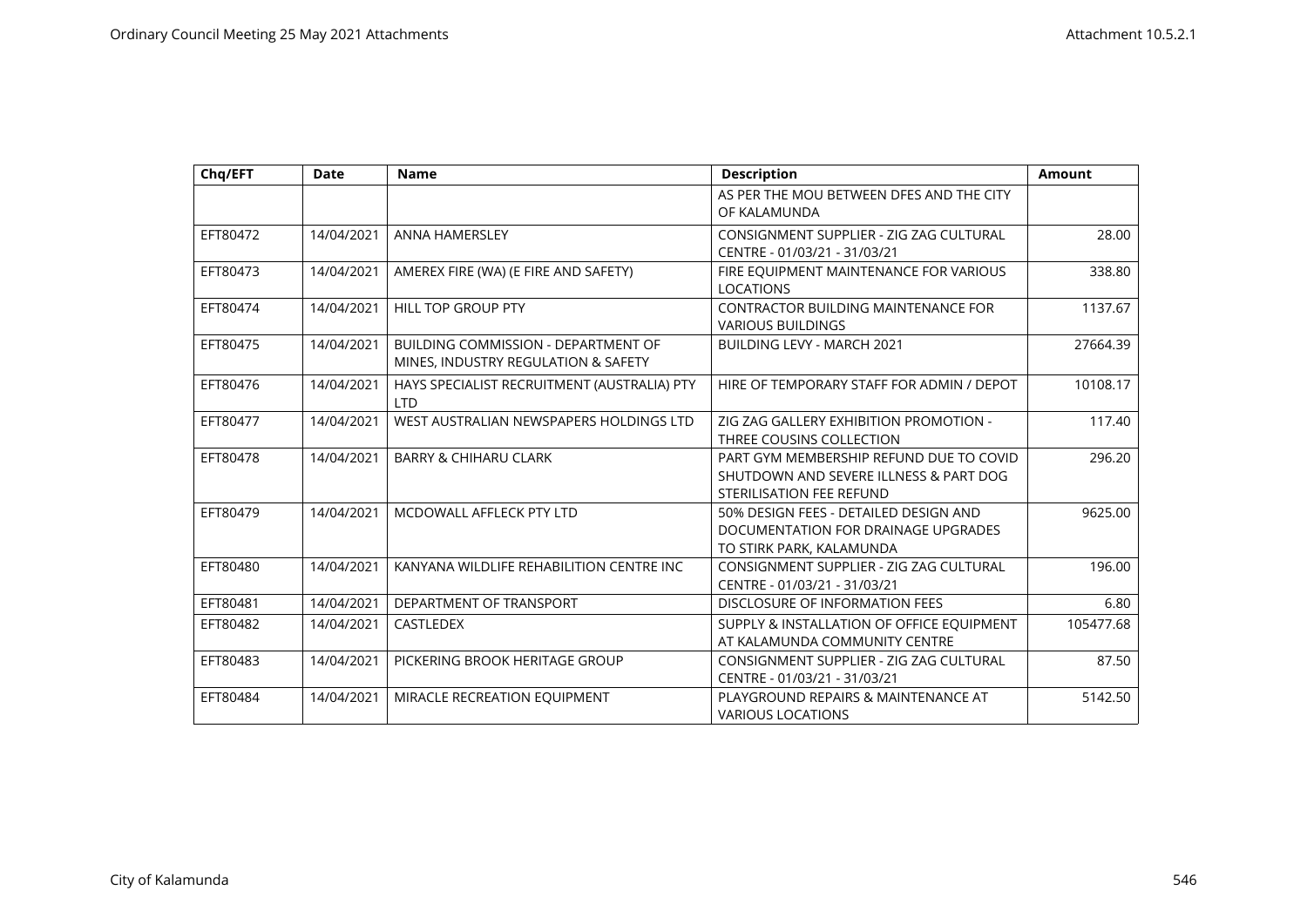| Chq/EFT  | <b>Date</b> | <b>Name</b>                              | <b>Description</b>                               | <b>Amount</b> |
|----------|-------------|------------------------------------------|--------------------------------------------------|---------------|
| EFT80485 | 14/04/2021  | DAVID WILLS & ASSOCIATES                 | ENGINEERING CONSULTANCY AT WOODLUPINE            | 9993.50       |
|          |             |                                          | <b>BROOK - STORMWATER DRAINAGE</b>               |               |
|          |             |                                          | MODIFICATION PERIOD 07/12/20 - 22/02/21          |               |
| EFT80486 | 14/04/2021  | STRATAGREEN                              | <b>GARDEN / RESERVE SUPPLIES</b>                 | 278.05        |
| EFT80487 | 14/04/2021  | OFFICEWORKS SUPERSTORES PTY LTD          | OFFICE SUPPLIES / STATIONERY FOR VARIOUS         | 1486.39       |
|          |             |                                          | <b>LOCATIONS</b>                                 |               |
| EFT80488 | 14/04/2021  | PORTER CONSULTING ENGINEERS              | CONSULTANCY DESIGN SERVICES FOR THE              | 3300.00       |
|          |             |                                          | DESIGN OF THE WELSHPOOL ROAD EAST AND            |               |
|          |             |                                          | <b>COLDWELL INTERSECTION FOR THE</b>             |               |
|          |             |                                          | <b>MADDINGTON KENWICK STRATEGIC</b>              |               |
|          |             |                                          | <b>EMPLOYMENT AREA DCP</b>                       |               |
| EFT80489 | 14/04/2021  | <b>WOOLWORTHS GROUP LIMITED</b>          | <b>GROCERY SUPPLIES</b>                          | 485.05        |
| EFT80490 | 14/04/2021  | FORRESTFIELD TENNIS CLUB (INC)           | FORRESTFIELD TENNIS CLUB HIRE FEES FROM          | 46.00         |
|          |             |                                          | <b>HARTFIELD PARK RECREATION CENTRE 01/03/21</b> |               |
|          |             |                                          | $-31/03/21$                                      |               |
| EFT80491 | 14/04/2021  | EASTERN REGION SECURITY                  | SECURITY SERVICES TO VARIOUS LOCATIONS           | 7233.06       |
| EFT80492 | 14/04/2021  | <b>GLENDA DAWN CHARLTON (PODIATRY)</b>   | PODIATRY SERVICES AT JACK HEALEY CENTRE          | 595.59        |
| EFT80493 | 14/04/2021  | <b>SHAYNE WASHINGTON</b>                 | <b>BUILDING APPLICATION FEE REFUND</b>           | 182.55        |
| EFT80494 | 14/04/2021  | <b>EASIFLEET MANAGEMENT</b>              | STAFF CONTRIBUTIONS TO NOVATED LEASES            | 6420.01       |
| EFT80495 | 14/04/2021  | <b>MARY &amp; NOEL HOFFMAN</b>           | CONSIGNMENT SUPPLIER - ZIG ZAG CULTURAL          | 42.00         |
|          |             |                                          | CENTRE - 01/03/21 - 31/03/21                     |               |
| EFT80496 | 14/04/2021  | <b>TOM CAIRNS</b>                        | CONSIGNMENT SUPPLIER - ZIG ZAG CULTURAL          | 8.40          |
|          |             |                                          | CENTRE - 01/03/21 - 31/03/21                     |               |
| EFT80497 | 14/04/2021  | <b>SHIRLEY SPENCER</b>                   | CONSIGNMENT SUPPLIER - ZIG ZAG CULTURAL          | 198.10        |
|          |             |                                          | CENTRE - 01/03/21 - 31/03/21                     |               |
| EFT80498 | 14/04/2021  | <b>ROSE SMART</b>                        | MAINTAIN ROSE BEDS AT VARIOUS LOCATIONS          | 1800.00       |
| EFT80499 | 14/04/2021  | KYOCERA DOCUMENT SOLUTIONS AUSTRALIA PTY | PHOTOCOPIER SERVICE COSTS FOR VARIOUS            | 128.10        |
|          |             | <b>LTD</b>                               | <b>LOCATIONS</b>                                 |               |
| EFT80500 | 14/04/2021  | DRAINFLOW SERVICES PTY LTD               | <b>CLEANING / MAINTAINING STORM WATER</b>        | 7029.00       |
|          |             |                                          | DRAINS AT VARIOUS LOCATIONS                      |               |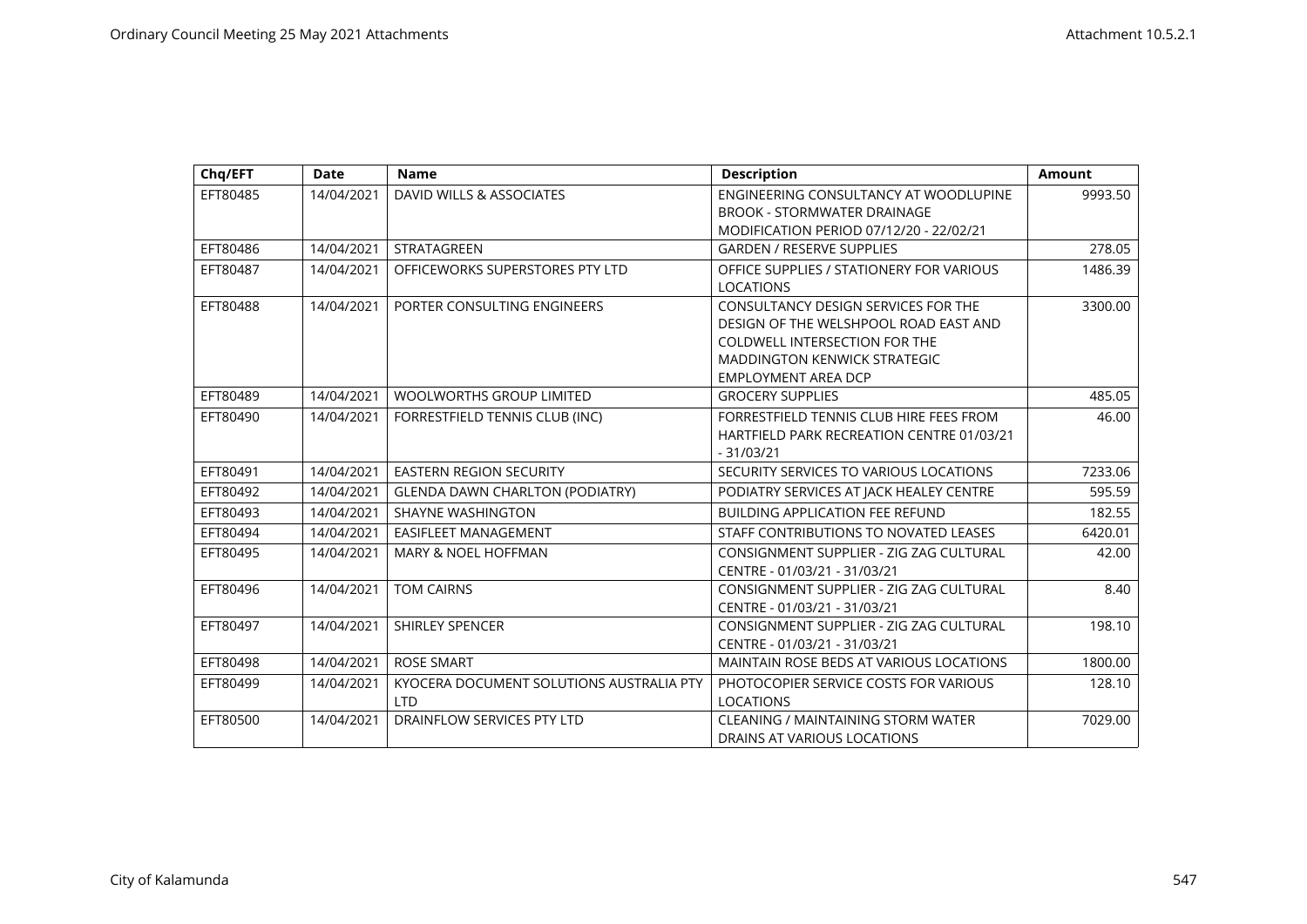| Chq/EFT  | <b>Date</b> | <b>Name</b>                                 | <b>Description</b>                                                      | <b>Amount</b> |
|----------|-------------|---------------------------------------------|-------------------------------------------------------------------------|---------------|
| EFT80501 | 14/04/2021  | <b>JOHANNA LARKIN ART</b>                   | CONSIGNMENT SUPPLIER - ZIG ZAG CULTURAL<br>CENTRE - 01/03/21 - 31/03/21 | 50.40         |
| EFT80502 | 14/04/2021  | STATE WIDE TURF SERVICES                    | TURF SUPPLIES / MAINTENANCE FOR RAY OWEN<br>& HARTFIELD HOCKEY RESERVES | 17667.10      |
| EFT80503 | 14/04/2021  | <b>CHRISTINE VITLER</b>                     | CONSIGNMENT SUPPLIER - ZIG ZAG CULTURAL<br>CENTRE - 01/03/21 - 31/03/21 | 9.45          |
| EFT80504 | 14/04/2021  | <b>WEST-SURE GROUP PTY LTD</b>              | CASH IN TRANSIT - MARCH 2021                                            | 1550.78       |
| EFT80505 | 14/04/2021  | <b>KARIN HOTCHKIN</b>                       | CONSIGNMENT SUPPLIER - ZIG ZAG CULTURAL<br>CENTRE - 01/03/21 - 31/03/21 | 108.50        |
| EFT80506 | 14/04/2021  | <b>ALISON MULCAHY</b>                       | CONSIGNMENT SUPPLIER - ZIG ZAG CULTURAL<br>CENTRE - 01/03/21 - 31/03/21 | 173.60        |
| EFT80507 | 14/04/2021  | THE GOOD GUYS                               | ELECTRICAL SUPPLIES                                                     | 349.00        |
| EFT80508 | 14/04/2021  | SONJA SPEIGHT                               | CONSIGNMENT SUPPLIER - ZIG ZAG CULTURAL<br>CENTRE - 01/03/21 - 31/03/21 | 12.60         |
| EFT80509 | 14/04/2021  | THE PETAL PRESS                             | CONSIGNMENT SUPPLIER - ZIG ZAG CULTURAL<br>CENTRE - 01/03/21 - 31/03/21 | 27.58         |
| EFT80510 | 14/04/2021  | <b>SARAH KEIRLE</b>                         | CONSIGNMENT SUPPLIER - ZIG ZAG CULTURAL<br>CENTRE - 01/03/21 - 31/03/21 | 91.00         |
| EFT80511 | 14/04/2021  | <b>CLAIRE O'NEILL - CLAIRE'S EMBROIDERY</b> | CONSIGNMENT SUPPLIER - ZIG ZAG CULTURAL<br>CENTRE - 01/03/21 - 31/03/21 | 130.20        |
| EFT80512 | 14/04/2021  | <b>LINDA STONES</b>                         | CONSIGNMENT SUPPLIER - ZIG ZAG CULTURAL<br>CENTRE - 01/03/21 - 31/03/21 | 92.05         |
| EFT80513 | 14/04/2021  | PETER FALCONER                              | CONSIGNMENT SUPPLIER - ZIG ZAG CULTURAL<br>CENTRE - 01/03/21 - 31/03/21 | 29.40         |
| EFT80514 | 14/04/2021  | <b>JANICE PITTMAN</b>                       | CONSIGNMENT SUPPLIER - ZIG ZAG CULTURAL<br>CENTRE - 01/03/21 - 31/03/21 | 3.85          |
| EFT80515 | 14/04/2021  | SAFE T CARD AUSTRALIA PTY LTD               | MONTHLY MONITORING CHARGES FOR VARIOUS<br><b>LOCATIONS</b>              | 99.00         |
| EFT80516 | 14/04/2021  | <b>MARY FORWARD</b>                         | CONSIGNMENT SUPPLIER - ZIG ZAG CULTURAL<br>CENTRE - 01/03/21 - 31/03/21 | 84.35         |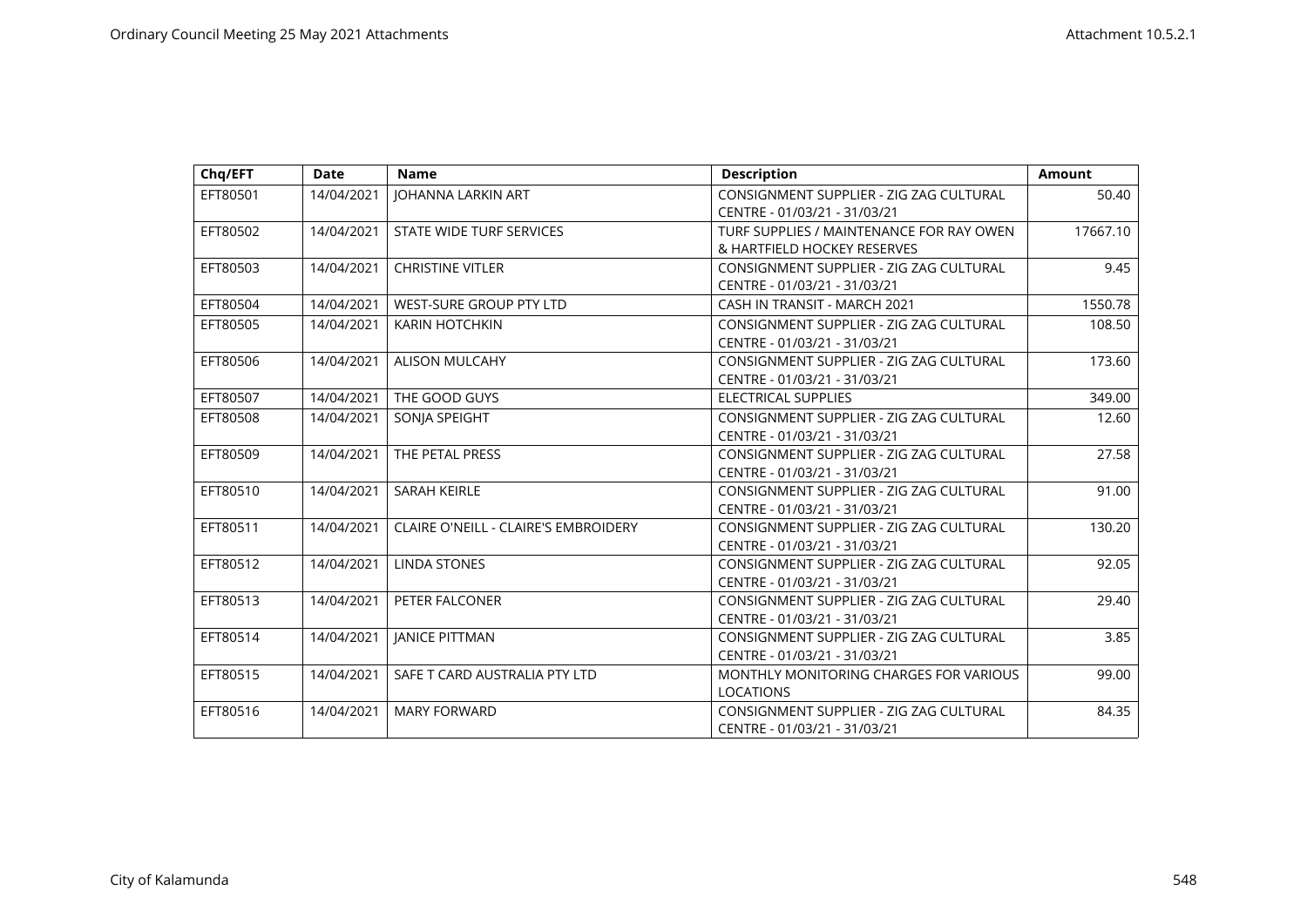| Chq/EFT  | <b>Date</b> | <b>Name</b>                               | <b>Description</b>                                                                                                                                                                                                           | <b>Amount</b> |
|----------|-------------|-------------------------------------------|------------------------------------------------------------------------------------------------------------------------------------------------------------------------------------------------------------------------------|---------------|
| EFT80517 | 14/04/2021  | HANDS-ON INFECTION CONTROL                | HEPATITIS VACCINATION SUPPLIES FOR STAFF<br><b>MEMBERS</b>                                                                                                                                                                   | 382.32        |
| EFT80518 | 14/04/2021  | KALAMUNDA ELECTRICS                       | 1. ELECTRICAL REPAIRS / MAINTENANCE FOR<br><b>VARIOUS LOCATIONS</b><br>2. SUPPLY & INSTALLATION TO WESTERN POWER<br>UPGRADES TO MAIDA VALE RESERVE SITE &<br>NORM SADLER PAVILION<br>3.INSTALLATION OF BBQ AT ELMORE RESERVE | 28756.53      |
| EFT80519 | 14/04/2021  | THE ARTFUL FLOWE - FELICIA LOWE           | CONSIGNMENT SUPPLIER - ZIG ZAG CULTURAL<br>CENTRE - 01/03/21 - 31/03/21                                                                                                                                                      | 178.15        |
| EFT80520 | 14/04/2021  | AAAC TOWING PTY LTD                       | <b>TOWING SERVICES FEES</b>                                                                                                                                                                                                  | 297.00        |
| EFT80521 | 14/04/2021  | <b>DAVID GREEN</b>                        | CONSIGNMENT SUPPLIER - ZIG ZAG CULTURAL<br>CENTRE - 01/03/21 - 31/03/21                                                                                                                                                      | 13.93         |
| EFT80522 | 14/04/2021  | <b>DMC CLEANING</b>                       | <b>CLEANING SERVICES / CONSUMABLES FOR</b><br><b>VARIOUS LOCATIONS</b>                                                                                                                                                       | 264.00        |
| EFT80523 | 14/04/2021  | <b>SANDRA A HALL</b>                      | CONSIGNMENT SUPPLIER - ZIG ZAG CULTURAL<br>CENTRE - 01/03/21 - 31/03/21                                                                                                                                                      | 43.05         |
| EFT80524 | 14/04/2021  | <b>ENVIRO PIPES PTY LTD</b>               | SUPPLY OF PIPES FOR VARIOUS LOCATIONS                                                                                                                                                                                        | 3357.20       |
| EFT80525 | 14/04/2021  | <b>MAVIS PASKULICH</b>                    | CONSIGNMENT SUPPLIER - ZIG ZAG CULTURAL<br>CENTRE - 01/03/21 - 31/03/21                                                                                                                                                      | 112.70        |
| EFT80526 | 14/04/2021  | SPARKS REFRIGERATION AND AIRCONDITIONING  | DEGASSING OF FRIDGES, FREEZERS AND AIR<br><b>CONDITIONERS AT WALLISTON TRANSFER</b><br>STATION - DEGASSED 85 FRIDGES & 21<br><b>AIRCONDITIONERS</b>                                                                          | 991.10        |
| EFT80527 | 14/04/2021  | OFF PEN PUBLISHING - BETH BAKER           | CONSIGNMENT SUPPLIER - ZIG ZAG CULTURAL<br>CENTRE - 01/03/21 - 31/03/21                                                                                                                                                      | 46.06         |
| EFT80528 | 14/04/2021  | <b>BALLIGART - HELEN LOCK</b>             | CONSIGNMENT SUPPLIER - ZIG ZAG CULTURAL<br>CENTRE - 01/03/21 - 31/03/21                                                                                                                                                      | 45.50         |
| EFT80529 | 14/04/2021  | <b>FLEETCARE PTY LTD</b>                  | STAFF CONTRIBUTIONS TO NOVATED LEASES                                                                                                                                                                                        | 7497.73       |
| EFT80530 | 14/04/2021  | SUEZ RECYCLING & RECOVERY (PERTH) PTY LTD | BULK BIN SERVICES FOR GREEN AND MIXED<br><b>WASTE COLLECTIONS AND DISPOSAL</b>                                                                                                                                               | 1229.79       |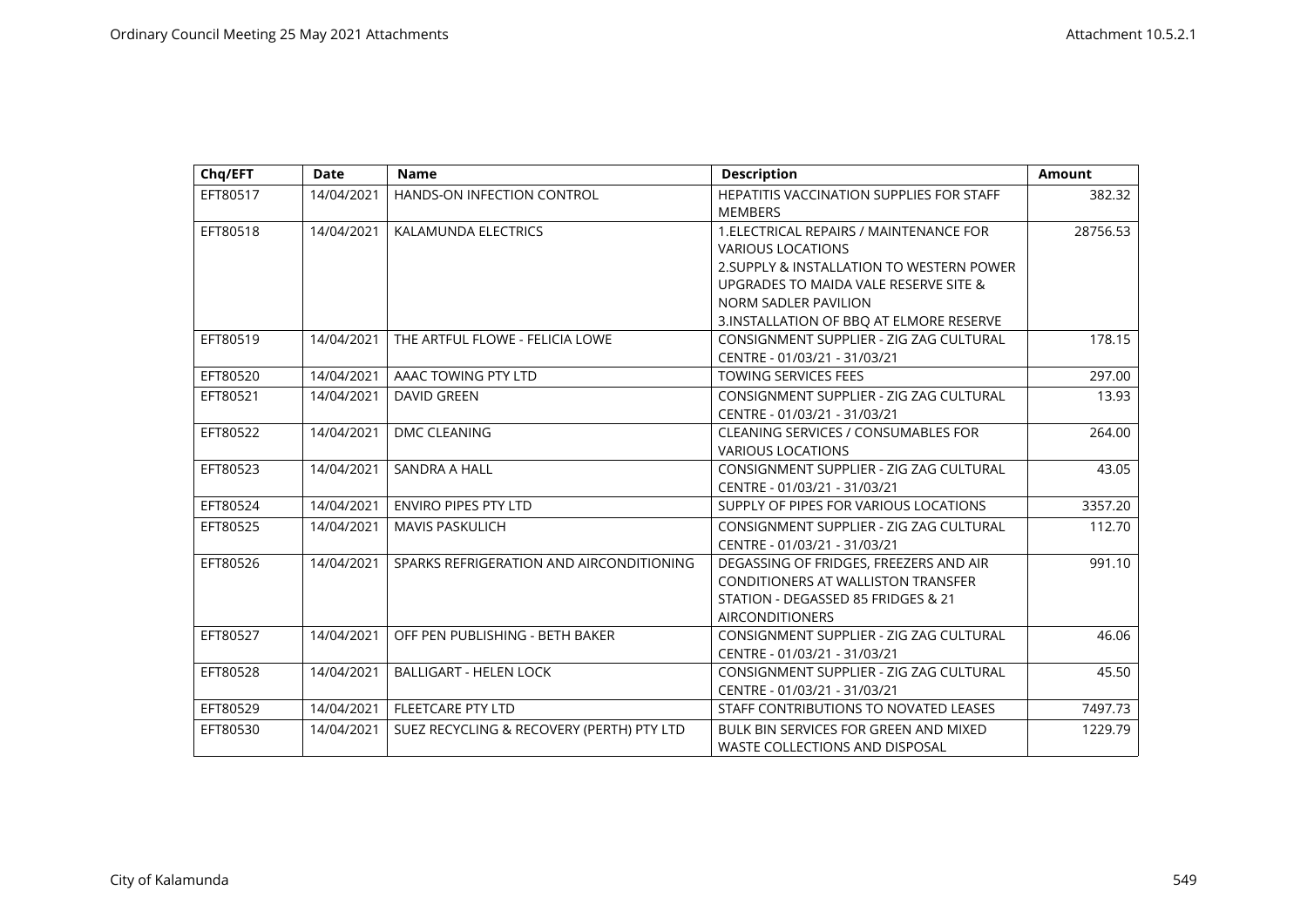| Chq/EFT  | <b>Date</b> | <b>Name</b>                           | <b>Description</b>                          | <b>Amount</b> |
|----------|-------------|---------------------------------------|---------------------------------------------|---------------|
| EFT80531 | 14/04/2021  | PETER WEBB                            | CONSIGNMENT SUPPLIER - ZIG ZAG CULTURAL     | 10.43         |
|          |             |                                       | CENTRE - 01/03/21 - 31/03/21                |               |
| EFT80532 | 14/04/2021  | LINDAS BOOKS / ROLEYSTONE COURIER     | CONSIGNMENT SUPPLIER - ZIG ZAG CULTURAL     | 75.60         |
|          |             |                                       | CENTRE - 01/03/21 - 31/03/21                |               |
| EFT80533 | 14/04/2021  | <b>IRENE YOUNG</b>                    | CONSIGNMENT SUPPLIER - ZIG ZAG CULTURAL     | 33.60         |
|          |             |                                       | CENTRE - 01/03/21 - 31/03/21                |               |
| EFT80534 | 14/04/2021  | FRIENDS SPORTING GROUP - VINU ALEYAS  | <b>KEY &amp; HALL BOND REFUND</b>           | 1050.00       |
| EFT80535 | 14/04/2021  | KALAMUNDA LIBERAL PARTY - LINDA CROOK | <b>KEY &amp; HALL BOND REFUND</b>           | 755.00        |
| EFT80536 | 14/04/2021  | <b>HERB &amp; ESSENCE</b>             | CONSIGNMENT SUPPLIER - ZIG ZAG CULTURAL     | 57.40         |
|          |             |                                       | CENTRE - 01/03/21 - 31/03/21                |               |
| EFT80537 | 14/04/2021  | <b>FRAMES OF THE FOREST</b>           | CONSIGNMENT SUPPLIER - ZIG ZAG CULTURAL     | 27.30         |
|          |             |                                       | CENTRE - 01/03/21 - 31/03/21                |               |
| EFT80538 | 14/04/2021  | PURE HOMES T/A B1 HOMES               | <b>BUILDING APPLICATION FEE REFUND</b>      | 814.14        |
| EFT80539 | 14/04/2021  | <b>SECURE PAY</b>                     | <b>TICKET TRANSACTIONS FEES</b>             | 37.64         |
| EFT80540 | 14/04/2021  | SG FLEET AUSTRALIA PTY LTD            | STAFF CONTRIBUTIONS TO NOVATED LEASES       | 1181.28       |
| EFT80541 | 14/04/2021  | NATURE CALLS 1 PTY LTD                | SUPPLY & DELIVERY OF TOILETS FOR STIRK PARK | 400.00        |
|          |             |                                       | EVENT (WAGYL)                               |               |
| EFT80542 | 14/04/2021  | <b>MARKET CREATIONS</b>               | MARKETING & TECHNOLOGY SERVICE FEES &       | 28539.76      |
|          |             |                                       | MONTHLY CLOUD HOSTING SERVICES              |               |
| EFT80543 | 14/04/2021  | BRETT DAVID INVESTMENTS PTY LTD T/A   | PROJECT MANAGEMENT SERVICES FOR             | 6858.88       |
|          |             | <b>SUCCESSFUL PROJECTS</b>            | KALAMUNDA COMMUNITY CENTRE - VARIATION      |               |
|          |             |                                       | - CLIENT SIDE PROJECT MANAGEMENT &          |               |
|          |             |                                       | SUPERINTENDENCE SERVICES                    |               |
| EFT80544 | 14/04/2021  | SPICK AND SPAN COMMERCIAL PROPERTY    | CLEANING SERVICES & CONSUMABLES FOR         | 8349.80       |
|          |             | <b>MAINTENANCE PTY LTD</b>            | <b>VARIOUS LOCATIONS</b>                    |               |
| EFT80545 | 14/04/2021  | <b>SALLY EDMONDS ART</b>              | CONSIGNMENT SUPPLIER - ZIG ZAG CULTURAL     | 13613.60      |
|          |             |                                       | CENTRE - 01/03/21 - 31/03/21                |               |
| EFT80546 | 14/04/2021  | AURORA ABRAHAM                        | ABORIGINAL ARTWORK LICENSE FOR              | 1000.00       |
|          |             |                                       | KALAMUNDA COMMUNITY CENTRE ROOM             |               |
|          |             |                                       | SIGNAGE (10 SIGNS)                          |               |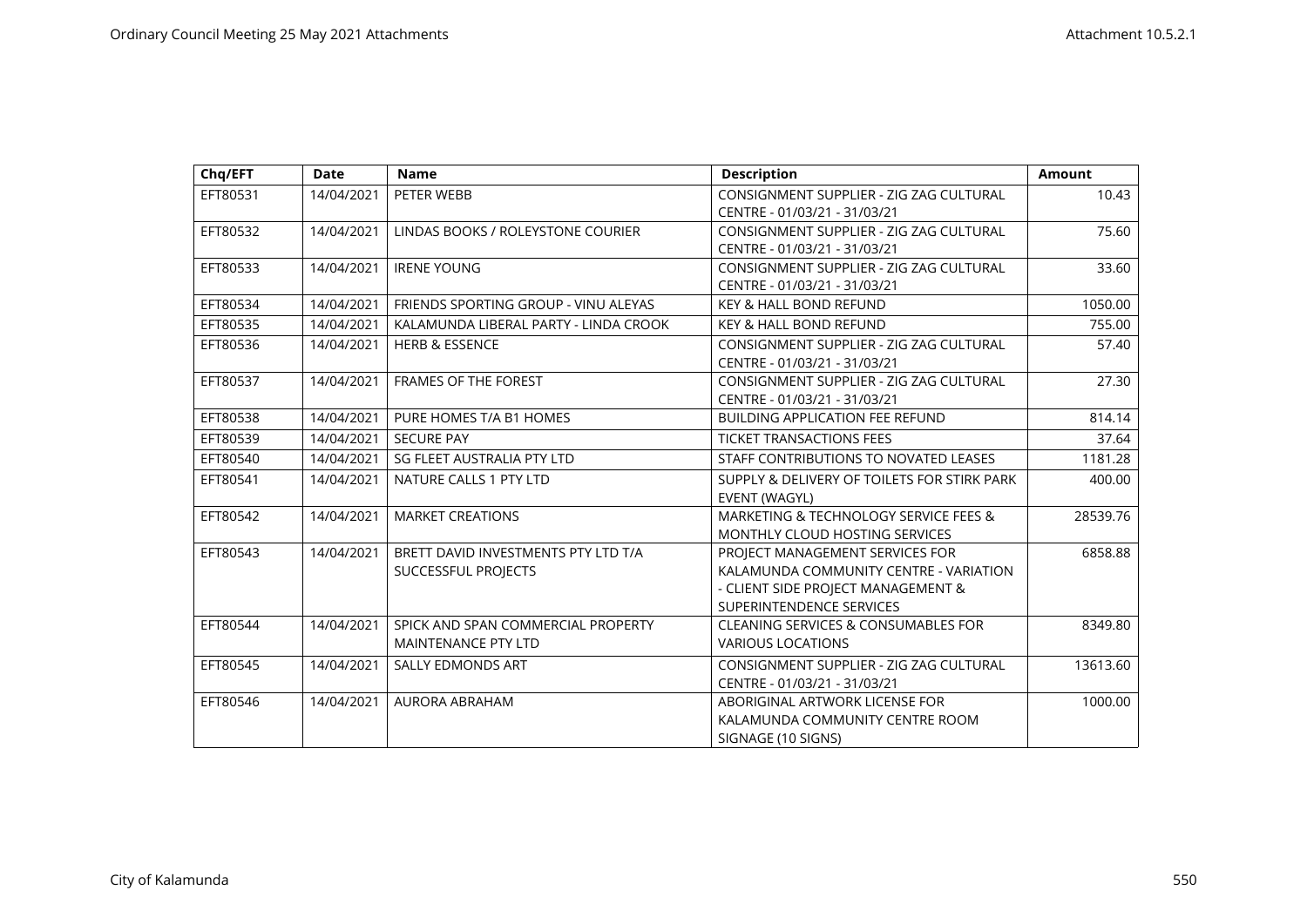| Chq/EFT  | <b>Date</b> | <b>Name</b>                                                                | <b>Description</b>                                                                                                                           | <b>Amount</b> |
|----------|-------------|----------------------------------------------------------------------------|----------------------------------------------------------------------------------------------------------------------------------------------|---------------|
| EFT80547 | 14/04/2021  | TERRI HILL T/A ABLAZE GLASS STUDIO                                         | CONSIGNMENT SUPPLIER - ZIG ZAG CULTURAL<br>CENTRE - 01/03/21 - 31/03/21                                                                      | 28.00         |
| EFT80548 | 14/04/2021  | DOWSING GROUP PTY LTD                                                      | SUPPLY AND LAY CONCRETE PATHWAYS AT<br><b>VARIOUS LOCATIONS</b>                                                                              | 2242.68       |
| EFT80549 | 14/04/2021  | COMBAT CLOTHING AUSTRALIA PTY LTD                                          | SUPPLY & DELIVERY OF 5 UNIFORMS FOR FIRE<br>PREVENTION STAFF                                                                                 | 120.25        |
| EFT80550 | 14/04/2021  | <b>ALASTAIR TAYLOR</b>                                                     | CONSIGNMENT SUPPLIER - ZIG ZAG CULTURAL<br>CENTRE - 01/03/21 - 31/03/21                                                                      | 16.24         |
| EFT80551 | 14/04/2021  | SYLVANA DOUGLAS                                                            | CONSIGNMENT SUPPLIER - ZIG ZAG CULTURAL<br>CENTRE - 01/03/21 - 31/03/21                                                                      | 8.40          |
| EFT80552 | 14/04/2021  | DAVID TENZING                                                              | PART DOG STERILISATION FEE REFUND                                                                                                            | 150.00        |
| EFT80553 | 14/04/2021  | <b>BAMFORD CONSULTING ECOLOGISTS</b>                                       | FEATURE IN AND PROVIDE CONTENT FOR A<br>SHORT EDUCATIONAL VIDEO REGARDING<br><b>CREATING HABITAT FOR REPTILES</b>                            | 500.00        |
| EFT80554 | 14/04/2021  | A PROUD LANDMARK PTY LTD                                                   | 1. STREETSCAPE MAINTENANCE TO VARIOUS<br>SITES - MARCH 2021<br>2.ELMORE RESERVE REMULCHING OF GARDEN<br><b>BEDS &amp; TURF REINSTATEMENT</b> | 18800.32      |
| EFT80555 | 14/04/2021  | <b>EMPLOYEECONNECT PTY LTD</b>                                             | MONTHLY SOFTWARE AND SERVICE FOR MARCH<br>2021                                                                                               | 2936.47       |
| EFT80556 | 14/04/2021  | SERPENTINE SPRING WATER                                                    | SPRING WATER SUPPLIES FOR ZIG ZAG<br><b>CULTURAL CENTRE</b>                                                                                  | 31.50         |
| EFT80557 | 14/04/2021  | ORACLE CUSTOMER MANAGEMENT SOLUTIONS<br>PTY LTD T/AS ORACLE CMS            | ORACLE AFTER HOURS SERVICE                                                                                                                   | 2235.29       |
| EFT80558 | 14/04/2021  | <b>MAHARI</b>                                                              | CONSIGNMENT SUPPLIER - ZIG ZAG CULTURAL<br>CENTRE - 01/03/21 - 31/03/21                                                                      | 102.20        |
| EFT80559 | 14/04/2021  | <b>TYRRELLS ADMINISTRATION PTY LTD T/A</b><br>SURVIVAL EMERGENCY SOLUTIONS | SUPPLY 4WD BUNDLE SET FOR NEW RANGER<br><b>VEHICLE</b>                                                                                       | 175.00        |
| EFT80560 | 14/04/2021  | <b>WALKINGTWOBYTWO</b>                                                     | CONSIGNMENT SUPPLIER - ZIG ZAG CULTURAL<br>CENTRE - 01/03/21 - 31/03/21                                                                      | 38.36         |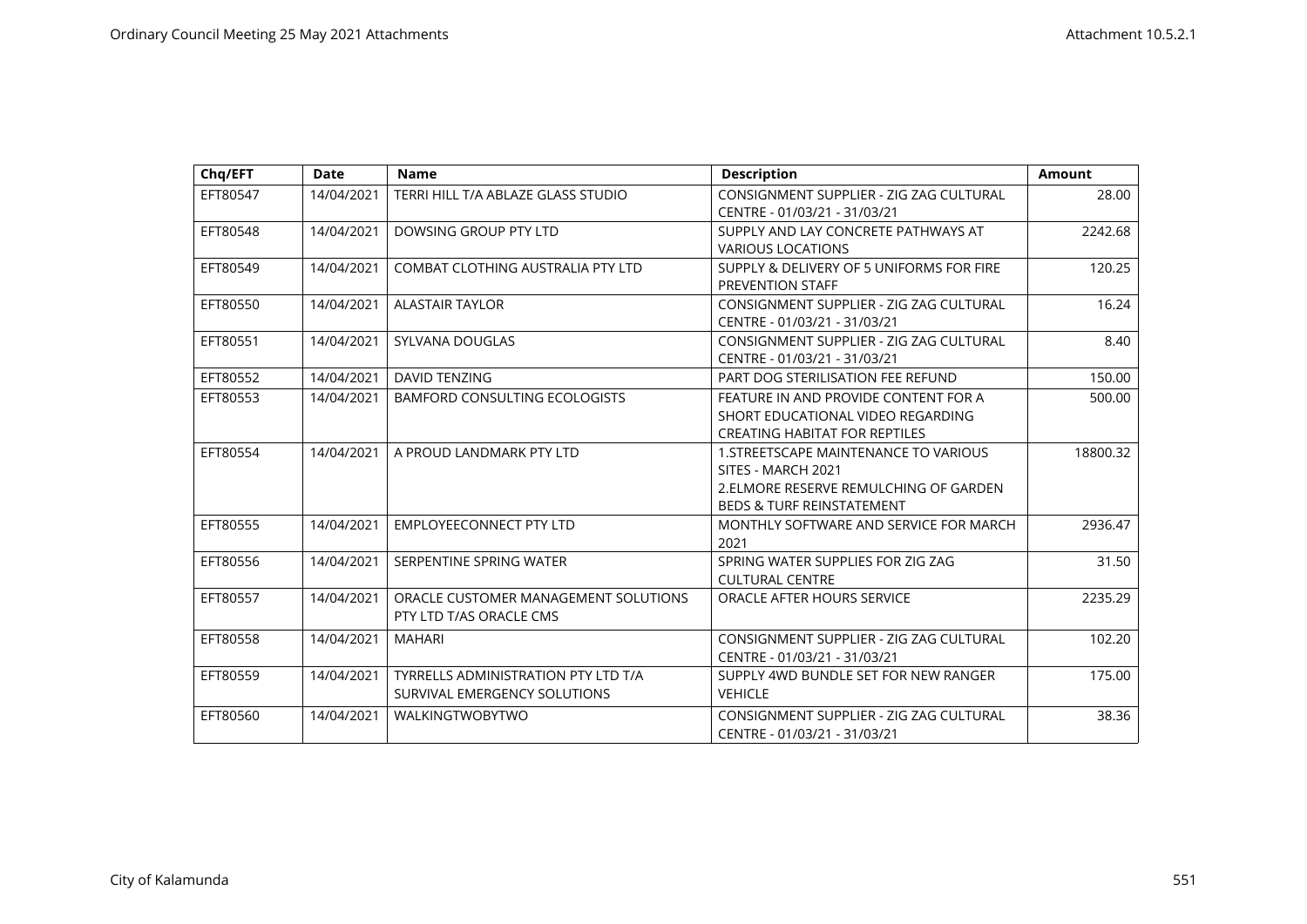| Chq/EFT  | <b>Date</b> | <b>Name</b>                             | <b>Description</b>                              | <b>Amount</b> |
|----------|-------------|-----------------------------------------|-------------------------------------------------|---------------|
| EFT80561 | 14/04/2021  | RIGSAFE LIFTING SOLUTIONS               | BOND REFUND FOR THE USE OF THE SEMINAR          | 200.00        |
|          |             |                                         | ROOM AT THE ZIG ZAG CULTURAL CENTRE             |               |
| EFT80562 | 14/04/2021  | <b>STUDIO SHEVA</b>                     | CONSIGNMENT SUPPLIER - ZIG ZAG CULTURAL         | 68.25         |
|          |             |                                         | CENTRE - 01/03/21 - 31/03/21                    |               |
| EFT80563 | 14/04/2021  | PAULINE NICE PHOTOGRAPHY                | CONSIGNMENT SUPPLIER - ZIG ZAG CULTURAL         | 49.00         |
|          |             |                                         | CENTRE - 01/03/21 - 31/03/21                    |               |
| EFT80564 | 14/04/2021  | <b>WATERLOGIC AUSTRALIA PTY LTD</b>     | <b>OUARTERLY PAYMENT OF WATER BOILERS LEASE</b> | 2844.60       |
|          |             |                                         | AT VARIOUS LOCATIONS                            |               |
| EFT80565 | 14/04/2021  | HILLSHARE - ALL THINGS VINTAGE MARKETS  | <b>KEY BOND REFUND</b>                          | 50.00         |
| EFT80566 | 14/04/2021  | SARAH CARLTON ART                       | CONSIGNMENT SUPPLIER - ZIG ZAG CULTURAL         | 84.00         |
|          |             |                                         | CENTRE - 01/03/21 - 31/03/21                    |               |
| EFT80567 | 14/04/2021  | <b>JOB DONE TREES</b>                   | SUPPLY AND DELIVER MULCH TO MAGNOLIA            | 3300.00       |
|          |             |                                         | <b>WAY RESERVE</b>                              |               |
| EFT80568 | 14/04/2021  | <b>BANKSIA CREATIVE</b>                 | CONSIGNMENT SUPPLIER - ZIG ZAG CULTURAL         | 21.70         |
|          |             |                                         | CENTRE - 01/03/21 - 31/03/21                    |               |
| EFT80569 | 14/04/2021  | OFFICER OF THE AUDITOR GENERAL WA (OAG) | FEE FOR THE CERTIFICATION OF THE CITY OF        | 3300.00       |
|          |             |                                         | KALAMUNDA - DEVELOPEMENT CONTRIBUTION           |               |
|          |             |                                         | AREA 1 FORRESTFIELD LIGHT INDUSTRIAL AREA       |               |
|          |             |                                         | STAGE 1 FOR THE YEAR ENDED 30/06/2020           |               |
| EFT80570 | 14/04/2021  | <b>STACY GARDOLL ART</b>                | CONSIGNMENT SUPPLIER - ZIG ZAG CULTURAL         | 9641.03       |
|          |             |                                         | CENTRE - 01/03/21 - 31/03/21                    |               |
| EFT80571 | 14/04/2021  | PERTH GHAZNI INCORPORATED ASSOCIATION   | <b>KEY &amp; HALL BOND REFUND</b>               | 1050.00       |
| EFT80572 | 14/04/2021  | PINDAN CONTRACTING PTY LTD              | CLAIM # 14 - CONSTRUCTION OF THE                | 110770.91     |
|          |             |                                         | KALAMUNDA COMMUNITY CENTRE AT                   |               |
|          |             |                                         | <b>JORGENSEN PARK</b>                           |               |
| EFT80573 | 14/04/2021  | <b>EMMA NELSON</b>                      | PART DOG STERILIZATION FEE REFUND               | 30.00         |
| EFT80574 | 14/04/2021  | <b>CLARE JOHNSTON</b>                   | CONSIGNMENT SUPPLIER - ZIG ZAG CULTURAL         | 357.70        |
|          |             |                                         | CENTRE - 01/03/21 - 31/03/21                    |               |
| EFT80575 | 14/04/2021  | <b>GLOBAL GUMNUTS &amp; NURSERY</b>     | CONSIGNMENT SUPPLIER - ZIG ZAG CULTURAL         | 157.08        |
|          |             |                                         | CENTRE - 01/03/21 - 31/03/21                    |               |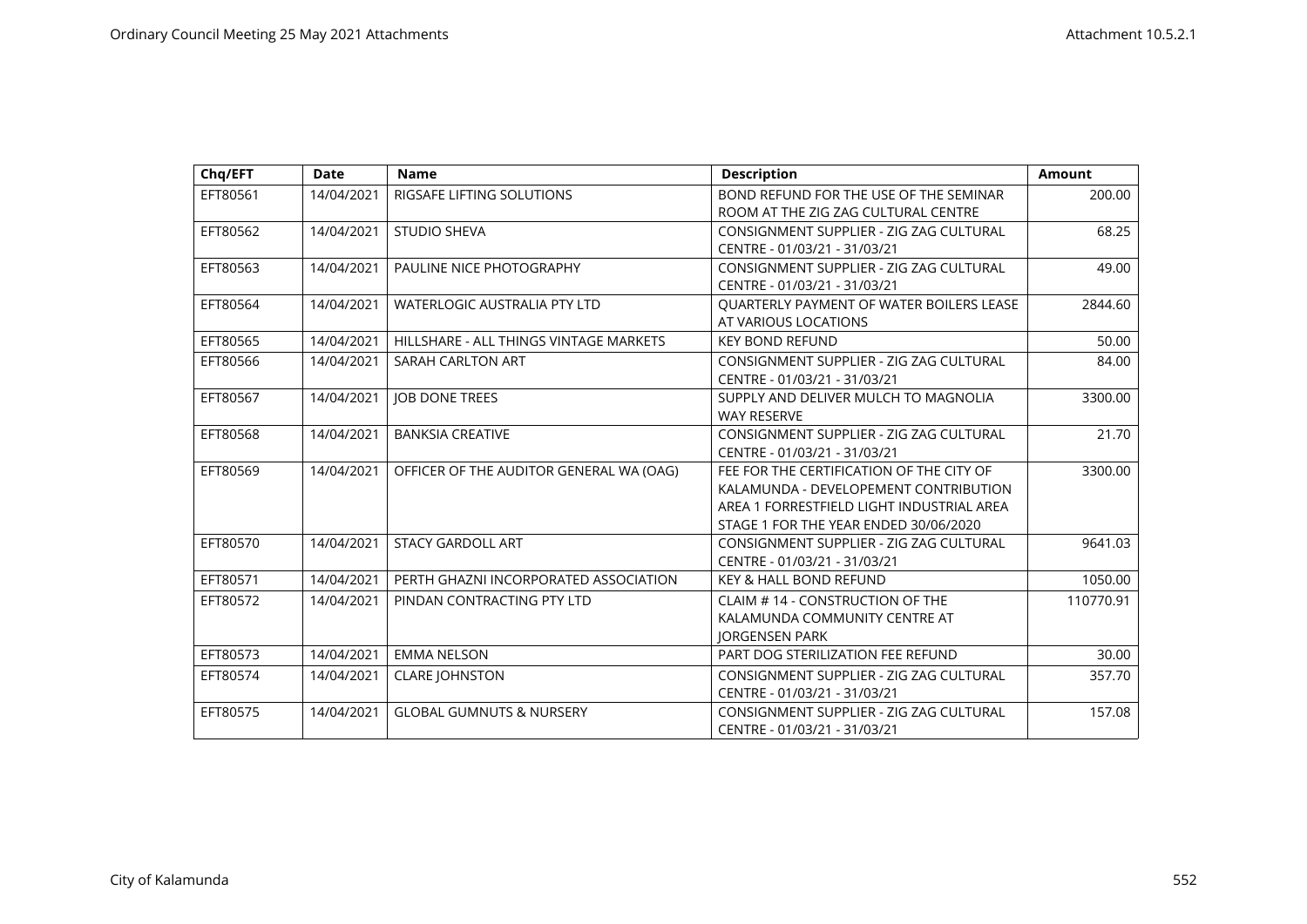| Chq/EFT  | <b>Date</b> | <b>Name</b>                         | <b>Description</b>                          | <b>Amount</b> |
|----------|-------------|-------------------------------------|---------------------------------------------|---------------|
| EFT80576 | 14/04/2021  | <b>BUCKINGHAM PEWTER</b>            | SUPPLY & DELIVERY OF VARIOUS GOODS FOR      | 200.20        |
|          |             |                                     | ZIG ZAG CULTURAL CENTRE                     |               |
| EFT80577 | 14/04/2021  | LANDSCAPE AND MAINTENANCE SOLUTIONS | RESIDENTIAL VERGE, PASSIVE & ACTIVE         | 21658.32      |
|          |             |                                     | <b>RESERVES MOWING SERVICES</b>             |               |
| EFT80578 | 14/04/2021  | PERTH ACCESS CONTROL AND SECURITY   | MAINTENACE / REPAIRS TO CCTV & ACCESS       | 758.50        |
|          |             |                                     | <b>CONTROL SYSTEMS AT VARIOUS LOCATIONS</b> |               |
| EFT80579 | 14/04/2021  | MARSHALL'S WESTERN AUSTRALIAN HONEY | CONSIGNMENT SUPPLIER - ZIG ZAG CULTURAL     | 79.10         |
|          |             |                                     | CENTRE - 01/03/21 - 31/03/21                |               |
| EFT80580 | 14/04/2021  | <b>LEAH DESMAY</b>                  | CONSIGNMENT SUPPLIER - ZIG ZAG CULTURAL     | 85.75         |
|          |             |                                     | CENTRE - 01/03/21 - 31/03/21                |               |
| EFT80581 | 14/04/2021  | THE OLD MARKET GARDEN               | CONSIGNMENT SUPPLIER - ZIG ZAG CULTURAL     | 72.80         |
|          |             |                                     | CENTRE - 01/03/21 - 31/03/21                |               |
| EFT80582 | 14/04/2021  | <b>A2B TRAINING PTY LTD</b>         | <b>REGISTRATION FOR A STAFF MEMBER TO</b>   | 475.00        |
|          |             |                                     | ATTEND - FRONT END LOADER TRAINING          |               |
| EFT80583 | 14/04/2021  | SHELLEY PIANG-NEE                   | CONSIGNMENT SUPPLIER - ZIG ZAG CULTURAL     | 21.00         |
|          |             |                                     | CENTRE - 01/03/21 - 31/03/21                |               |
| EFT80584 | 14/04/2021  | YIRRA YAAKIN ABORIGINAL CORPORATION | ICELAND REMOUNT, WORKSHOPS AND              | 47814.33      |
|          |             |                                     | PERFORMANCES FROM 8-29 MARCH 2021, AS       |               |
|          |             |                                     | PER CONTRACT SIGNED 25 MARCH 2021 IN        |               |
|          |             |                                     | CONJUNCTION WITH OUTER METRO GRANT          |               |
|          |             |                                     | FROM DLGSC INCLUDING ROYALTIES              |               |
| EFT80585 | 14/04/2021  | DAVID & MONIQUE STONE               | 2 SCHOOL HOLIDAY PROGRAM REFUNDS            | 25.50         |
| EFT80586 | 14/04/2021  | <b>LOOSE THREADS COLLECTIVE</b>     | CONSIGNMENT SUPPLIER - ZIG ZAG CULTURAL     | 42.00         |
|          |             |                                     | CENTRE - 01/03/21 - 31/03/21                |               |
| EFT80587 | 14/04/2021  | <b>ADRIAN PENDLEBURY</b>            | <b>KEY &amp; HALL BOND REFUND</b>           | 250.00        |
| EFT80588 | 19/04/2021  | <b>LESLEY BOYD</b>                  | COUNCILLOR ALLOWANCE - 01/04/21 - 30/04/21  | 2131.67       |
| EFT80589 | 19/04/2021  | KATHLEEN (KATHY) RITCHIE            | COUNCILLOR ALLOWANCE - 01/04/21 - 30/04/21  | 2131.67       |
| EFT80590 | 19/04/2021  | <b>LISA COOPER</b>                  | COUNCILLOR ALLOWANCE - 01/04/21 - 30/04/21  | 2131.67       |
| EFT80591 | 19/04/2021  | <b>JOHN GIARDINA</b>                | COUNCILLOR ALLOWANCE - 01/04/21 - 30/04/21  | 2131.67       |
| EFT80592 | 19/04/2021  | <b>GEOFF STALLARD</b>               | COUNCILLOR ALLOWANCE - 01/04/21 - 30/04/21  | 2131.67       |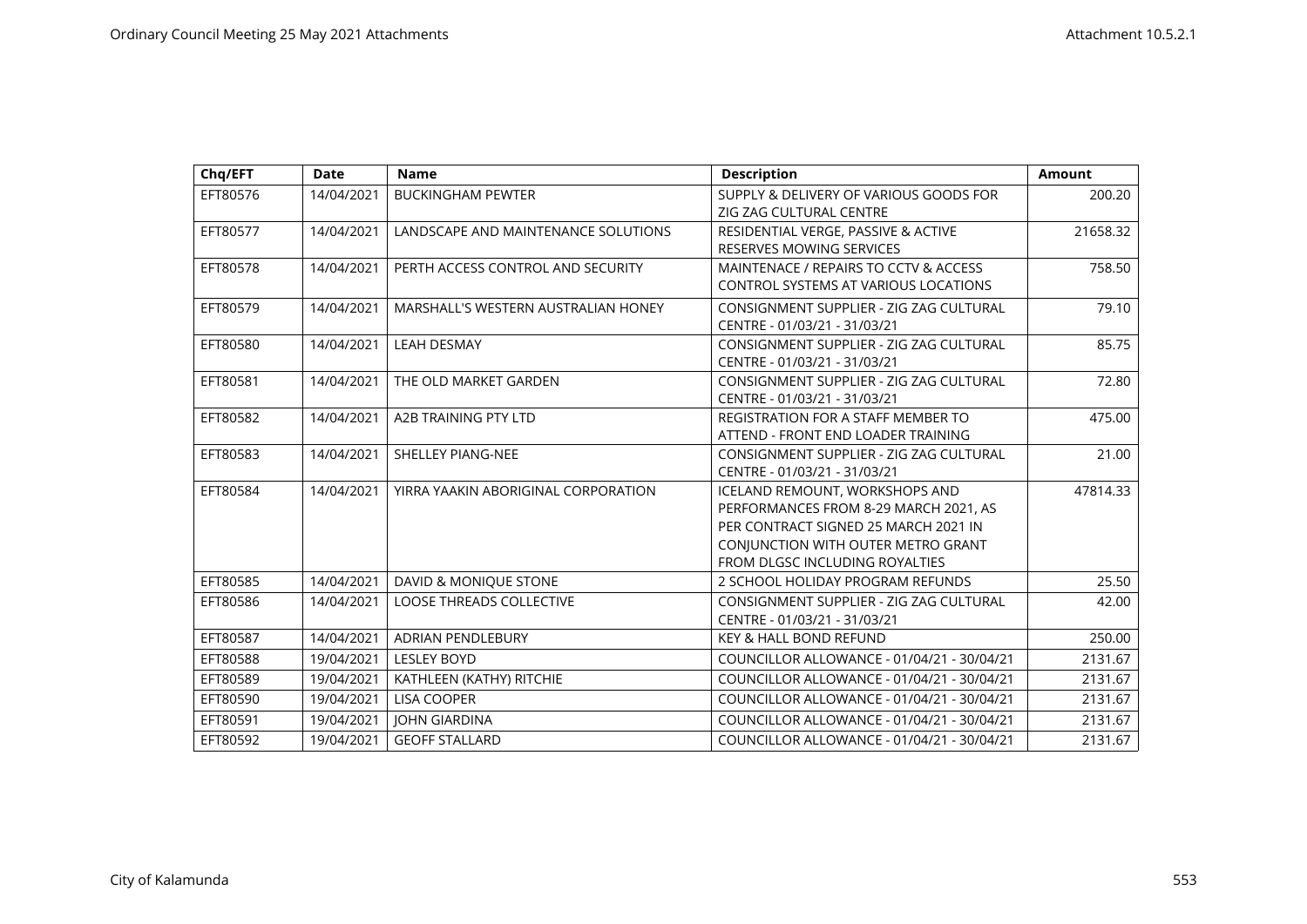| Chq/EFT  | <b>Date</b> | <b>Name</b>                                 | <b>Description</b>                             | Amount   |
|----------|-------------|---------------------------------------------|------------------------------------------------|----------|
| EFT80593 | 19/04/2021  | SUSAN (SUE) BILICH                          | COUNCILLOR ALLOWANCE - 01/04/21 - 30/04/21     | 2131.67  |
| EFT80594 | 19/04/2021  | <b>BROOKE O'DONNELL</b>                     | COUNCILLOR ALLOWANCE - 01/04/21 - 30/04/21     | 2131.67  |
| EFT80595 | 19/04/2021  | <b>MARGARET THOMAS</b>                      | COUNCILLOR ALLOWANCE - 01/04/21 - 30/04/21     | 8071.09  |
| EFT80596 | 19/04/2021  | <b>DYLAN O'CONNOR</b>                       | COUNCILLOR ALLOWANCE - 01/04/21 - 30/04/21     | 3438.50  |
| EFT80597 | 19/04/2021  | <b>JANELLE SEWELL</b>                       | COUNCILLOR ALLOWANCE - 01/04/21 - 30/04/21     | 2131.67  |
| EFT80598 | 19/04/2021  | <b>MARY CANNON</b>                          | COUNCILLOR ALLOWANCE - 01/04/21 - 30/04/21     | 2131.67  |
| EFT80599 | 19/04/2021  | <b>CAMERON BLAIR</b>                        | COUNCILLOR ALLOWANCE - 01/04/21 - 30/04/21     | 2131.67  |
| EFT80600 | 29/04/2021  | KALAMUNDA ACCIDENT REPAIR CENTRE            | <b>INSURANCE EXCESS FOR REPAIRS TO VEHICLE</b> | 500.00   |
| EFT80601 | 29/04/2021  | BARNETTS (WA) PTY LTD                       | ARCHITECTURAL HARDWARE SUPPLIES FOR ZIG        | 138.52   |
|          |             |                                             | <b>ZAG CULTURAL CENTRE</b>                     |          |
| EFT80602 | 29/04/2021  | THE WORKWEAR GROUP PTY LTD                  | SUPPLY OF UNIFORM FOR VARIOUS STAFF            | 948.52   |
|          |             |                                             | <b>MEMBERS</b>                                 |          |
| EFT80603 | 29/04/2021  | WEX AUSTRALIA PTY LTD - WRIGHT EXPRESS FUEL | FUEL - PERIOD ENDING 26/04/21                  | 1079.53  |
|          |             | <b>CARDS AUSTRALIA LTD</b>                  |                                                |          |
| EFT80604 | 29/04/2021  | NEVERFAIL SPRINGWATER LTD (KALA LIB)        | BOTTLED WATER SUPPLIES / MAINTENANCE FOR       | 31.68    |
|          |             |                                             | KALAMUNDA LIBRARY                              |          |
| EFT80605 | 29/04/2021  | KALAMUNDA GLASS & WINDSCREENS ON WHEELS     | <b>GLASS REPAIRS / MAINTENANCE FOR VARIOUS</b> | 330.00   |
|          |             |                                             | <b>LOCATIONS</b>                               |          |
| EFT80606 | 29/04/2021  | PLANT FORCE INVESTMENTS PTY LTD T/AS        | FIRST PORTION OF WOODLUPINE LIVING             | 44126.17 |
|          |             | <b>PLANTRITE</b>                            | STREAM STAGE 3 STOCK                           |          |
| EFT80607 | 29/04/2021  | EXTERIA (LANDMARK ENGINEERING AND DESIGN    | SUPPLY OF STREET FURNITURE FOR MELOWAY         | 4076.60  |
|          |             | PTY LTD)                                    | DRIVE, MAIDA VALE                              |          |
| EFT80608 | 29/04/2021  | <b>MAY CARTER</b>                           | PART DOG REGISTRATION FEE REFUND               | 100.00   |
| EFT80609 | 29/04/2021  | FREMANSHED INC T/A FREMANTLE MEN'S          | 4 X RECYCLING HUBS AS SPECIFIED INCLUDING      | 3080.00  |
|          |             | <b>COMMUNITY SHED INC</b>                   | MATERIALS AND LABOUR FOR WASTE TRANSFER        |          |
|          |             |                                             | <b>STATION</b>                                 |          |
| EFT80610 | 29/04/2021  | <b>IMAGE EMBROIDERY</b>                     | SUPPLY OF UNIFORM FOR VARIOUS STAFF            | 49.50    |
|          |             |                                             | <b>MEMBERS</b>                                 |          |
| EFT80611 | 29/04/2021  | SERCUL (SOUTH EAST REGIONAL CENTRE FOR      | <b>REGISTRATION FOR A STAFF TO ATTEND</b>      | 55.00    |
|          |             | <b>URBAN LANDCARE)</b>                      | AQUATIC WEED TRAINING                          |          |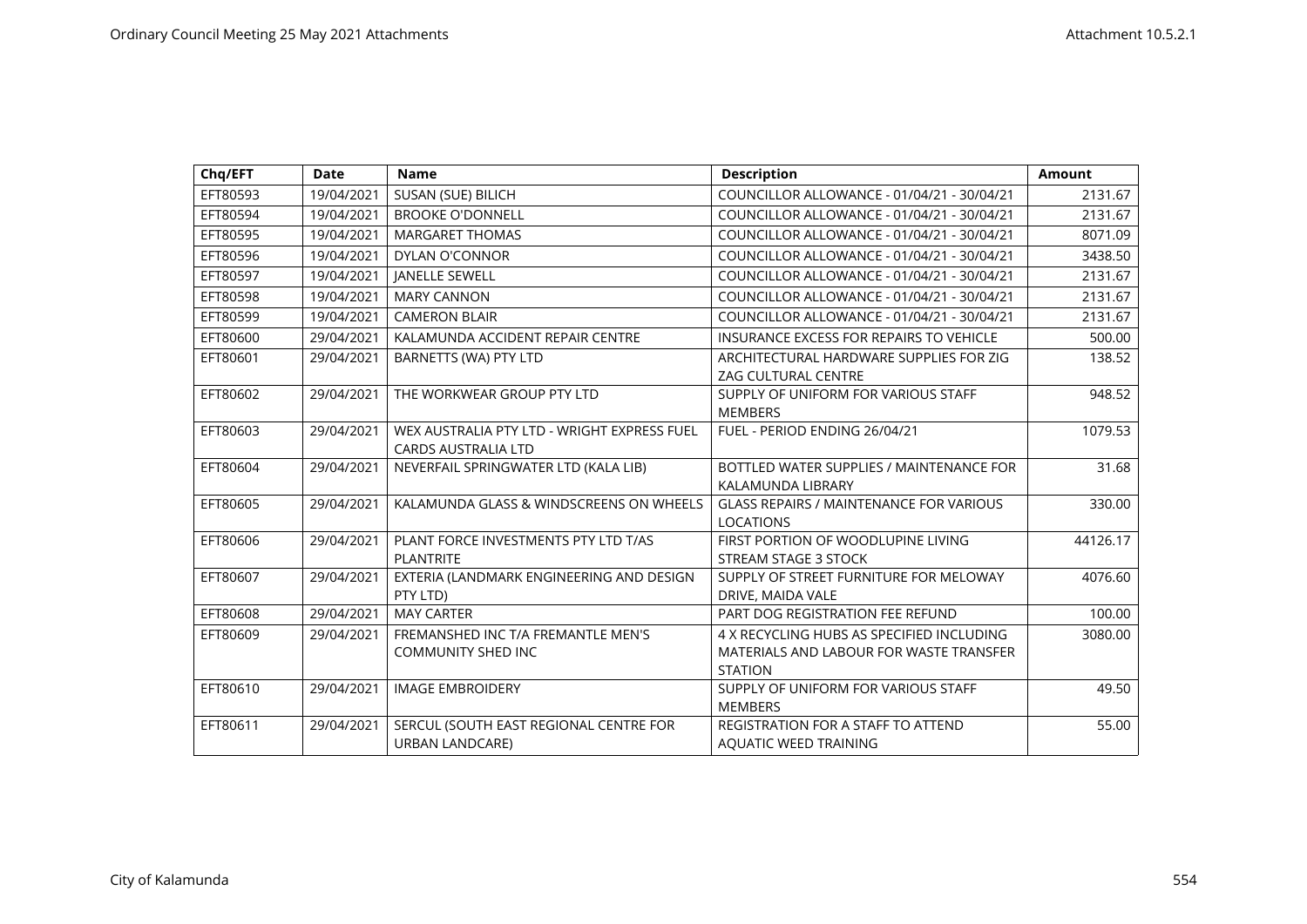| Chq/EFT  | <b>Date</b> | <b>Name</b>                                   | <b>Description</b>                                            | <b>Amount</b> |
|----------|-------------|-----------------------------------------------|---------------------------------------------------------------|---------------|
| EFT80612 | 29/04/2021  | <b>INFORM CONNECTION PTY LTD</b>              | SUPPLY & DELIVERY OF VARIOUS GOODS FOR                        | 408.10        |
|          |             |                                               | <b>HARTFIELD PARK RECREATION CENTRE</b>                       |               |
| EFT80613 | 29/04/2021  | CA TECHNOLOGY PTY LTD (CAMMS)                 | CAMMS RISK AND INCIDENT - ANNUAL                              | 23078.00      |
|          |             |                                               | SUBSCRIPTION FEE MAY 2021 TO APRIL 2022                       |               |
| EFT80614 | 29/04/2021  | SURF LIFE SAVING WESTERN AUSTRALIA            | REGISTRATION FOR STAFF TO ATTEND FIRST AID<br><b>TRAINING</b> | 1250.00       |
| EFT80615 | 29/04/2021  | BRADY AUSTRALIA PTY LTD T/AS SETON            | SAFETY EQUIPMENT / SUPPLIES FOR BUSH FIRE                     | 139.70        |
|          |             | <b>AUSTRALIA</b>                              | <b>BRIGADE</b>                                                |               |
| EFT80616 | 29/04/2021  | DETMOLD AUSTRALIA SALES PTY LTD T/AS PAPER-   | SUPPLY & DELIVERY OF VARIOUS GOODS FOR                        | 64.90         |
|          |             | PAK PTY LTD                                   | <b>HIGH WYCOMBE LIBRARY</b>                                   |               |
| EFT80617 | 29/04/2021  | ELEMENT ADVISORY PTY LTD                      | PROFESSIONAL PLANNING SERVICES FOR                            | 21407.60      |
|          |             |                                               | FORRESTFIELD NORTH RESIDENTIAL PRECINCT                       |               |
|          |             |                                               | LOCAL PLANNING SCHEME AMENDMENT                               |               |
| EFT80618 | 29/04/2021  | <b>TOTALLY WORKWEAR</b>                       | SUPPLY OF PROTECTIVE CLOTHING                                 | 3090.35       |
| EFT80619 | 29/04/2021  | <b>SCOTT PRINT</b>                            | PRINTING & SUPPLY OF CRECHE BOOKLETS FOR                      | 415.80        |
|          |             |                                               | <b>HARTFIELD PARK RECREATION CENTRE</b>                       |               |
| EFT80620 | 29/04/2021  | DEPARTMENT OF WATER & ENVIRONMENTAL           | ANNUAL LICENCE FEE FOR WALLISTON                              | 1624.00       |
|          |             | <b>REGULATION</b>                             | <b>TRANSFER STATION</b>                                       |               |
| EFT80621 | 29/04/2021  | <b>ZANTHORREA NURSERY</b>                     | SUPPLY OF 4 X \$50 GIFT VOUCHERS                              | 200.00        |
| EFT80622 | 29/04/2021  | <b>AUSTRALIAN SERVICES UNION</b>              | <b>PAYROLL DEDUCTIONS</b>                                     | 71.70         |
| EFT80623 | 29/04/2021  | CITY OF KALAMUNDA STAFF SOCIAL CLUB           | PAYROLL DEDUCTIONS                                            | 158.00        |
| EFT80624 | 29/04/2021  | <b>AUSTRALIA POST</b>                         | <b>COUNTER BILLPAY TRANSACTION FEES</b>                       | 306.57        |
| EFT80625 | 29/04/2021  | <b>BUNNINGS BUILDING SUPPLIES</b>             | HARDWARE SUPPLIES FOR VARIOUS LOCATIONS                       | 1042.77       |
| EFT80626 | 29/04/2021  | <b>COATES HIRE OPERATIONS PTY LTD</b>         | PLANT / EQUIPMENT HIRE                                        | 575.45        |
| EFT80627 | 29/04/2021  | NAPA - A DIVISION OF GPC ASIA PACIFIC PTY LTD | PLANT / VEHICLE PARTS                                         | 359.96        |
| EFT80628 | 29/04/2021  | <b>MAXWELL ROBINSON &amp; PHELPS PEST</b>     | PEST CONTROL SERVICES FOR VARIOUS                             | 5836.97       |
|          |             | MANAGEMENT (MRP)                              | <b>LOCATIONS</b>                                              |               |
| EFT80629 | 29/04/2021  | MCLEODS BARRISTERS & SOLICITORS               | <b>LEGAL EXPENSES</b>                                         | 7078.47       |
| EFT80630 | 29/04/2021  | CLEANAWAY                                     | WASTE / RECYCLING & BULK BIN DISPOSAL                         | 328063.71     |
|          |             |                                               | <b>SERVICES FEES</b>                                          |               |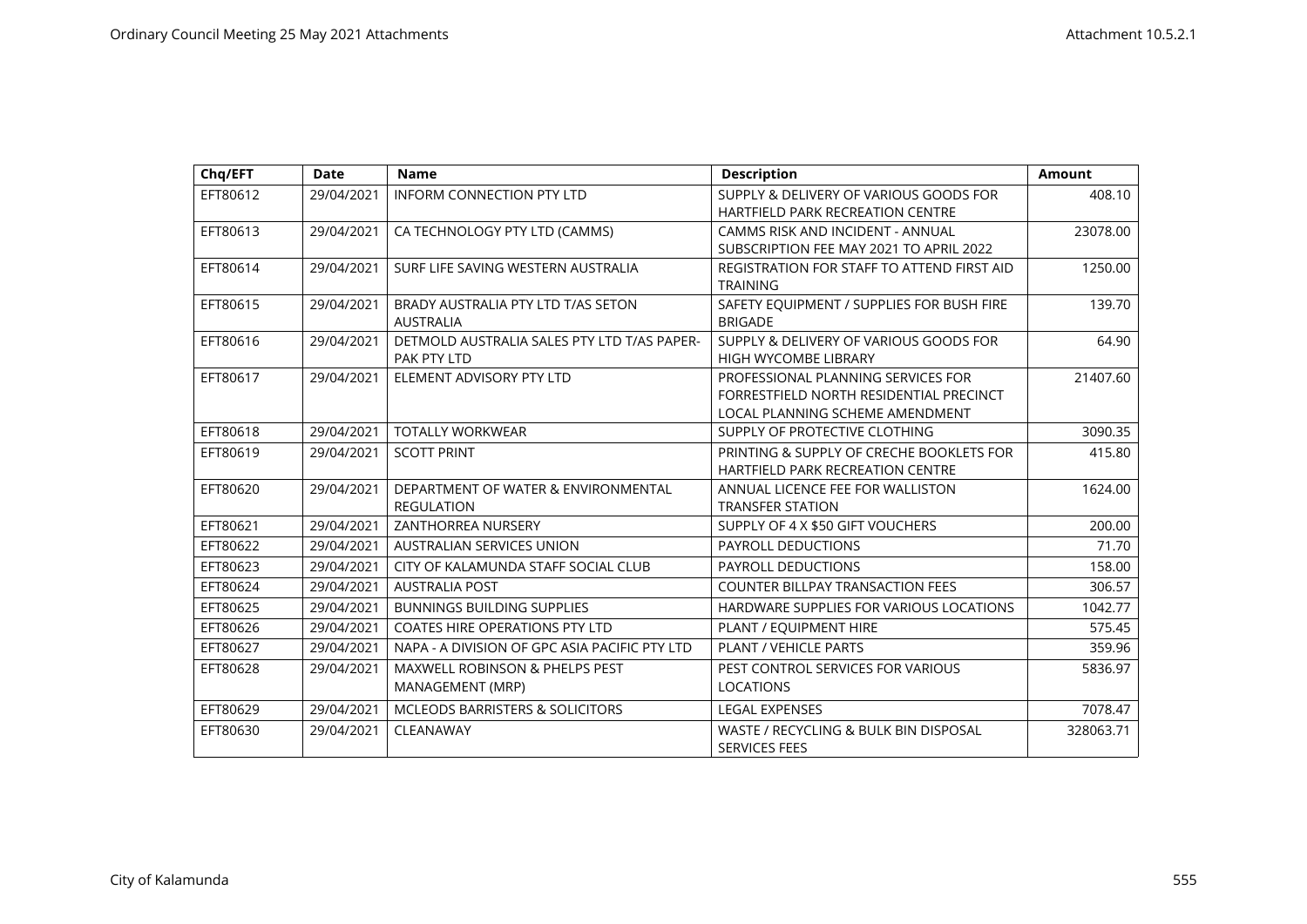| Chq/EFT  | <b>Date</b> | <b>Name</b>                              | <b>Description</b>                                                     | <b>Amount</b> |
|----------|-------------|------------------------------------------|------------------------------------------------------------------------|---------------|
| EFT80631 | 29/04/2021  | LANDGATE - VALUATIONS                    | <b>GROSS RENTAL VALUATION FEES FOR VARIOUS</b><br><b>LOCATIONS</b>     | 1940.40       |
| EFT80632 | 29/04/2021  | WALKERS HARDWARE (MITRE 10)              | <b>HARDWARE SUPPLIES</b>                                               | 268.40        |
| EFT80633 | 29/04/2021  | <b>ECHO NEWSPAPER</b>                    | ADVERTISING FOR VARIOUS JOBS / EVENTS                                  | 6380.00       |
| EFT80634 | 29/04/2021  | MCKAY EARTHMOVING PTY LTD                | PLANT EQUIPMENT AND OPERATOR HIRE FOR                                  | 28624.20      |
|          |             |                                          | VARIOUS LOCATIONS, POWER UPGRADE &                                     |               |
|          |             |                                          | SPORTS FIELD LIGHTING AT MAIDA VALE                                    |               |
|          |             |                                          | RESERVE & LAWNBROOK TRANSFER STATION                                   |               |
| EFT80635 | 29/04/2021  | EASTERN METROPOLITAN REGIONAL COUNCIL    | DOMESTIC / WASTE CHARGES - RED HILL TIP.                               | 383257.28     |
|          |             | (EMRC)                                   | <b>MATTRESS &amp; TIMBER DISPOSAL FEES</b>                             |               |
| EFT80636 | 29/04/2021  | KEEP AUSTRALIA BEAUTIFUL COUNCIL         | SUPPLY OF ROADSIDE LITTER BAGS                                         | 400.00        |
| EFT80637 | 29/04/2021  | <b>DOMUS NURSERY</b>                     | <b>GARDEN SUPPLIES FOR VARIOUS LOCATIONS</b>                           | 993.46        |
| EFT80638 | 29/04/2021  | <b>STATEWIDE BEARINGS</b>                | <b>PLANT / VEHICLE PARTS</b>                                           | 74.10         |
| EFT80639 | 29/04/2021  | <b>BCITF</b>                             | LEVY FEE - MARCH 2021                                                  | 8901.67       |
| EFT80640 | 29/04/2021  | THE WATERSHED WATER SYSTEMS              | RETICULATION PARTS FOR VARIOUS RESERVES                                | 588.80        |
| EFT80641 | 29/04/2021  | <b>MCINTOSH &amp; SON</b>                | PLANT / VEHICLE PARTS                                                  | 20558.63      |
| EFT80642 | 29/04/2021  | <b>SG ENVIRO</b>                         | PORTABLE TOILET HIRE FEES AT ORANGEDALE<br><b>RD RESERVE LESMURDIE</b> | 613.00        |
| EFT80643 | 29/04/2021  | MAJOR MOTORS PTY LTD                     | PLANT / VEHICLE PARTS                                                  | 835.15        |
| EFT80644 | 29/04/2021  | <b>CANON AUSTRALIA PTY LTD</b>           | PROFESSIONAL SERVICES - DESIGN,                                        | 20783.84      |
|          |             |                                          | <b>IMPLEMENTATION SERVICES - IRIS XTRACT</b>                           |               |
|          |             |                                          | <b>SOFTWARE</b>                                                        |               |
| EFT80645 | 29/04/2021  | <b>BRADOCK PODIATRY SERVICES PTY LTD</b> | PODIATRY SERVICES AT JACK HEALEY CENTRE                                | 1377.19       |
| EFT80646 | 29/04/2021  | LINDLEY CONTRACTING                      | PLUMBING REPAIRS / MAINTENANCE FOR                                     | 3091.00       |
|          |             |                                          | <b>VARIOUS LOCATIONS</b>                                               |               |
| EFT80647 | 29/04/2021  | KALA BOB KATS PTY LTD                    | PLANT EQUIPMENT AND OPERATOR HIRE FOR                                  | 2651.00       |
|          |             |                                          | <b>VARIOUS LOCATIONS</b>                                               |               |
| EFT80648 | 29/04/2021  | SYNERGY                                  | <b>POWER CHARGES</b>                                                   | 132534.53     |
| EFT80649 | 29/04/2021  | <b>ALINTA ENERGY</b>                     | <b>GAS CHARGES</b>                                                     | 373.05        |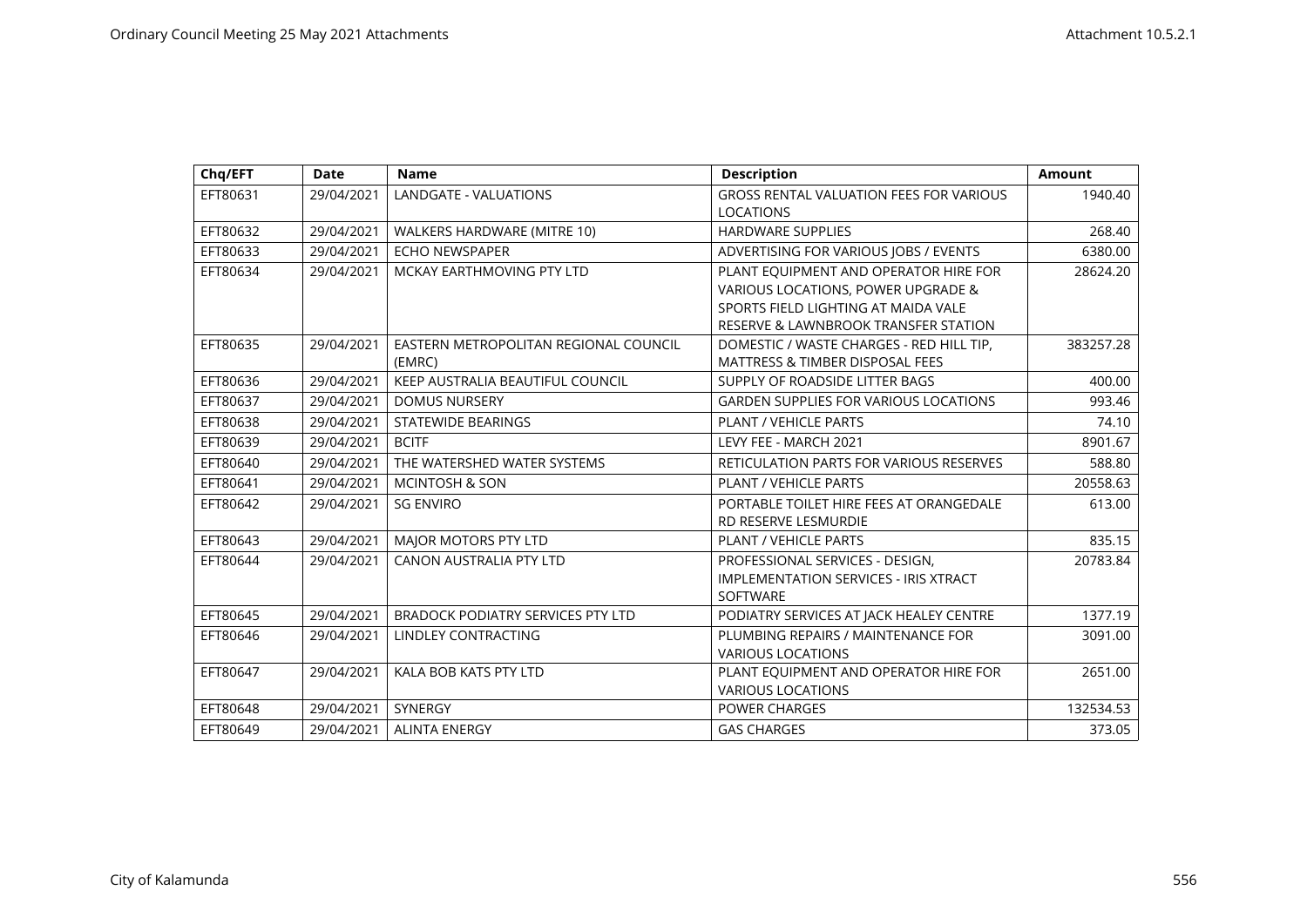| Chq/EFT  | <b>Date</b> | <b>Name</b>                                                     | <b>Description</b>                                                                                       | <b>Amount</b> |
|----------|-------------|-----------------------------------------------------------------|----------------------------------------------------------------------------------------------------------|---------------|
| EFT80650 | 29/04/2021  | STEWART & HEATON CLOTHING CO PTY LTD                            | FIRE PROTECTION WEAR / SUPPLIES                                                                          | 587.07        |
| EFT80651 | 29/04/2021  | DEPARTMENT OF PREMIER & CABINET - STATE<br><b>LAW PUBLISHER</b> | <b>GOVERNMENT GAZETTE ADVERTISING</b>                                                                    | 2065.30       |
| EFT80652 | 29/04/2021  | <b>LGIS WORKCARE SCHEME</b>                                     | REGISTRATION FOR 1 STAFF TO ATTEND LOCAL<br><b>GOVERNMENT WORKFORCE RISK FORUM</b>                       | 275.00        |
| EFT80653 | 29/04/2021  | <b>ACTIMED AUSTRALIA PTY LTD</b>                                | MEDICAL SUPPLIES FOR PODIARTIST                                                                          | 1077.80       |
| EFT80654 | 29/04/2021  | <b>GRONBEK SECURITY</b>                                         | SECURITY KEY SERVICES TO VARIOUS LOCATIONS                                                               | 1027.97       |
| EFT80655 | 29/04/2021  | <b>GRIMES CONTRACTING PTY LTD</b>                               | <b>CONTRACTOR BUILDING MAINTENANCE WORK</b><br>AT THE TIMBER BOARD WALK AT STIRK PARK                    | 2112.00       |
| EFT80656 | 29/04/2021  | <b>COCKBURN CEMENT</b>                                          | ROAD / FOOTPATH MATERIALS                                                                                | 634.00        |
| EFT80657 | 29/04/2021  | WA LIMESTONE COMPANY                                            | ROAD MATERIALS FOR VARIOUS LOCATIONS                                                                     | 1352.97       |
| EFT80658 | 29/04/2021  | <b>WINC AUSTRALIA PTY LTD</b>                                   | STATIONERY / OFFICE SUPPLIES                                                                             | 622.09        |
| EFT80659 | 29/04/2021  | MILPRO WA (INCORPORATING HILL TOP<br><b>TROPHIES)</b>           | SUPPLY OF NAME BADGES FOR VARIOUS STAFF                                                                  | 225.50        |
| EFT80660 | 29/04/2021  | FULTON HOGAN INDUSTRIES PTY LTD                                 | ROAD MATERIALS/WORKS AT DENVER RISE,<br>FOXTON BOULEVARD & ELMORE WAY HIGH<br><b>WYCOMBE</b>             | 102791.03     |
| EFT80661 | 29/04/2021  | <b>MARKETFORCE PTY LTD</b>                                      | ADVERTISING FOR VARIOUS JOBS / EVENTS                                                                    | 2673.00       |
| EFT80662 | 29/04/2021  | IT VISION AUSTRALIA PTY LTD                                     | UPGRADE SYNERGYSOFT FROM MAY 2020<br>RELEASE TO FEBRUARY 2021 RELEASE,<br><b>INCLUDING TEST DATABASE</b> | 1237.50       |
| EFT80663 | 29/04/2021  | KALAMUNDA YOUTH SWING BAND                                      | <b>KEY BOND REFUND</b>                                                                                   | 50.00         |
| EFT80664 | 29/04/2021  | <b>BUCHER MUNICIPAL PTY LTD</b>                                 | <b>PLANT / VEHICLE PARTS</b>                                                                             | 1415.92       |
| EFT80665 | 29/04/2021  | <b>LO-GO APPOINTMENTS</b>                                       | HIRE OF TEMPORARY STAFF FOR DEPOT / ADMIN                                                                | 9805.90       |
| EFT80666 | 29/04/2021  | <b>BASKETBALL RINGLEADER</b>                                    | SUPPLY AND INSTALL A NEW HEAVY DUTY<br>OUTDOOR BASKETBALL RING AT FORRESTFIELD<br><b>SKATE PARK</b>      | 2156.00       |
| EFT80667 | 29/04/2021  | <b>I BLACKWOOD &amp; SON LIMITED</b>                            | <b>GENERAL HARDWARE &amp; PROTECTIVE WEAR</b><br><b>SUPPLIES</b>                                         | 3146.75       |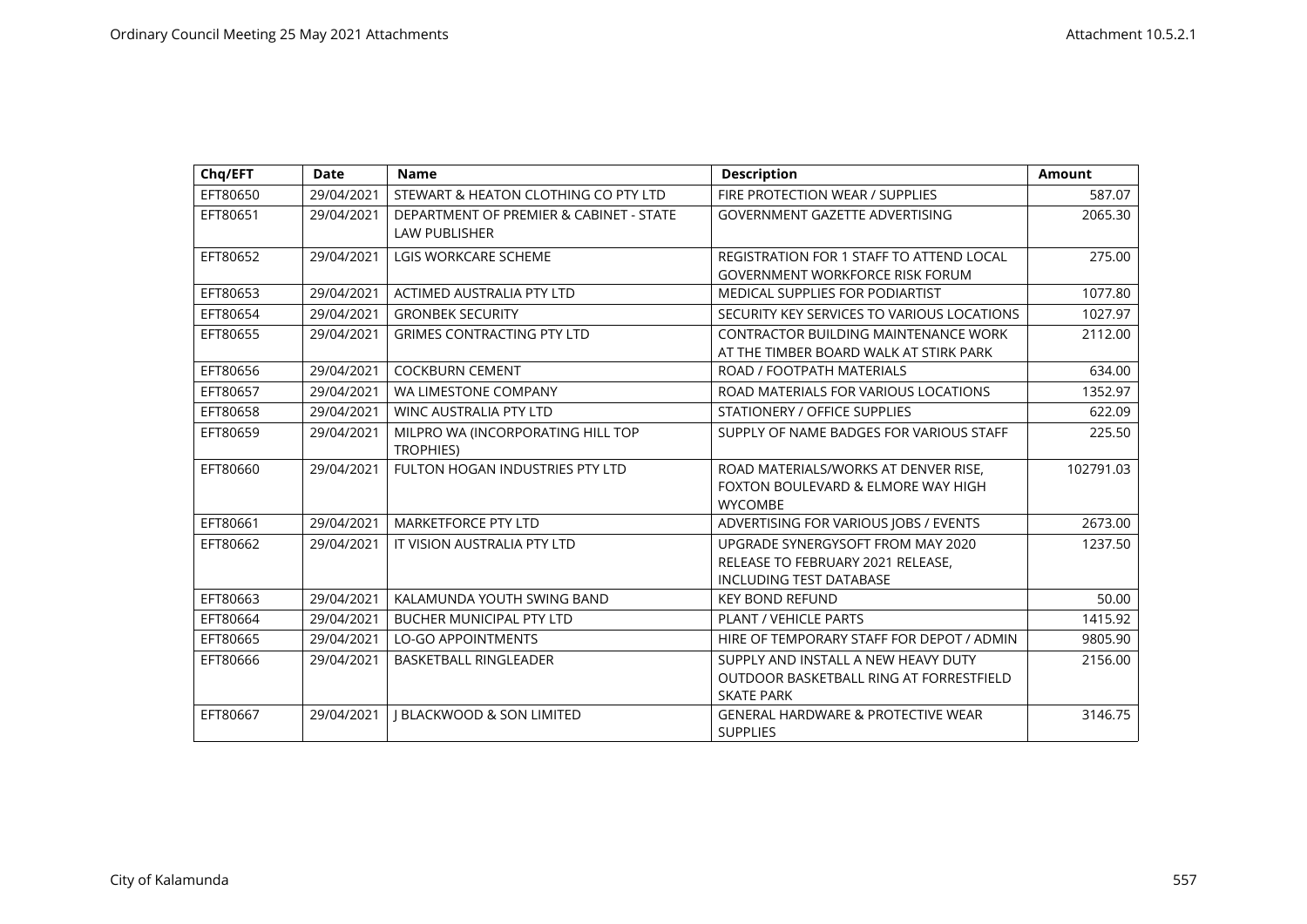| Chq/EFT  | <b>Date</b> | <b>Name</b>                               | <b>Description</b>                                                                              | Amount   |
|----------|-------------|-------------------------------------------|-------------------------------------------------------------------------------------------------|----------|
| EFT80668 | 29/04/2021  | <b>SLATER GARTRELL SPORTS</b>             | SYNTHETIC WICKET REPAIR AT KOSTERA OVAL                                                         | 682.00   |
| EFT80669 | 29/04/2021  | WESTMINSTER PRESBYTERIAN CHURCH           | <b>RATES REFUND</b>                                                                             | 4107.60  |
| EFT80670 | 29/04/2021  | KALAMUNDA VOLUNTEER BUSHFIRE BRIGADE      | REIMBURSEMENT COSTS FOR VOLUNTEER<br><b>BUSHFIRE BRIGADE</b>                                    | 1076.24  |
| EFT80671 | 29/04/2021  | SATTERLEY FORRESTFIELD PTY LTD            | <b>RATES REFUND</b>                                                                             | 916.37   |
| EFT80672 | 29/04/2021  | CAT WELFARE SOCIETY INC                   | REHOMING OF UNCLAIMED CATS FROM POUND                                                           | 88.00    |
| EFT80673 | 29/04/2021  | SEVENTH DAY ADVENTIST CHURCH              | <b>KEY BOND REFUND</b>                                                                          | 50.00    |
| EFT80674 | 29/04/2021  | E & MJ ROSHER PTY LTD                     | <b>PLANT / VEHICLE PARTS</b>                                                                    | 419.27   |
| EFT80675 | 29/04/2021  | <b>MARTIN'S TRAILER PARTS</b>             | <b>PLANT / VEHICLE PARTS</b>                                                                    | 790.96   |
| EFT80676 | 29/04/2021  | <b>TOTAL EDEN PTY LTD</b>                 | SUPPLY RETICULATION PARTS AND EQUIPMENT<br>AS REQUIRED                                          | 482.85   |
| EFT80677 | 29/04/2021  | <b>HAWLEY'S BOBCAT SERVICE</b>            | PLANT EQUIPMENT AND OPERATOR HIRE FOR<br><b>VARIOUS LOCATIONS</b>                               | 5975.22  |
| EFT80678 | 29/04/2021  | WILD SEASONS FLOWERS PTY LTD              | <b>FLOWER ARRANGEMENTS</b>                                                                      | 165.00   |
| EFT80679 | 29/04/2021  | <b>CAI FENCES</b>                         | SUPPLY & INSTALL FENCING AT RAILWAY ROAD<br><b>CAR BAYS</b>                                     | 38269.00 |
| EFT80680 | 29/04/2021  | TOTAL PACKAGING (WA) PTY LTD              | SUPPLY OF DOG LITTER BAGS                                                                       | 2059.20  |
| EFT80681 | 29/04/2021  | LPNLC PTY LTD T/A KELYN TRAINING SERVICES | <b>REGISTRATION FOR A STAFF MEMBER TO</b><br>ATTEND WHITE CARD TRAINING - T MONEY -<br>13/04/21 | 85.00    |
| EFT80682 | 29/04/2021  | AABEL LINE MARKING                        | LINE MARKING FOR VARIOUS LOCATIONS                                                              | 522.50   |
| EFT80683 | 29/04/2021  | WA HINO SALES & SERVICE                   | <b>PLANT / VEHICLE PARTS</b>                                                                    | 644.39   |
| EFT80684 | 29/04/2021  | ACCESS ICON PTY LTD T/A CASCADA           | DRAINAGE SUPPLIES FOR VARIOUS LOCATIONS                                                         | 9202.96  |
| EFT80685 | 29/04/2021  | <b>RSEA PTY LTD</b>                       | SAFETY MATERIALS SUPPLIES                                                                       | 123.45   |
| EFT80686 | 29/04/2021  | AMEREX FIRE (WA) (E FIRE AND SAFETY)      | FIRE EQUIPMENT MAINTENANCE FOR VARIOUS<br><b>LOCATIONS</b>                                      | 154.00   |
| EFT80687 | 29/04/2021  | HILL TOP GROUP PTY                        | CONTRACTOR BUILDING MAINTENANCE AT RAY<br>OWEN SPORTS CENTRE, KALAMUNDA LIBRARY,                | 13915.63 |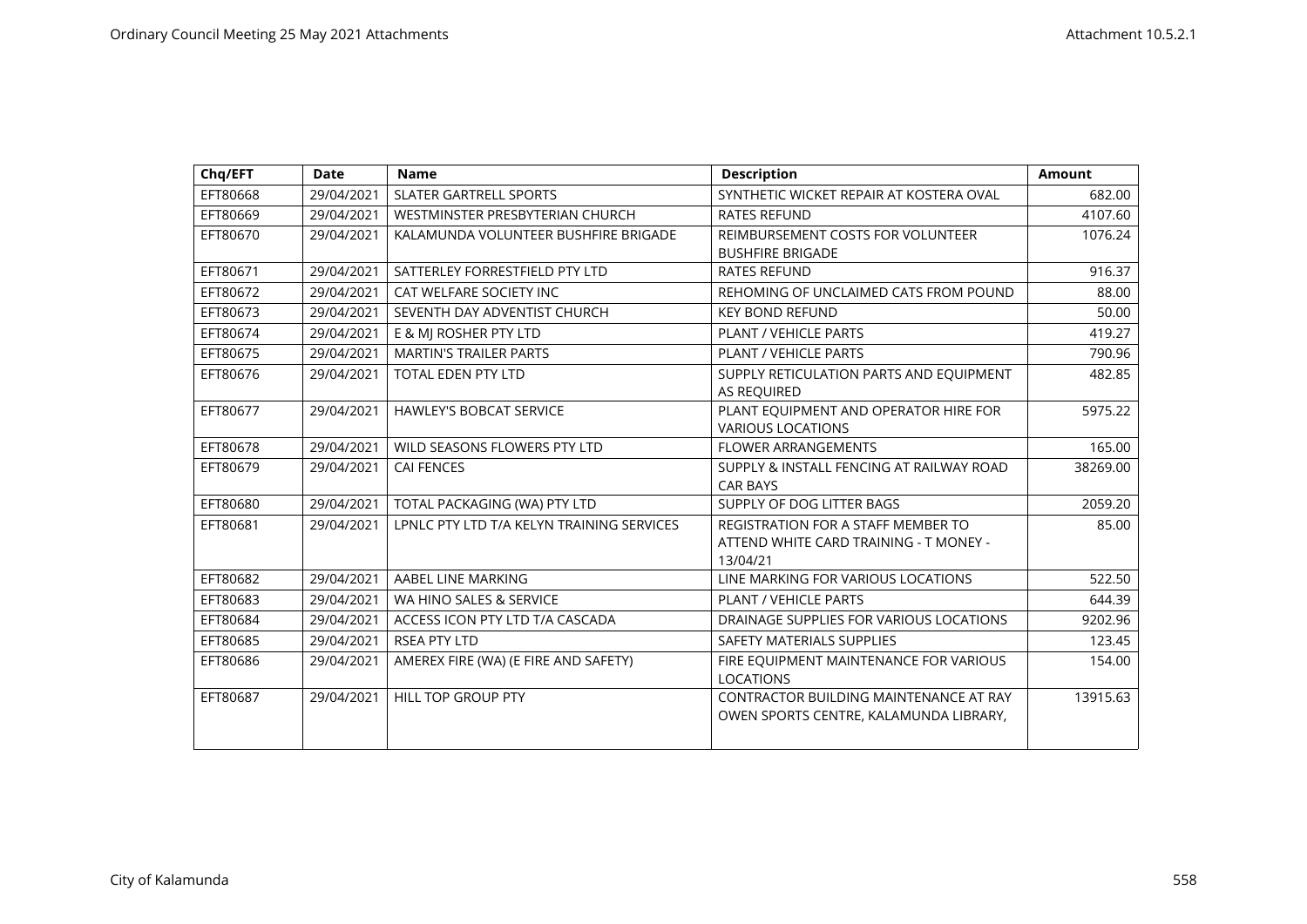| Chq/EFT  | <b>Date</b> | <b>Name</b>                                               | <b>Description</b>                                                                                    | <b>Amount</b> |
|----------|-------------|-----------------------------------------------------------|-------------------------------------------------------------------------------------------------------|---------------|
|          |             |                                                           | HARTFIELD PARK RECREATION CENTRE, SCOTT<br><b>RESERVE &amp; HISTORY VILLAGE</b>                       |               |
| EFT80688 | 29/04/2021  | LIFTING BY DESIGN PTY LTD                                 | <b>PLANT / VEHICLE PARTS</b>                                                                          | 190.30        |
| EFT80689 | 29/04/2021  | HAYS SPECIALIST RECRUITMENT (AUSTRALIA) PTY<br><b>LTD</b> | HIRE OF TEMPORARY STAFF FOR ADMIN / DEPOT                                                             | 4433.00       |
| EFT80690 | 29/04/2021  | ENGIE MECHANICAL SERVICES AUSTRALIA PTY LTD               | AIRCONDITIONING MAINTENANCE / REPAIRS<br>FOR VARIOUS LOCATIONS                                        | 3408.25       |
| EFT80691 | 29/04/2021  | QUICK CORPORATE AUST PTY LTD                              | STATIONERY & OFFICE SUPPLIES                                                                          | 2650.71       |
| EFT80692 | 29/04/2021  | AUTO ONE KALAMUNDA                                        | <b>PLANT / VEHICLE PARTS</b>                                                                          | 132.50        |
| EFT80693 | 29/04/2021  | PLAYMASTER PTY LTD                                        | SUPPLY AND INSTALLATION OF PLAYGROUND<br>EQUIPMENT AT KALAMUNDA COMMUNITY<br><b>CENTRE</b>            | 7828.37       |
| EFT80694 | 29/04/2021  | <b>WREN OIL</b>                                           | <b>WASTE OIL RECYCLING - DISPOSAL FEES</b>                                                            | 16.50         |
| EFT80695 | 29/04/2021  | BIG W (AR W1.C3.U.07)                                     | MISCELLANCEOUS ITEMS FOR STAFF ROOM @<br><b>HPRC</b>                                                  | 183.45        |
| EFT80696 | 29/04/2021  | <b>BOC LIMITED</b>                                        | SUPPLY OF DRY ICE PELLETS                                                                             | 8.42          |
| EFT80697 | 29/04/2021  | LOCK, STOCK & FARRELL LOCKSMITH PTY LTD                   | PADLOCKS / KEYS SUPPLIES                                                                              | 176.00        |
| EFT80698 | 29/04/2021  | ACEGROUP ENTERPRISES PTY LTD                              | PRIVATE WORKS BOND REFUND -MAINTEANCE<br>BOND FOR LOT 4 HALE ROAD & LOT 500<br>ARTHUR RD WATTLE GROVE | 21752.18      |
| EFT80699 | 29/04/2021  | COCA-COLA AMATIL (AUST) PTY LTD                           | KIOSK SUPPLIES FOR HARTFIELD RECREATION<br><b>CENTRE</b>                                              | 566.65        |
| EFT80700 | 29/04/2021  | <b>G FORCE PRINTING</b>                                   | SUPPLY OF PRINTED STATIONERY STOCK                                                                    | 1284.25       |
| EFT80701 | 29/04/2021  | MIRACLE RECREATION EQUIPMENT                              | PLAYGROUND REPAIRS & MAINTENANCE AT<br>RANGEVIEW RESERVE                                              | 401.50        |
| EFT80702 | 29/04/2021  | <b>HOSECO</b>                                             | <b>PLANT / VEHICLE PARTS</b>                                                                          | 747.93        |
| EFT80703 | 29/04/2021  | SWAN TOWING SERVICE PTY LTD                               | <b>TOWING SERVICES</b>                                                                                | 451.00        |
| EFT80704 | 29/04/2021  | <b>HYDROQUIP PUMPS</b>                                    | SUPPLY OF PUMPS & IRRIGATION PARTS /<br><b>MAINTENANCE BORES</b>                                      | 4158.00       |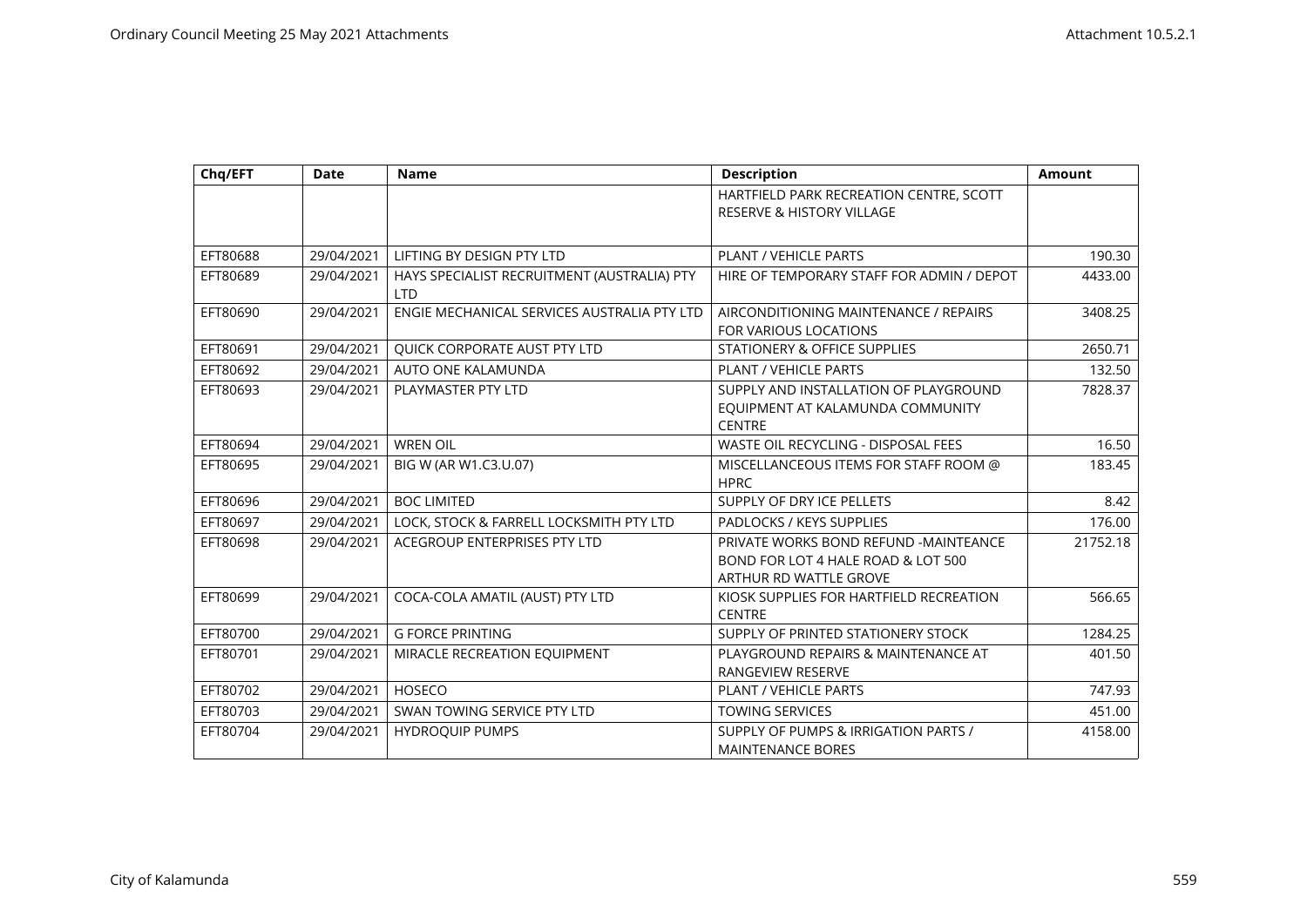| Chg/EFT  | <b>Date</b> | <b>Name</b>                                                       | <b>Description</b>                                                                                                  | <b>Amount</b> |
|----------|-------------|-------------------------------------------------------------------|---------------------------------------------------------------------------------------------------------------------|---------------|
| EFT80705 | 29/04/2021  | ABAXA (WH LOCATION SERVICES)                                      | SUPPLY UNDERGROUND SERVICE LOCATIONS AT<br>OLD MAIDA VALE & PRIORY ROADS                                            | 775.50        |
| EFT80706 | 29/04/2021  | DAVID WILLS & ASSOCIATES                                          | ENGINEERING CONSULTANCY AT WOODLUPINE<br><b>BROOK - STORMWATER DRAINAGE</b><br><b>MODIFICATION</b>                  | 6974.00       |
| EFT80707 | 29/04/2021  | DIRECT TRADES SUPPLY PTY LTD                                      | <b>VARIOUS HARDWARE SUPPLIES</b>                                                                                    | 1414.79       |
| EFT80708 | 29/04/2021  | SHRED-X PTY LTD                                                   | SECURE DOCUMENT DISPOSAL BIN REMOVAL<br>AND REPLACEMENT                                                             | 66.00         |
| EFT80709 | 29/04/2021  | OFFICEWORKS SUPERSTORES PTY LTD                                   | OFFICE SUPPLIES / STATIONERY FOR VARIOUS<br><b>LOCATIONS</b>                                                        | 290.26        |
| EFT80710 | 29/04/2021  | <b>CABLE LOCATES &amp; CONSULTING</b>                             | LOCATION SERVICES FOR VARIOUS AREAS                                                                                 | 10500.88      |
| EFT80711 | 29/04/2021  | VERMEER (WA & NT)                                                 | <b>PLANT / VEHICLE PARTS</b>                                                                                        | 567.82        |
| EFT80712 | 29/04/2021  | ELECTRICITY NETWORKS CORP T/A WESTERN<br><b>POWER</b>             | MP195822 3670 CENTRAL MALL KALAMUNDA<br>WA DESGN FEE WS-1333548M3 REF 9062                                          | 3300.00       |
| EFT80713 | 29/04/2021  | <b>WOOLWORTHS GROUP LIMITED</b>                                   | <b>GROCERY SUPPLIES</b>                                                                                             | 507.21        |
| EFT80714 | 29/04/2021  | <b>GLENDA DAWN CHARLTON (PODIATRY)</b>                            | PODIATRY SERVICES AT JACK HEALEY CENTRE                                                                             | 777.92        |
| EFT80715 | 29/04/2021  | THE CHAIR DOCTOR WA PTY LTD                                       | SUPPLY & DELIVERY OF OPAL HIGH BACK BLACK<br><b>CHAIR</b>                                                           | 395.00        |
| EFT80716 | 29/04/2021  | <b>U-MOVE AUSTRALIA</b>                                           | HIRE OF 2 X 20FT CONTAINERS S FROM 5 MARCH<br>TO 4 MARCH 2022 AT - LOCATED AT WALLISTON<br><b>TRANSFER STATION.</b> | 3613.50       |
| EFT80717 | 29/04/2021  | KYOCERA DOCUMENT SOLUTIONS AUSTRALIA PTY<br><b>LTD</b>            | PHOTOCOPIER SERVICE COSTS FOR VARIOUS<br><b>LOCATIONS</b>                                                           | 4732.81       |
| EFT80718 | 29/04/2021  | DRAINFLOW SERVICES PTY LTD                                        | <b>CLEANING / MAINTAINING STORM WATER</b><br>DRAINS AT VARIOUS LOCATIONS                                            | 10248.70      |
| EFT80719 | 29/04/2021  | <b>ADAM KERSLAKE</b>                                              | PART MEMBERSHIP REFUND - MEMBER #2767                                                                               | 177.00        |
| EFT80720 | 29/04/2021  | WEST COAST SHADE PTY LTD ATF THE WEST<br><b>COAST SHADE TRUST</b> | SHADE SAIL REPAIRS & REPLACEMENTS AT BILL<br><b>SHAW RESERVE</b>                                                    | 2365.00       |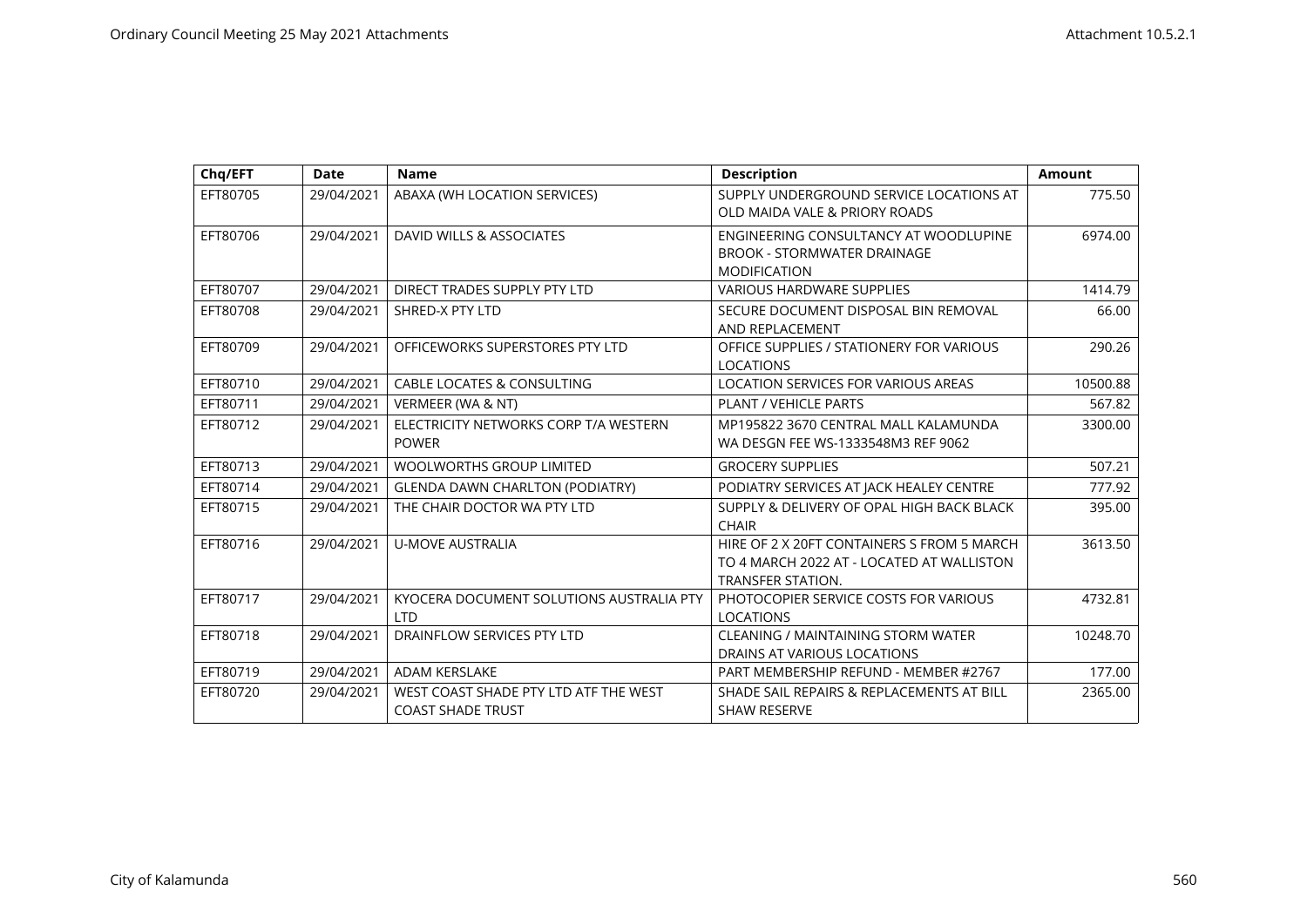| Chq/EFT  | <b>Date</b> | <b>Name</b>                                         | <b>Description</b>                                                                                                                                                           | <b>Amount</b> |
|----------|-------------|-----------------------------------------------------|------------------------------------------------------------------------------------------------------------------------------------------------------------------------------|---------------|
| EFT80721 | 29/04/2021  | <b>BOWDEN TREE CONSULTANCY</b>                      | ARBORICULTURAL CONSULTANCY / ASSESSMENT<br>AT 2 AVONIA ROAD KALAMUNDA                                                                                                        | 902.00        |
| EFT80722 | 29/04/2021  | <b>DAVID SMITH</b>                                  | <b>RATES REFUND</b>                                                                                                                                                          | 429.06        |
| EFT80723 | 29/04/2021  | CONTRAFLOW                                          | <b>TRAFFIC MANAGEMENT FOR VARIOUS</b><br><b>LOCATIONS</b>                                                                                                                    | 20502.58      |
| EFT80724 | 29/04/2021  | <b>KEVIN &amp; TRACEY KEARY</b>                     | <b>RATES REFUND</b>                                                                                                                                                          | 550.23        |
| EFT80725 | 29/04/2021  | <b>BEAVER TREE SERVICES</b>                         | <b>GENERAL TREE SERVICES / UNDER POWERLINES</b><br>PRUNING FOR VARIOUS LOCATIONS                                                                                             | 124201.55     |
| EFT80726 | 29/04/2021  | <b>DELL AUSTRALIA</b>                               | <b>COMPUTER PARTS / ACCESSORY SUPPLIES</b>                                                                                                                                   | 3887.09       |
| EFT80727 | 29/04/2021  | ALTRONIC DISTRIBUTORS PTY LTD T/A ALTRONICS         | SUPPLY & DELIVERY OF COMPUTER/ACCESSORY<br>PARTS FOR IT DEPT                                                                                                                 | 32.76         |
| EFT80728 | 29/04/2021  | DATA SIGNS PTY LTD                                  | INSURANCE CLAIM - VMB BOARD P1700 REGO<br>1TV0 124 - REPLACE BATTERY BOX AND FIT 3<br>NEW BATTERIES AND TEST. FIT NEW WIRING<br><b>HARNESS</b>                               | 2068.00       |
| EFT80729 | 29/04/2021  | <b>CARLY MARIE ZIOMECKI CRANSWICK</b>               | <b>KEY &amp; HALL BOND REFUND</b>                                                                                                                                            | 250.00        |
| EFT80730 | 29/04/2021  | FUJI XEROX AUSTRALIA PTY LTD                        | PHOTOCOPYING SERVICES FOR VARIOUS<br><b>LOCATIONS</b>                                                                                                                        | 1074.39       |
| EFT80731 | 29/04/2021  | LEWIS FAMILY TRUST T/A DATA TECH SERVICES           | <b>BUILDING MAINTENANCE TELEPHONE /</b><br>SECURITY LINE REPAIR WORK                                                                                                         | 233.20        |
| EFT80732 | 29/04/2021  | REMONDIS AUSTRALIA PTY LTD                          | COLLECTION & RECYCLING OF CARDBOARD AT<br><b>WALLISTION TRANSFER STATION</b>                                                                                                 | 3472.04       |
| EFT80733 | 29/04/2021  | DYMOCKS PERTH PTY LTD T/A DYMOCKS<br><b>MIDLAND</b> | <b>LIBRARY SUPPLIES</b>                                                                                                                                                      | 1067.30       |
| EFT80734 | 29/04/2021  | PERTH BRAKE PARTS                                   | PLANT / VEHICLE PARTS                                                                                                                                                        | 36.00         |
| EFT80735 | 29/04/2021  | KALAMUNDA ELECTRICS                                 | ELECTRICAL REPAIRS / MAINTENANCE FOR<br>VARIOUS LOCATIONS, INSTALLATION OF NEW<br><b>CONDUITS &amp; FOOTINGS AT FLEMMING RESERVE</b><br>& NEW CARPARK LIGHTING AT WOODLUPINE | 59817.19      |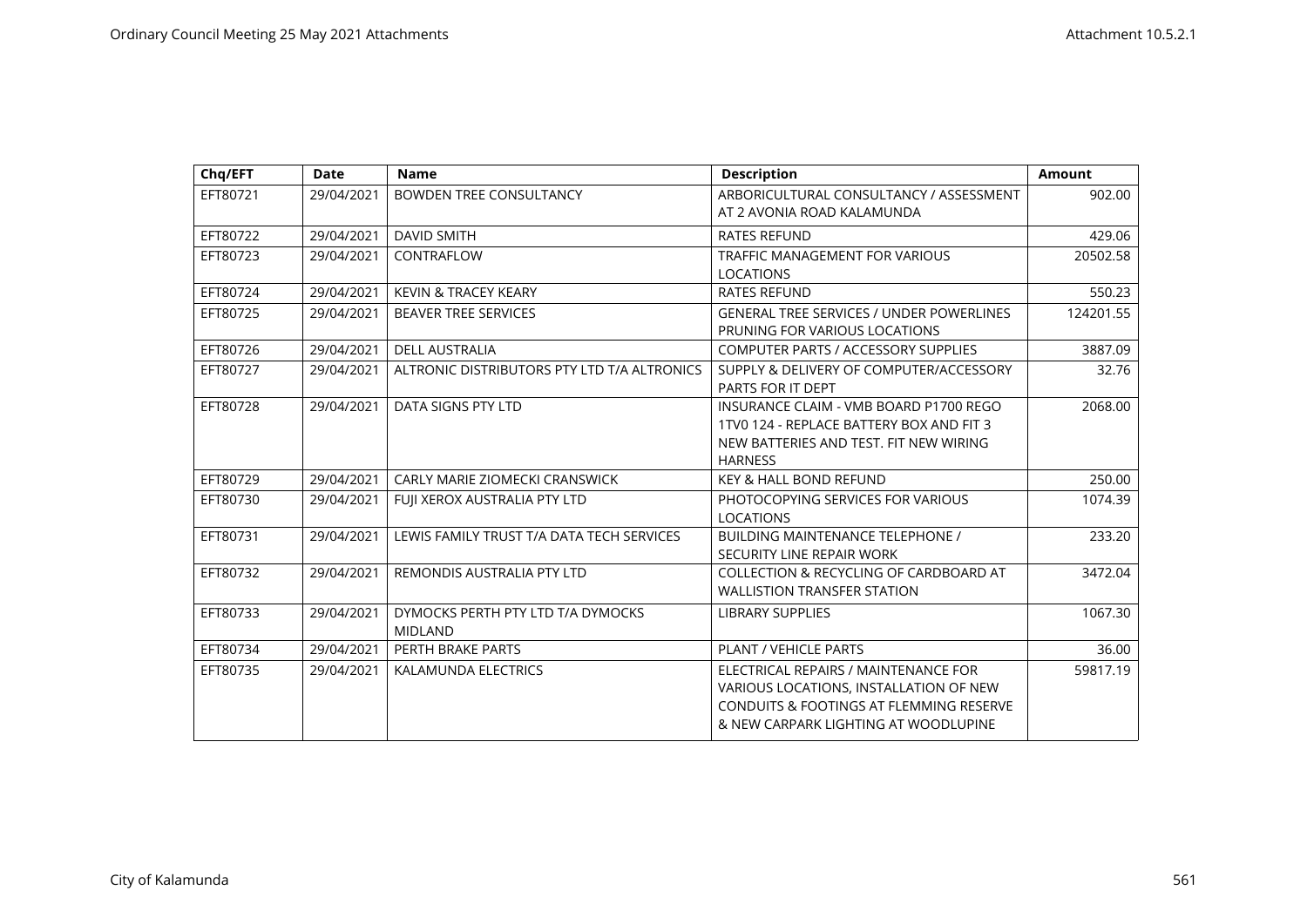| Chq/EFT  | <b>Date</b> | <b>Name</b>                                              | <b>Description</b>                                                                                                                                                          | <b>Amount</b> |
|----------|-------------|----------------------------------------------------------|-----------------------------------------------------------------------------------------------------------------------------------------------------------------------------|---------------|
|          |             |                                                          | COMMUNITY CENTRE & WORKS AT MAIDA VALE<br><b>RESERVE</b>                                                                                                                    |               |
|          |             |                                                          |                                                                                                                                                                             |               |
| EFT80736 | 29/04/2021  | <b>INSPIRED BY NATURE</b>                                | MC (MASTER OF CEREMONIES) FEE FOR<br>ENVIRONMENTAL SHOWCASE EVENT                                                                                                           | 1000.00       |
| EFT80737 | 29/04/2021  | JB HI-FI COMMERCIAL                                      | VARIOUS ELECTRICAL / COMPUTER / ACCESSORY<br><b>SUPPLIES</b>                                                                                                                | 151.00        |
| EFT80738 | 29/04/2021  | <b>FILDES FOOD SAFETY</b>                                | SUPPLY & DELIVERY OF VARIOUS GOODS FOR<br><b>HEALTH DEPARTMENT</b>                                                                                                          | 549.45        |
| EFT80739 | 29/04/2021  | ASHJAD PTY LTD T/A CUROST MILK SUPPLY                    | MILK SUPPLY FOR ADMINISTRATION CENTRE<br>AND OPERATIONS CENTRE                                                                                                              | 334.71        |
| EFT80740 | 29/04/2021  | <b>ECOADVANCE</b>                                        | PROFESSIONAL CONSULTANCY SERVICES RE:<br>KALAMUNDA LIBRARY SOLAR PANEL UPGRADES                                                                                             | 3742.20       |
| EFT80741 | 29/04/2021  | DFP RECRUITMENT SERVICES PTY LTD                         | HIRE OF TEMPORARY STAFF FOR DEPOT / ADMIN                                                                                                                                   | 5602.63       |
| EFT80742 | 29/04/2021  | SHERRIN RENTALS PTY LTD                                  | CONTINUED HIRE, MOBILISATION AND<br>DEMOBILISATION OF 3.2 WHEEL LOADER WITH<br>BUCKET / IIB AND FORKS FOR THE WALLISTON<br>TRANSFER STATION - PERIOD 01/03/21 -<br>16/03/21 | 4840.00       |
| EFT80743 | 29/04/2021  | A1 TROJAN PEST CONTROL                                   | PEST CONTROL SERVICES AT HARTFIELD PARK<br><b>RECREATION CENTRE</b>                                                                                                         | 398.00        |
| EFT80744 | 29/04/2021  | <b>TULL ASHARD</b>                                       | <b>KEY &amp; HALL BOND REFUND</b>                                                                                                                                           | 450.00        |
| EFT80745 | 29/04/2021  | TALIS CONSULTANTS PTY LTD ATF TALIS UNIT<br><b>TRUST</b> | <b>CONSULTANCY SERVICES AT WALLISTON</b><br><b>TRANSFER STATION ENGINEERING WORKS</b>                                                                                       | 8057.50       |
| EFT80746 | 29/04/2021  | FIRE RESCUE SAFETY AUSTRALIA (FRSA)                      | SUPPLY & DELIVERY OF VARIOUS GOODS FOR<br><b>BUSH FIRE BRIGADE</b>                                                                                                          | 178.20        |
| EFT80747 | 29/04/2021  | SUEZ RECYCLING & RECOVERY (PERTH) PTY LTD                | BULK BIN SERVICES FOR GREEN AND MIXED<br><b>WASTE COLLECTIONS AND DISPOSAL</b>                                                                                              | 1432.93       |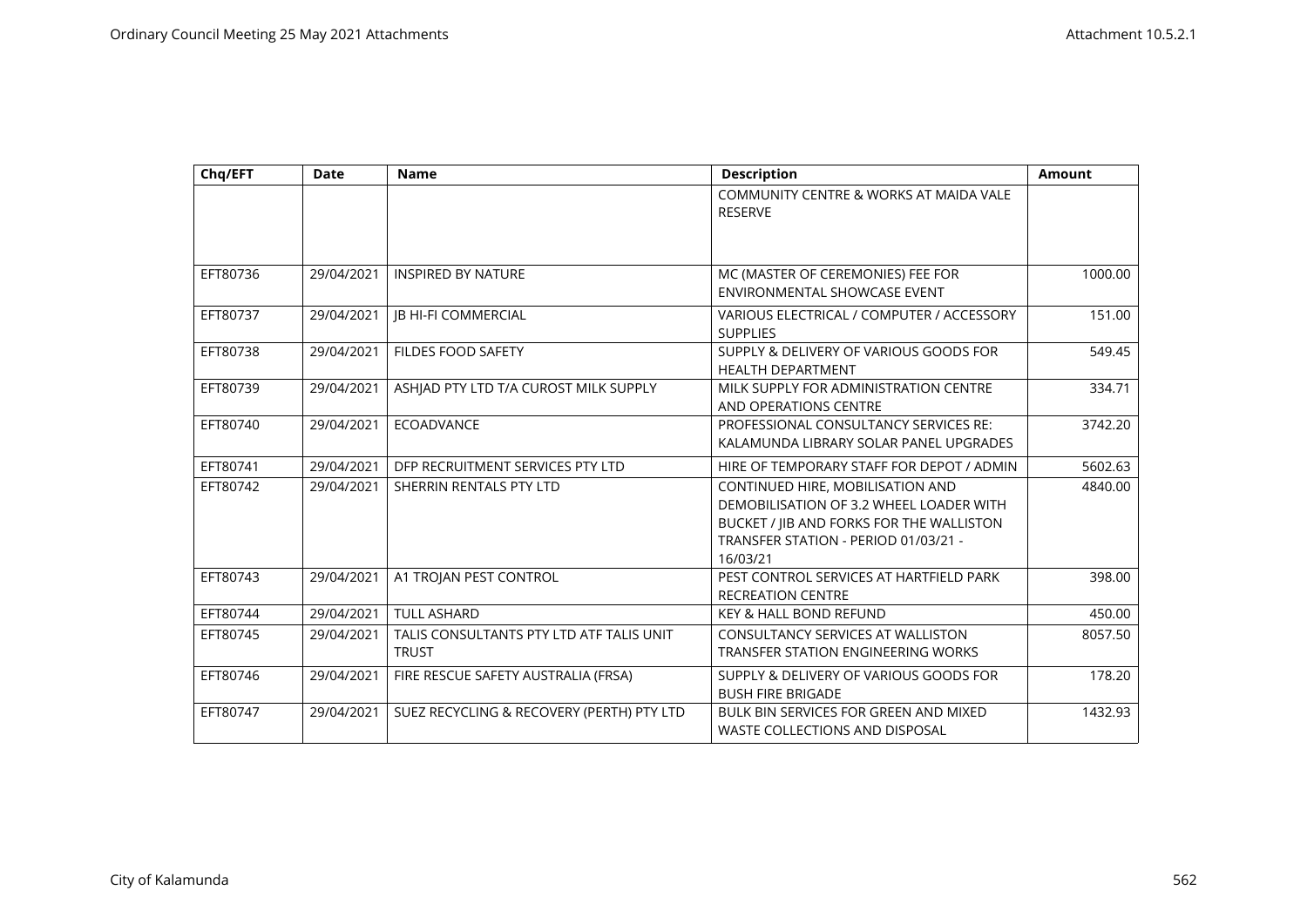| Chq/EFT  | <b>Date</b> | <b>Name</b>                                    | <b>Description</b>                                                                                | <b>Amount</b> |
|----------|-------------|------------------------------------------------|---------------------------------------------------------------------------------------------------|---------------|
| EFT80748 | 29/04/2021  | <b>TARYN MICHELLE &amp; TOFA MIRDIYANTO</b>    | <b>RATES REFUND</b>                                                                               | 599.41        |
| EFT80749 | 29/04/2021  | FRIENDS SPORTING CLUB INCORPORATED             | <b>KEY &amp; HALL BOND REFUND</b>                                                                 | 450.00        |
| EFT80750 | 29/04/2021  | DAYTONE PRINTING PTY LTD                       | PRINTING OF BROCHURES / INVITES FOR<br><b>VARIOUS LOCATIONS</b>                                   | 334.40        |
| EFT80751 | 29/04/2021  | WEST TIP WASTE CONTROL PTY LTD                 | TIP FEES - REMOVAL & PROCESSING OF VARIOUS<br><b>WASTE</b>                                        | 33573.50      |
| EFT80752 | 29/04/2021  | <b>GLENTHORNE TRAILERS</b>                     | PLANT / VEHICLES PARTS                                                                            | 85.00         |
| EFT80753 | 29/04/2021  | SEATADVISOR PTY LTD                            | <b>MONTHLY TICKET SALES FEES</b>                                                                  | 139.32        |
| EFT80754 | 29/04/2021  | <b>IAPANESE TRUCK &amp; BUS SPARES PTY LTD</b> | PLANT / VEHICLE PARTS                                                                             | 68.70         |
| EFT80755 | 29/04/2021  | <b>PRO CRACK SEAL</b>                          | CRACK SEALING SERVICES AT VARIOUS<br><b>LOCATIONS</b>                                             | 5280.00       |
| EFT80756 | 29/04/2021  | <b>QUALITY PRESS</b>                           | PRINTING & DELIVERY OF VARIOUS GOODS                                                              | 165.95        |
| EFT80757 | 29/04/2021  | AUS CHILL TECHNICAL SERVICES PTY LTD           | SUPPLY AIR CONDITIONING REPAIRS AND<br>INSTALLATION AT HARTFIELD PARK RECREATION<br><b>CENTRE</b> | 198.00        |
| EFT80758 | 29/04/2021  | <b>BLUE FORCE PTY LTD</b>                      | SUPPLY / INSTALLATION & MAINTAINENCE OF<br>SECURITY SERVICES AT OPERATIONS CENTRE                 | 334.40        |
| EFT80759 | 29/04/2021  | ASHLEIGH KATE HIEMSTRA                         | HALL BOND REFUND - MINUS CLEANING FEE                                                             | 180.00        |
| EFT80760 | 29/04/2021  | <b>MARKET CREATIONS</b>                        | MARKETING & TECHNOLOGY SERVICE FEES &<br>MONTHLY CLOUD HOSTING SERVICES                           | 90.00         |
| EFT80761 | 29/04/2021  | <b>EMBROIDERY WAREHOUSE</b>                    | COVOD MARSHAL VESTS TO BE USED FOR<br><b>COMMUNITY EVENTS</b>                                     | 132.00        |
| EFT80762 | 29/04/2021  | <b>COCKBURN PARTY HIRE</b>                     | SUPPLY & DELIVERY OF VARIOUS GOODS FOR<br>YOUTH SERVICE'S YOUTH WEEK WA EVENT                     | 1187.80       |
| EFT80763 | 29/04/2021  | KIRAN KARIYAPPA NAMBADAMNDA                    | <b>KEY &amp; HALL BOND REFUND</b>                                                                 | 450.00        |
| EFT80764 | 29/04/2021  | <b>WESTERN TREE RECYCLERS</b>                  | <b>GREEN WASTE PROCESSING SERVICES AT</b><br><b>WALLISTON TRANSFER STATION</b>                    | 16896.00      |
| EFT80765 | 29/04/2021  | <b>CORSIGN WA PTY LTD</b>                      | SUPPLIES OF SIGNAGE AND RELATED<br><b>EQUIPMENT</b>                                               | 2526.70       |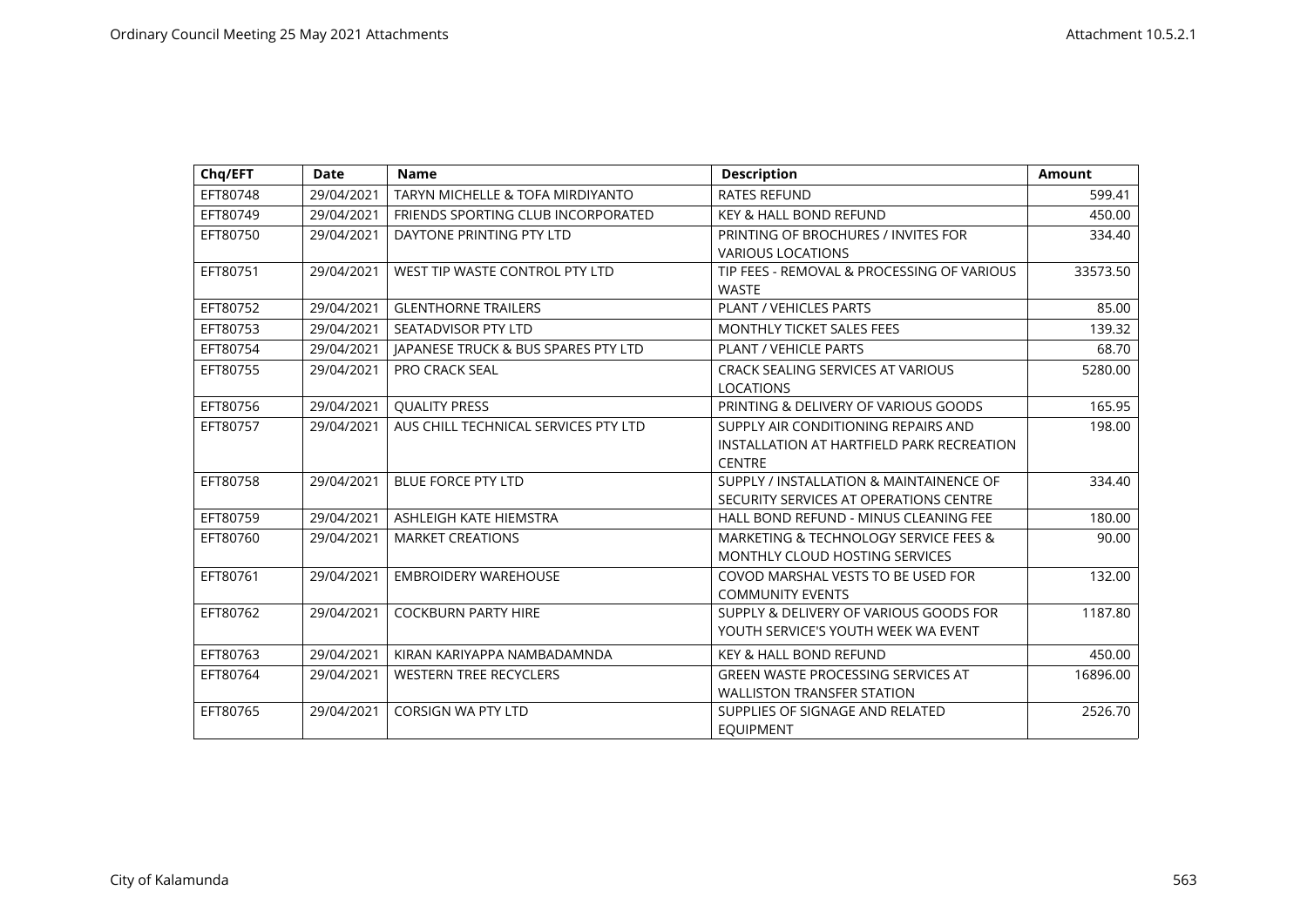| Chq/EFT  | <b>Date</b> | <b>Name</b>                                                   | <b>Description</b>                                                                                                       | Amount  |
|----------|-------------|---------------------------------------------------------------|--------------------------------------------------------------------------------------------------------------------------|---------|
| EFT80766 | 29/04/2021  | URBAQUA LTD                                                   | TECHNICAL WORK - DETAILED CIVIL<br><b>CONSTRUCTION DESIGNS FOR STAGE 2</b><br>FORRESTFIELD WOODLUPINE BROOK LIVING       | 2200.00 |
|          |             |                                                               | <b>STREAM</b>                                                                                                            |         |
| EFT80767 | 29/04/2021  | <b>MARSH PTY LTD</b>                                          | PROPOSAL FOR EVACUATION DIAGRAMS AND<br>PLAN - KALAMUNDA COMMUNITY CENTRE                                                | 3080.00 |
| EFT80768 | 29/04/2021  | <b>GILLIAN ROULSTON</b>                                       | SALE OF ARTWORK - THREE COUSINS EXHIBITION<br>& BOND REFUND FOR THE USE OF THE GALLERY<br>AT THE ZIG ZAG CULTURAL CENTRE | 3793.50 |
| EFT80769 | 29/04/2021  | TRUSTEE FOR THE MELSOM FAMILY TRUST                           | ATTENDING DESIGN REVIEW PANEL MEETING<br>27/02/2021                                                                      | 1150.00 |
| EFT80770 | 29/04/2021  | <b>DAVID BARR</b>                                             | DESIGN REVIEW PANEL MEETING REVIEW &<br>ATTENDANCE 18/03/2021                                                            | 950.00  |
| EFT80771 | 29/04/2021  | <b>BAMFORD CONSULTING ECOLOGISTS</b>                          | PRESENTATION AT THE ENVIRONMENTAL EXPO                                                                                   | 715.00  |
| EFT80772 | 29/04/2021  | AMBERLEY BRADLEY                                              | REFUND FOR ICECRAM SUPPLIED FOR YOUTH<br>ACTION KALAMUNDA VOLUNTEERS AT THE<br>YOUTH WEEK EVENT - THE GREAT HILLS HUNT   | 129.31  |
| EFT80773 | 29/04/2021  | ILLION AUSTRALIA PTY LTD T/A ILLION<br><b>TENDERLINK</b>      | ADVERTISING OF VARIOUS TENDERS FOR THE<br><b>CITY</b>                                                                    | 717.20  |
| EFT80774 | 29/04/2021  | A PROUD LANDMARK PTY LTD                                      | SUPPLY AND INSTALL 14 TREES THROUGHOUT<br>THE CITY & STREETSCAPE MAINTENANCE AT<br><b>VARIOUS LOCATIONS</b>              | 6728.70 |
| EFT80775 | 29/04/2021  | <b>GYMMASTER SOFTWARE - TRESHNA ENTERPRISES</b><br><b>LTD</b> | HIGH WYCOMBE STUDIO PACKAGE FOR THE 24/7<br><b>GYM MONTHLY CHARGES</b>                                                   | 80.00   |
| EFT80776 | 29/04/2021  | BUZZ ENTERPRISES PTY LTD T/A SIFTING SANDS                    | REGULAR MAINTENANCE / SAND CLEAN TO<br><b>VARIOUS PLAYGROUNDS</b>                                                        | 9979.20 |
| EFT80777 | 29/04/2021  | FOCUS AUDIOVISUAL PTY LTD                                     | STANDBY AND AFTER HOURS SUPPORT FOR<br>COUNCIL MEETINGS TUESDAY 23RD FEB, TUES<br>16TH MAR AND TUES 23RD MAR             | 1689.60 |
| EFT80778 | 29/04/2021  | <b>ES2 PTY LTD</b>                                            | ES2 INCIDENT RESPONSE SERVICES - 3 DAYS                                                                                  | 4620.00 |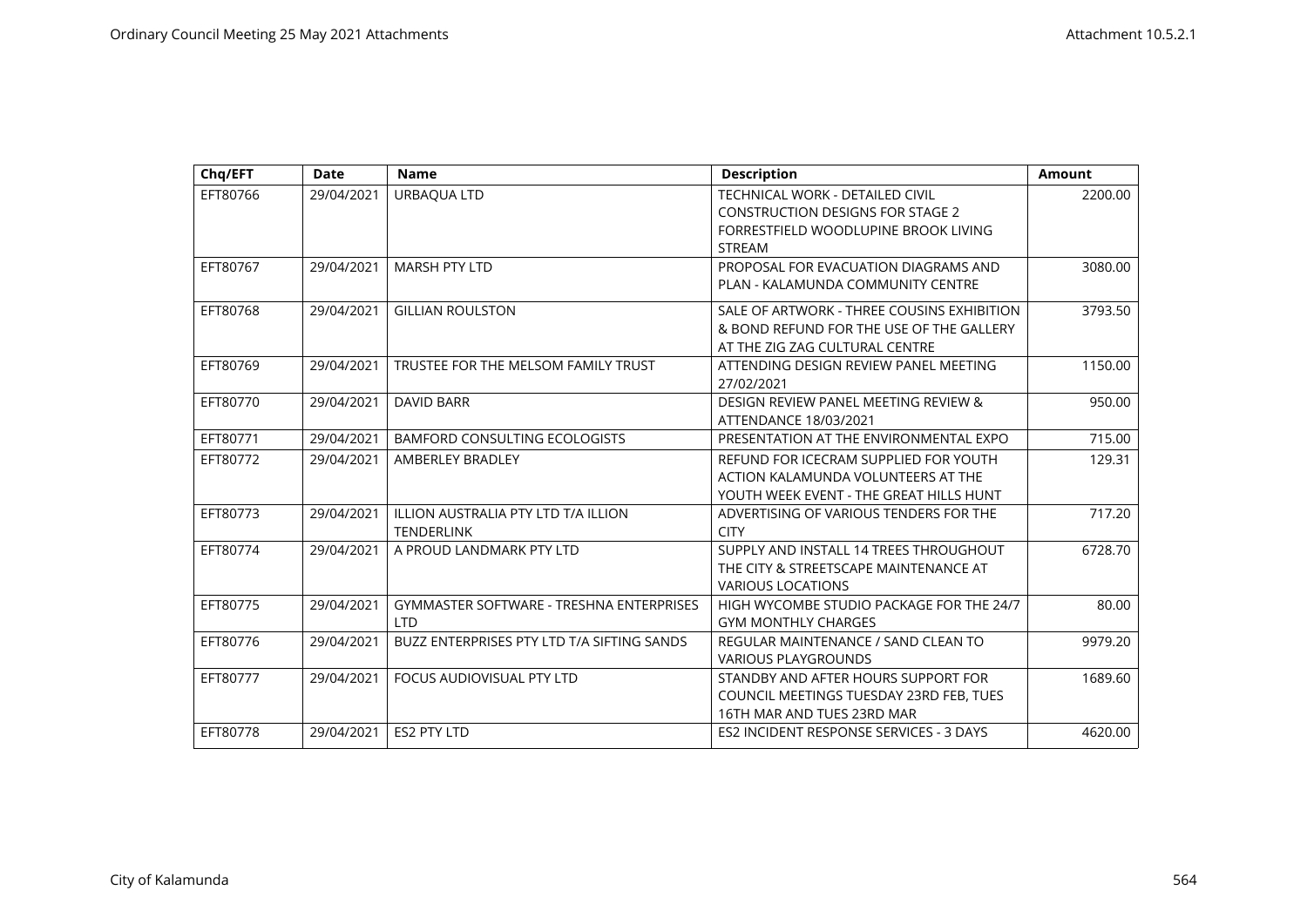| Chq/EFT  | <b>Date</b> | <b>Name</b>                                | <b>Description</b>                              | <b>Amount</b> |
|----------|-------------|--------------------------------------------|-------------------------------------------------|---------------|
| EFT80779 | 29/04/2021  | <b>DONEGAN ENTERPRISES</b>                 | NEW BOOM GATE - SUPPLIED AND INSTALLED          | 2629.00       |
|          |             |                                            | INCLUDING HARD DIGGING AT KALAMUNDA             |               |
|          |             |                                            | <b>COMMUNITY CENTRE</b>                         |               |
| EFT80780 | 29/04/2021  | TIM EVA'S NURSERY                          | REPLACEMENT OLIVE TREES X 2 FOR 6 LARWOOD       | 462.00        |
|          |             |                                            | CRESCENT                                        |               |
| EFT80781 | 29/04/2021  | FITONIA PTY LTD AS TRUSTEE FOR THE         | SUPPLY & DELIVERY OF VARIOUS GARDEN             | 17457.00      |
|          |             | SILVERSPRING TRUST T/A T   DEPIAZZI & SONS | <b>/RESERVE GOODS FOR DIFFERENT LOCATION</b>    |               |
| EFT80782 | 29/04/2021  | TREE WATERING SERVICES                     | STREET TREE WATERING SERVICES FOR NEWLY         | 16150.00      |
|          |             |                                            | PLANTED TREES 30 SERVICES AT VARIOUS            |               |
|          |             |                                            | <b>LOCATIONS</b>                                |               |
| EFT80783 | 29/04/2021  | PROTEK 247 BUILDING                        | MAINTENANCE GUTTER CLEANING & REPAIRS AT        | 23401.13      |
|          |             |                                            | <b>VARIOUS LOCATIONS</b>                        |               |
| EFT80784 | 29/04/2021  | <b>ACTION GLASS &amp; ALUMINIUM</b>        | SUPPLY GLAZING REPAIRS AND INSTALATION          | 568.87        |
|          |             |                                            | <b>WORKS AT ADMIN</b>                           |               |
| EFT80785 | 29/04/2021  | <b>SCIENCE ALIVE</b>                       | SCHOOL HOLIDAY SHOW HIGH ENERGY @ HIGH          | 1100.00       |
|          |             |                                            | <b>WYCOMBE LIBRARY</b>                          |               |
| EFT80786 | 29/04/2021  | MERGER CONTRACTING P/L T/AS J&M ASPHALT    | SUPPLY AND INSTALL ASPHALT AND MINOR            | 10459.02      |
|          |             |                                            | ASPHALT RENEWER - OLD MAIDA VALE RD             |               |
| EFT80787 | 29/04/2021  | <b>LIVING TURF</b>                         | SUPPLY & DELIVERY OF 20 LTR DRUMS OF MP         | 1892.00       |
|          |             |                                            | <b>NOURISH</b>                                  |               |
| EFT80788 | 29/04/2021  | NEWGROUND WATER SERVICES PTY LTD           | SUPPLY & DELIVERY OF RAIN BIRD VALVE BOXES      | 639.38        |
| EFT80789 | 29/04/2021  | SABAREESH PARAYULLA KANDY                  | <b>KEY &amp; HALL BOND REFUND</b>               | 1050.00       |
| EFT80790 | 29/04/2021  | N DIGITAL PTY LTD T/A RUGGED COMPUTING     | SUPPLY OF PANASONIC FZ-G1 TOUGHPAD              | 302.50        |
|          |             |                                            | STANDARD BATTERY FOR IT DEPARTMENT              |               |
| EFT80791 | 29/04/2021  | ZOHO CORPORATION PTY LTD                   | <b>MANAGE ENGINE SUBSCRIPTION - SERVICEDESK</b> | 21762.13      |
|          |             |                                            | PLUS, ADMANAGER PLUS, ADSELFSERVICE PLUS        |               |
|          |             |                                            | AND OPMANAGER PRO                               |               |
| EFT80792 | 29/04/2021  | <b>SLITHERS &amp; SLIDES</b>               | SNAKE REMOVAL - IN RETIC BOX - 25               | 100.00        |
|          |             |                                            | NOTTINGHAM GREEN HIGH WYCOMBE                   |               |
| EFT80793 | 29/04/2021  | SREENARAYANA MISSION PERTH (SNM PERTH)     | <b>KEY &amp; HALL BOND REFUND</b>               | 450.00        |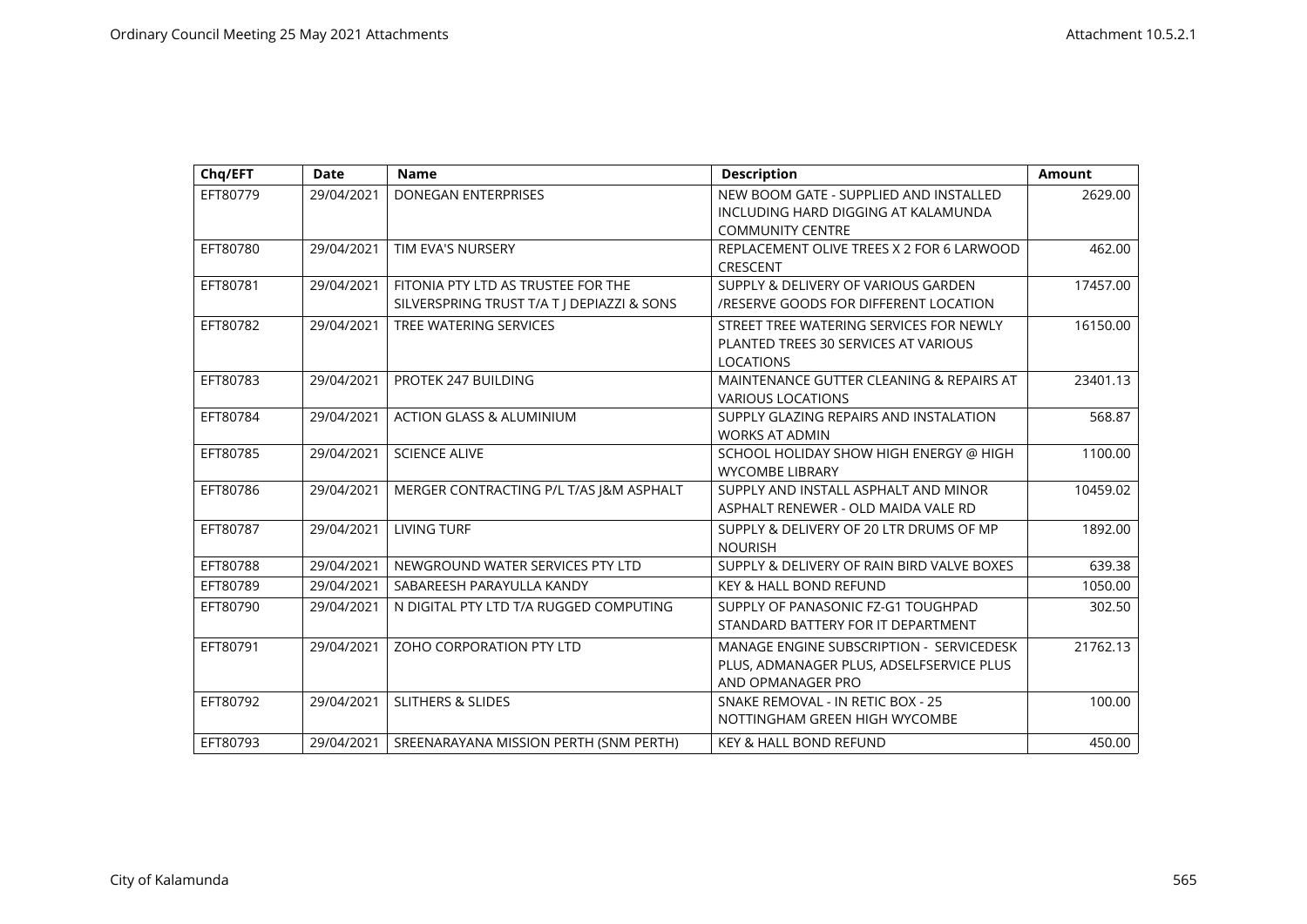| Chq/EFT  | <b>Date</b> | <b>Name</b>                                                      | <b>Description</b>                                                                                           | <b>Amount</b> |
|----------|-------------|------------------------------------------------------------------|--------------------------------------------------------------------------------------------------------------|---------------|
| EFT80794 | 29/04/2021  | PAPERBARK TECHNOLOGIES PTY LTD                                   | <b>HELLIWELL VALUATION REPORT ON 9 TREES</b><br>LOCATED ON THE VERGE ADJACENT TO 2 SPRING                    | 1310.00       |
|          |             |                                                                  | ROAD, KALAMUNDA                                                                                              |               |
| EFT80795 | 29/04/2021  | AUSSIE BROADBAND ENTERPRISE PTY LTD                              | AUSSIE BROADBAND NBN - 15 MARKHAM RD<br>HIGH WYCOMBE MAY 2021                                                | 109.00        |
| EFT80796 | 29/04/2021  | <b>THOMSON GEER</b>                                              | <b>LEGAL EXPENSES</b>                                                                                        | 1705.00       |
| EFT80797 | 29/04/2021  | INTERFIRE AGENCIES PTY LTD TTF THE LOVETT<br><b>FAMILY TRUST</b> | SUPPLY & DELIVERY OF VARIOUS GOODS FOR<br><b>BUSH FIRE BRIGADE</b>                                           | 2363.85       |
| EFT80798 | 29/04/2021  | <b>ERA HOSTING</b>                                               | MONTHLY VOIP FEES FOR EMERGENCY SERVICES                                                                     | 489.68        |
| EFT80799 | 29/04/2021  | SPRAYKING WA PTY LTD                                             | WEED CONTROL TO FOOTPATHS AND KERBS AT<br><b>VARIOUS LOCATIONS</b>                                           | 20774.13      |
| EFT80800 | 29/04/2021  | KIT STASIA PRENDERGAST                                           | SPEAKER FEES FOR THE EXPO                                                                                    | 150.00        |
| EFT80801 | 29/04/2021  | <b>BOLINDA DIGITAL PTY LTD</b>                                   | MIXED VALUE PLAN TO INCLUDE E-BOOKS AND<br>E-AUDIOBOOKS FOR FORRESTFIELD LIBRARY                             | 2000.00       |
| EFT80802 | 29/04/2021  | THE BUSINESS & COMMUNITY HANDBOOK                                | ADVERTISING FOR BUSINESS AND COMMUNITY<br>HANDBOOK 2021-22 - FULL PAGE AD X 6<br>KALACASH PROMO X 3          | 5000.00       |
| EFT80803 | 29/04/2021  | LINEMARKING WA PTY LTD                                           | LINEMARKING SERVICES AT KALAMUNDA WATER<br><b>PARK</b>                                                       | 429.00        |
| EFT80804 | 29/04/2021  | PLACE LABORATORY PTY LTD AS TRUSTEE FOR<br>THE LAB UNIT TRUST    | LANDSCAPE ARCHITECTURAL SERVICES FOR<br>CENTRAL LANE DESIGN SERVICES, KALAMUNDA                              | 33000.00      |
| EFT80805 | 29/04/2021  | PERTH ACCESS CONTROL AND SECURITY                                | MAINTENACE / REPAIRS TO CCTV & ACCESS<br><b>CONTROL SYSTEMS AT VARIOUS LOCATIONS</b>                         | 438.46        |
| EFT80806 | 29/04/2021  | PRO SPEC GROUP PTY LTD                                           | REPAIRS TO DEPOT MAIN OFFICE - KITCHEN EXIT<br>DOOR / WINDOW FRAME                                           | 2790.70       |
| EFT80807 | 29/04/2021  | AUSTRALIAN ENVIRONMENTAL AUDITORS PTY<br><b>LTD</b>              | EVALUATION OF GEOTEC PROPOSAL USING<br>GROUND RADAR ETC AT PIONEER PARK AND<br>BARND ROAD CONTAMINATED SITES | 874.50        |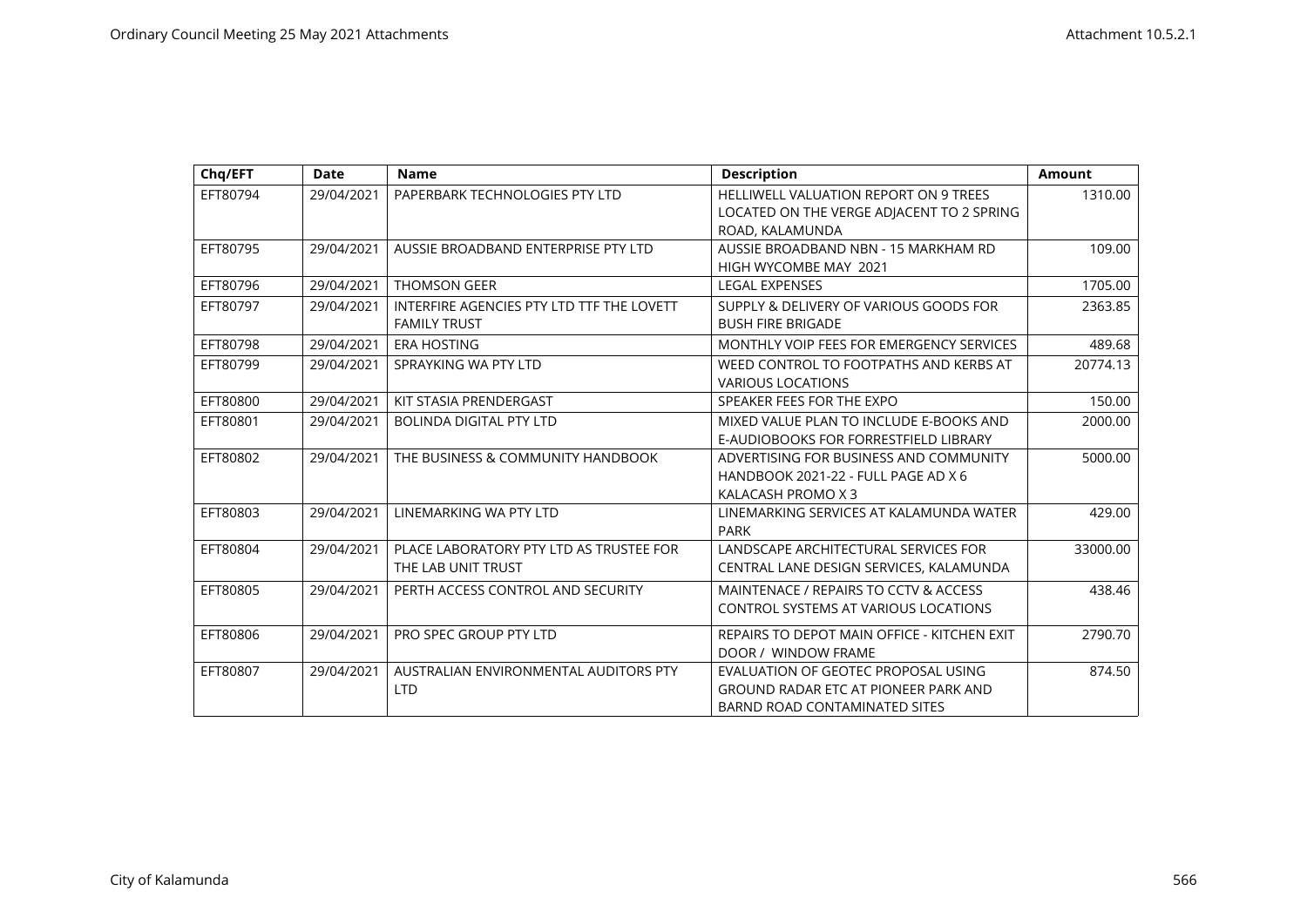| Chq/EFT  | <b>Date</b> | <b>Name</b>                                             | <b>Description</b>                                                                                     | <b>Amount</b> |
|----------|-------------|---------------------------------------------------------|--------------------------------------------------------------------------------------------------------|---------------|
| EFT80808 | 29/04/2021  | ROLSTEEL ENTERPRISES PTY LTD                            | SUPPLY AND INSTALL RETRACTABLE TARP TO<br>REAR OF HEADBOARD 3 WAY TIPPER HORT                          | 5610.00       |
|          |             |                                                         | <b>TRUCK</b>                                                                                           |               |
| EFT80809 | 29/04/2021  | ALLSTATE KERBING AND CONCRETE                           | <b>KERBING WORKS AT VARIOUS LOCATIONS</b>                                                              | 3524.40       |
| EFT80810 | 29/04/2021  | PRESTIGE GARDEN KERBING                                 | SUPPLY AND INSTALL GARDEN KERB FOR THE<br>ELMORE RESERVE DOG PARK HIGH WYCOMBE                         | 800.80        |
| EFT80811 | 29/04/2021  | PROJECT SCAPE AUSTRALIA PTY LTD                         | PROGRESS PAYMENT 1 - SUPPLY AND<br>INSTALLATION OF NINJA COURSE UNIT FOR THE<br><b>LINCOLN RESERVE</b> | 46200.00      |
| EFT80812 | 29/04/2021  | <b>TRACC CIVIL PTY LTD</b>                              | HALE ROAD WIDENING PROJECT -<br><b>CONSTRUCTION CONTRACT - ENHANCEMENT</b><br><b>WORKS</b>             | 76370.49      |
| EFT80813 | 29/04/2021  | VERBAL JUDO AUSTRALIA                                   | IN HOUSE WEBINAR FOR 20 PARTICIPANTS FOR<br>CONFLICT AVOIDANCE & DE-ESCALATION                         | 2200.00       |
| EFT80814 | 29/04/2021  | <b>AGRIMATE FENCING</b>                                 | SECURITY UPGRADE TO GATE HOUSE                                                                         | 962.50        |
| EFT80815 | 29/04/2021  | <b>CYBERCX PTY LTD</b>                                  | CYBERCX & CITY OF KALAMUNDA - PROPOSAL OF<br>WORK - EXCHANGE INVESTIGATION                             | 4235.00       |
| EFT80816 | 29/04/2021  | CHITTERING VALLEY WORM FARM T/A THE WORM<br><b>SHED</b> | WORM CAFE WORKSHOPS TO RESIDENTS                                                                       | 3730.00       |
| EFT80817 | 29/04/2021  | ANGRY PANDA (METALWORK)                                 | MANUFACTURE A FRAME 2MX2M USING<br>50X50X4 PRE GALV ANGLE                                              | 495.00        |
| EFT80818 | 29/04/2021  | SIENA ROSE PASQUALE                                     | YOUTH WEEK WA EVENT THE GREAT HULLS<br>HUNT" YOUTH BUSKING PERFORMANCE."                               | 60.00         |
| EFT80819 | 29/04/2021  | <b>RHYS PROSSER</b>                                     | YOUTH WEEK WA EVENT THE GREAT HULLS<br>HUNT" YOUTH BUSKING PERFORMANCE"                                | 40.00         |
| EFT80820 | 29/04/2021  | PERTH COMMERCIAL FRIDGES                                | SUPPLY & DELIVERY OF 430L COMMERCIAL<br>DISPLAY FRIDGE FOR KPAC                                        | 1331.00       |
| EFT80821 | 29/04/2021  | <b>CORAL CARTER</b>                                     | SALE OF ARTWORK - THREE COUSINS EXHIBITION                                                             | 672.00        |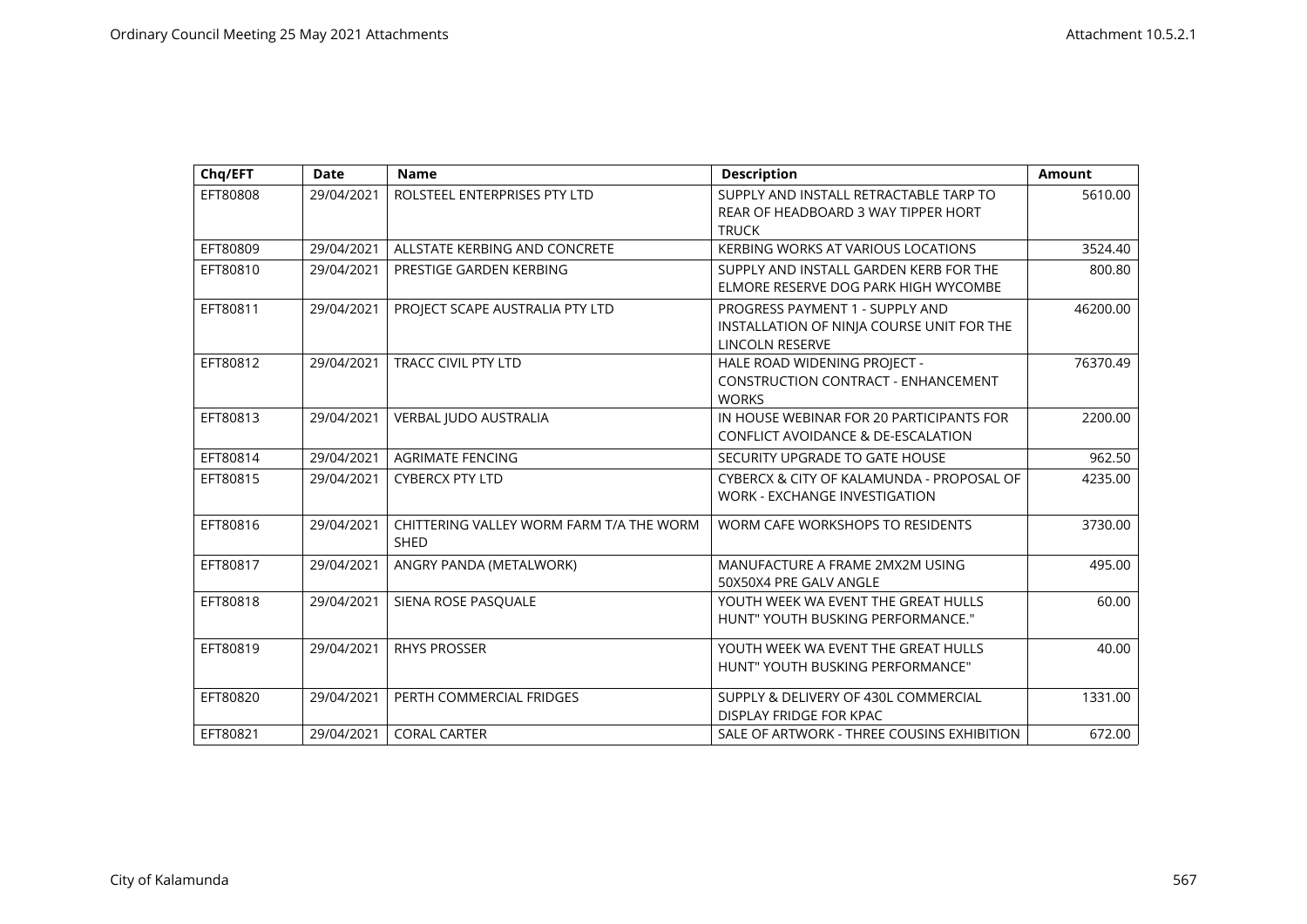| Chq/EFT    | <b>Date</b> | <b>Name</b>                                                     | <b>Description</b>           | Amount   |
|------------|-------------|-----------------------------------------------------------------|------------------------------|----------|
| EFT80822   | 29/04/2021  | <b>KCC TAI CHI</b>                                              | <b>KEY BOND REFUND</b>       | 50.00    |
| DD45560.1  | 13/04/2021  | AWARE SUPER PTY LTD                                             | SUPERANNUATION CONTRIBUTIONS | 99539.38 |
| DD45560.2  | 13/04/2021  | <b>SUNCORP SUPER</b>                                            | SUPERANNUATION CONTRIBUTIONS | 267.34   |
| DD45560.3  | 13/04/2021  | <b>COMMONWEALTH BANK SUPER FUND</b>                             | SUPERANNUATION CONTRIBUTIONS | 242.92   |
| DD45560.4  | 13/04/2021  | ANZ SMART CHOICE SUPER                                          | SUPERANNUATION CONTRIBUTIONS | 411.66   |
| DD45560.5  | 13/04/2021  | <b>AMPLIFE LIMITED</b>                                          | SUPERANNUATION CONTRIBUTIONS | 825.50   |
| DD45560.6  | 13/04/2021  | AUSTRALIAN CATHOLIC SUPERANNUATION &<br>RETIREMENT FUND (ACSRF) | SUPERANNUATION CONTRIBUTIONS | 297.47   |
| DD45560.7  | 13/04/2021  | THE TRUSTEE FOR DK ALWAYS SUPERANNUATION<br><b>FUND</b>         | SUPERANNUATION CONTRIBUTIONS | 505.53   |
| DD45560.8  | 13/04/2021  | STATEWIDE SUPERANNUATION TRUST                                  | SUPERANNUATION CONTRIBUTIONS | 548.39   |
| DD45560.9  | 13/04/2021  | <b>CBUS SUPERANNUATION</b>                                      | SUPERANNUATION CONTRIBUTIONS | 493.85   |
| DD45560.10 | 13/04/2021  | <b>BWMT SUPERANNUATION FUND</b>                                 | SUPERANNUATION CONTRIBUTIONS | 261.87   |
| DD45560.11 | 13/04/2021  | BT SUPER FOR LIFE                                               | SUPERANNUATION CONTRIBUTIONS | 366.31   |
| DD45560.12 | 13/04/2021  | <b>REST SUPERANNUATION</b>                                      | SUPERANNUATION CONTRIBUTIONS | 3145.51  |
| DD45560.13 | 13/04/2021  | <b>HESTA SUPER FUND</b>                                         | SUPERANNUATION CONTRIBUTIONS | 162.77   |
| DD45560.14 | 13/04/2021  | MLC MASTERKEY SUPER GOLD STAR VERSION<br><b>ACCOUNT</b>         | SUPERANNUATION CONTRIBUTIONS | 190.39   |
| DD45560.15 | 13/04/2021  | <b>COLONIAL 1ST STATE SUPERANNUATION</b>                        | SUPERANNUATION CONTRIBUTIONS | 950.45   |
| DD45560.16 | 13/04/2021  | <b>HOSTPLUS PTY LTD</b>                                         | SUPERANNUATION CONTRIBUTIONS | 1712.56  |
| DD45560.17 | 13/04/2021  | AUSTRALIAN SUPERANNUATION                                       | SUPERANNUATION CONTRIBUTIONS | 7384.25  |
| DD45560.18 | 13/04/2021  | AMP SUPER LEADER                                                | SUPERANNUATION CONTRIBUTIONS | 172.54   |
| DD45560.19 | 13/04/2021  | <b>UNISUPER</b>                                                 | SUPERANNUATION CONTRIBUTIONS | 102.76   |
| DD45560.20 | 13/04/2021  | <b>MERCER SUPER TRUST</b>                                       | SUPERANNUATION CONTRIBUTION  | 337.53   |
| DD45560.21 | 13/04/2021  | <b>EQUIPSUPER</b>                                               | SUPERANNUATION CONTRIBUTIONS | 84.71    |
| DD45650.2  | 27/04/2021  | <b>SUNCORP SUPER</b>                                            | SUPERANNUATION CONTRIBUTIONS | 267.34   |
| DD45650.3  | 27/04/2021  | NETWEALTH SUPERANNUATION MASTER FUND                            | SUPERANNUATION CONTRIBUTIONS | 84.89    |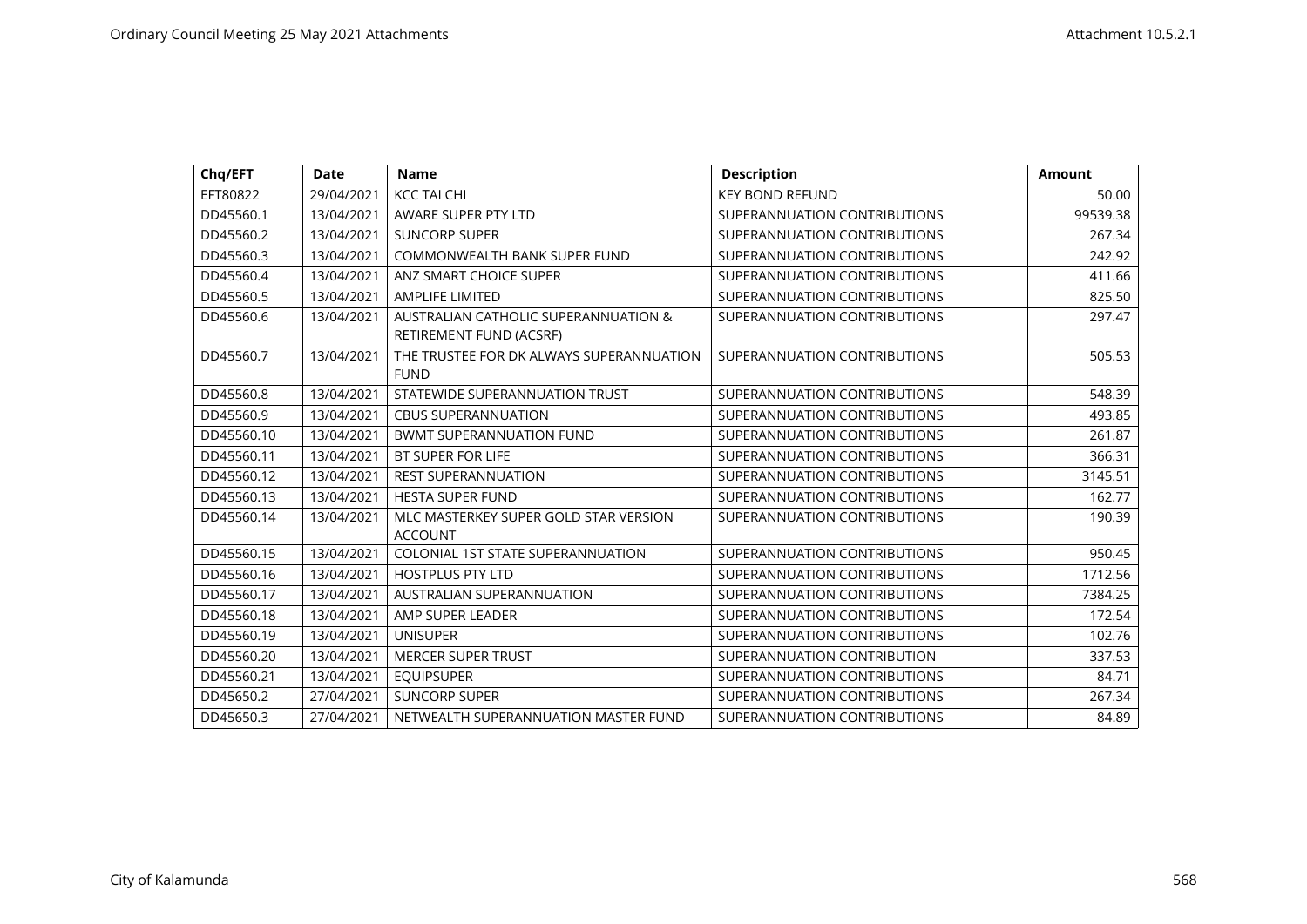| Chq/EFT    | <b>Date</b> | <b>Name</b>                                                                | <b>Description</b>           | <b>Amount</b> |
|------------|-------------|----------------------------------------------------------------------------|------------------------------|---------------|
| DD45650.4  | 27/04/2021  | IOOF PORTFOLIO SERVICE PERSONAL<br><b>SUPERANNUATION</b>                   | SUPERANNUATION CONTRIBUTIONS | 116.26        |
| DD45650.5  | 27/04/2021  | COMMONWEALTH BANK SUPER FUND                                               | SUPERANNUATION CONTRIBUTIONS | 252.51        |
| DD45650.6  | 27/04/2021  | ANZ SMART CHOICE SUPER                                                     | SUPERANNUATION CONTRIBUTIONS | 437.10        |
| DD45650.7  | 27/04/2021  | <b>AMPLIFE LIMITED</b>                                                     | SUPERANNUATION CONTRIBUTIONS | 825.50        |
| DD45650.8  | 27/04/2021  | <b>AUSTRALIAN CATHOLIC SUPERANNUATION &amp;</b><br>RETIREMENT FUND (ACSRF) | SUPERANNUATION CONTRIBUTIONS | 297.47        |
| DD45650.9  | 27/04/2021  | <b>AMP SUPER</b>                                                           | SUPERANNUATION CONTRIBUTIONS | 75.26         |
| DD45650.10 | 27/04/2021  | THE TRUSTEE FOR DK ALWAYS SUPERANNUATION<br><b>FUND</b>                    | SUPERANNUATION CONTRIBUTIONS | 505.53        |
| DD45650.11 | 27/04/2021  | STATEWIDE SUPERANNUATION TRUST                                             | SUPERANNUATION CONTRIBUTIONS | 570.77        |
| DD45650.12 | 27/04/2021  | <b>REST SUPERANNUATION</b>                                                 | SUPERANNUATION CONTRIBUTIONS | 3681.56       |
| DD45650.13 | 27/04/2021  | <b>CBUS SUPERANNUATION</b>                                                 | SUPERANNUATION CONTRIBUTIONS | 493.85        |
| DD45650.14 | 27/04/2021  | <b>BWMT SUPERANNUATION FUND</b>                                            | SUPERANNUATION CONTRIBUTIONS | 261.87        |
| DD45650.15 | 27/04/2021  | <b>BT SUPER FOR LIFE</b>                                                   | SUPERANNUATION CONTRIBUTIONS | 274.06        |
| DD45650.16 | 27/04/2021  | <b>HESTA SUPER FUND</b>                                                    | SUPERANNUATION CONTRIBUTIONS | 167.28        |
| DD45650.17 | 27/04/2021  | MLC NOMINEES PTY LTD                                                       | SUPERANNUATION CONTRIBUTIONS | 45.81         |
| DD45650.18 | 27/04/2021  | <b>CARE SUPERANNUATION</b>                                                 | SUPERANNUATION CONTRIBUTIONS | 62.30         |
| DD45650.19 | 27/04/2021  | MLC MASTERKEY SUPER GOLD STAR VERSION<br><b>ACCOUNT</b>                    | SUPERANNUATION CONTRIBUTIONS | 167.27        |
| DD45650.20 | 27/04/2021  | COLONIAL 1ST STATE SUPERANNUATION                                          | SUPERANNUATION CONTRIBUTIONS | 948.62        |
| DD45650.21 | 27/04/2021  | AUSTRALIAN SUPERANNUATION                                                  | SUPERANNUATION CONTRIBUTIONS | 7557.84       |
| DD45650.22 | 27/04/2021  | <b>HOSTPLUS PTY LTD</b>                                                    | SUPERANNUATION CONTRIBUTIONS | 1306.84       |
| DD45650.23 | 27/04/2021  | AMP SUPER LEADER                                                           | SUPERANNUATION CONTRIBUTIONS | 172.54        |
| DD45650.24 | 27/04/2021  | <b>UNISUPER</b>                                                            | SUPERANNUATION CONTRIBUTIONS | 51.38         |
| DD45650.25 | 27/04/2021  | <b>MERCER SUPER TRUST</b>                                                  | SUPERANNUATION CONTRIBUTION  | 337.53        |
| DD45650.26 | 27/04/2021  | <b>EQUIPSUPER</b>                                                          | SUPERANNUATION CONTRIBUTIONS | 75.30         |
|            |             |                                                                            |                              |               |